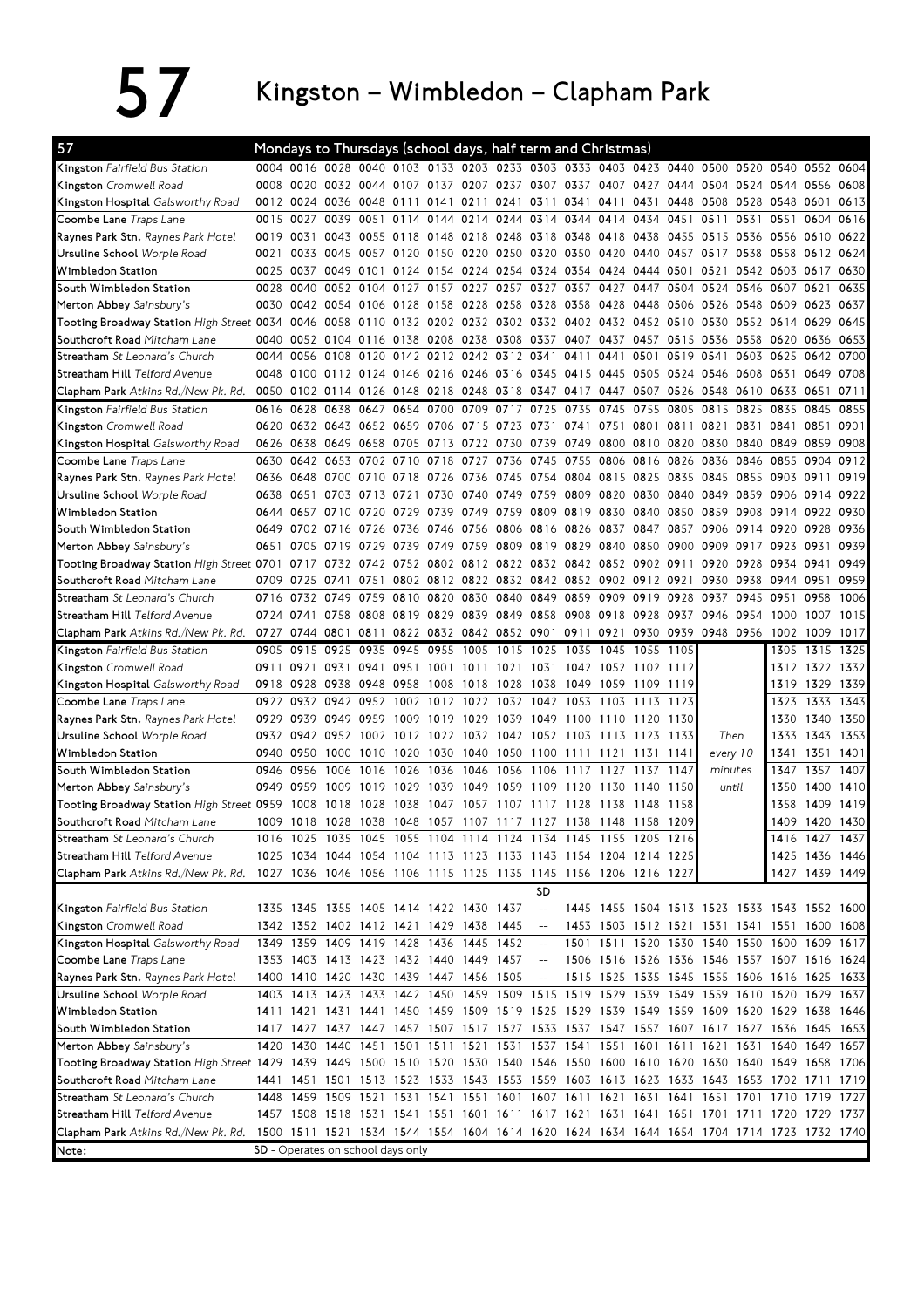| n                                                                                                                              |           |                                                                                           |           | Mondays to Thursdays (school days, half term and Christmas) (cont.)                          |           |                |                |           |                                                        |                     |  |                          |                                    |           |                                                                                                                                                                                        |           |              |
|--------------------------------------------------------------------------------------------------------------------------------|-----------|-------------------------------------------------------------------------------------------|-----------|----------------------------------------------------------------------------------------------|-----------|----------------|----------------|-----------|--------------------------------------------------------|---------------------|--|--------------------------|------------------------------------|-----------|----------------------------------------------------------------------------------------------------------------------------------------------------------------------------------------|-----------|--------------|
| Kingston Fairfield Bus Station                                                                                                 |           |                                                                                           |           |                                                                                              |           |                |                |           |                                                        |                     |  |                          |                                    |           | 1609 1617 1626 1634 1642 1651 1700 1710 1721 1731 1741 1751 1801 1811 1822 1832 1842 1853                                                                                              |           |              |
| <b>Kingston</b> Cromwell Road                                                                                                  |           | 1617 1625                                                                                 |           | 1634 1642 1650 1659 1708 1718 1728 1738 1748 1758 1808 1818 1829 1839                        |           |                |                |           |                                                        |                     |  |                          |                                    |           |                                                                                                                                                                                        | 1849      | 1859         |
| <b>Kingston Hospital</b> Galsworthy Road                                                                                       |           | 1626 1634                                                                                 |           | 1643 1651 1659 1708 1717 1727 1736                                                           |           |                |                |           |                                                        |                     |  |                          | 1746 1756 1806 1816 1826 1836 1846 |           |                                                                                                                                                                                        | 1856      | 1906         |
| Coombe Lane <i>Traps Lane</i>                                                                                                  |           | 1633 1641                                                                                 |           | 1649 1657 1705 1714 1723 1732 1741                                                           |           |                |                |           |                                                        |                     |  | 1751 1801 1811 1821 1830 |                                    | 1840      | 1850                                                                                                                                                                                   | 1900      | 1910         |
| <b>Raynes Park Stn.</b> <i>Raynes Park Hotel</i>                                                                               |           | 1642 1650                                                                                 |           |                                                                                              |           |                |                |           |                                                        |                     |  |                          |                                    |           | 1658 1706 1714 1723 1732 1741 1750 1800 1810 1820 1829 1838 1848 1857 1907 1917                                                                                                        |           |              |
| Ursuline School <i>Worple Road</i>                                                                                             |           |                                                                                           |           |                                                                                              |           |                |                |           |                                                        |                     |  |                          |                                    |           | 1646 1654 1702 1710 1718 1726 1735 1744 1753 1803 1813 1823 1832 1841 1851 1900 1910 1920                                                                                              |           |              |
| Wimbledon Station                                                                                                              |           | 1655 1703                                                                                 |           | 1711 1719 1727 1734 1743 1752 1801 1811 1821 1831 1840 1849 1859 1908                        |           |                |                |           |                                                        |                     |  |                          |                                    |           |                                                                                                                                                                                        | 1918 1928 |              |
| South Wimbledon Station                                                                                                        |           | 1702 1710                                                                                 |           | 1718 1726 1734                                                                               |           | 1741 1750      |                | 1759 1808 |                                                        | 1818 1828 1838      |  | 1847 1856                |                                    | 1906 1914 |                                                                                                                                                                                        | 1924      | 1934         |
| Merton Abbey Sainsbury's                                                                                                       |           | 1706 1714                                                                                 |           | 1722 1730 1738 1745                                                                          |           |                |                |           | 1754 1803 1811 1821 1831 1841 1850 1859                |                     |  |                          |                                    | 1909 1917 |                                                                                                                                                                                        | 1927      | 1937         |
| Tooting Broadway Station High Street 1715 1723                                                                                 |           |                                                                                           | 1731      | 1739                                                                                         | 1747 1754 |                | 1803 1812 1820 |           |                                                        | 1830 1840 1850 1859 |  |                          | 1908                               | 1917 1925 |                                                                                                                                                                                        | 1935      | 1944         |
| S <b>outhcroft Road</b> Mitcham Lane                                                                                           | 1728 1736 |                                                                                           | 1744 1752 |                                                                                              | 1800      |                |                |           | 1807 1815 1824 1832 1842 1852 1902 1911 1919 1928 1936 |                     |  |                          |                                    |           |                                                                                                                                                                                        | 1946      | 1955         |
| <b>Streatham</b> St Leonard's Church                                                                                           | 1736      | 1744                                                                                      |           | 1752 1800 1807 1814 1822 1831 1839                                                           |           |                |                |           |                                                        |                     |  | 1849 1859 1909 1918 1926 |                                    | 1935 1943 |                                                                                                                                                                                        | 1953 2002 |              |
| S <b>treatham Hill</b> Telford Avenue                                                                                          |           |                                                                                           |           |                                                                                              |           |                |                |           |                                                        |                     |  |                          |                                    |           | 1746 1754 1802 1810 1817 1824 1831 1840 1848 1858 1908 1918 1927 1935 1943 1951 2001 2010                                                                                              |           |              |
| Clapham Park Atkins Rd./New Pk. Rd.                                                                                            |           |                                                                                           |           |                                                                                              |           |                |                |           |                                                        |                     |  |                          |                                    |           | 1749 1757 1805 1813 1820 1827 1834 1843 1851 1901 1911 1921 1930 1937 1945 1953 2003 2012                                                                                              |           |              |
| <b>Kingston</b> Fairfield Bus Station                                                                                          | 1903      | 1915                                                                                      | 1927      | 1939                                                                                         |           | 1952 2004 2016 |                | 2028 2040 |                                                        | 2052 2104 2116      |  | 2128                     | 2140                               |           | 2152 2204 2216                                                                                                                                                                         |           | 2228         |
| <b>Kingston</b> Cromwell Road                                                                                                  | 1909 1921 |                                                                                           | 1933      | 1945                                                                                         |           |                |                |           |                                                        |                     |  |                          |                                    |           | 1957 2009 2021 2033 2045 2057 2109 2121 2133 2145 2157 2209 2221                                                                                                                       |           | 2233         |
| <b>Kingston Hospital</b> Galsworthy Road                                                                                       | 1915 1927 |                                                                                           | 1939      | 1951                                                                                         |           |                |                |           | 2003 2015 2027 2039 2050 2102 2114 2126 2138           |                     |  |                          |                                    |           | 2150 2202 2214 2226 2238                                                                                                                                                               |           |              |
| Coombe Lane <i>Traps Lane</i>                                                                                                  | 1919      | 1931                                                                                      | 1943      | 1955 2007 2018 2030                                                                          |           |                |                |           | 2042 2053 2105 2117 2129 2141                          |                     |  |                          |                                    |           | 2153 2205 2217 2229                                                                                                                                                                    |           | 2241         |
| <b>Raynes Park Stn.</b> <i>Raynes Park Hotel</i>                                                                               |           | 1926 1937                                                                                 |           |                                                                                              |           |                |                |           |                                                        |                     |  |                          |                                    |           | 1949 2000 2012 2023 2035 2047 2058 2110 2122 2134 2145 2157 2209 2221 2233 2245                                                                                                        |           |              |
| Ursuline School <i>Worple Road</i>                                                                                             |           | 1929 1940                                                                                 |           |                                                                                              |           |                |                |           |                                                        |                     |  |                          |                                    |           | 1952 2003 2015 2026 2038 2050 2101 2113 2125 2137 2148 2200 2212 2224 2236 2248                                                                                                        |           |              |
| Wimbledon Station<br>South Wimbledon Station                                                                                   |           |                                                                                           |           |                                                                                              |           |                |                |           |                                                        |                     |  |                          |                                    |           | 1937 1947 1959 2010 2021 2032 2044 2056 2107 2119 2131 2143 2154 2206 2218 2229 2241                                                                                                   |           | 2253         |
|                                                                                                                                |           | 1943 1953<br>1946 1956                                                                    |           | 2005 2016 2027 2038<br>2008 2019 2030 2041 2051 2103 2114 2126 2138 2150 2201 2213 2225 2236 |           |                |                |           |                                                        |                     |  |                          |                                    |           | 2049 2101 2112 2124 2136 2148 2159 2211 2223 2234 2246                                                                                                                                 | 2248      | 2258<br>2300 |
| Merton Abbey Sainsbury's<br>Tooting Broadway Station High Street 1953 2003                                                     |           |                                                                                           |           |                                                                                              |           |                |                |           |                                                        |                     |  |                          |                                    |           | 2015 2025 2036 2047 2057 2109 2120 2132 2143 2155 2206 2218 2230 2241 2253 2304                                                                                                        |           |              |
| S <b>outhcroft Road</b> Mitcham Lane                                                                                           |           |                                                                                           |           |                                                                                              |           |                |                |           |                                                        |                     |  |                          |                                    |           | 2003 2013 2025 2035 2046 2056 2106 2118 2129 2141 2152 2204 2215 2226 2238 2249 2301                                                                                                   |           | 2312         |
| Streatham St Leonard's Church                                                                                                  |           | 2010 2020                                                                                 | 2031      | 2041                                                                                         |           |                |                |           | 2052 2102 2112 2124 2135 2147 2158 2210 2220 2231      |                     |  |                          |                                    | 2243 2254 |                                                                                                                                                                                        | 2306 2317 |              |
| S <b>treatham Hill</b> Telford Avenue                                                                                          |           |                                                                                           |           |                                                                                              |           |                |                |           |                                                        |                     |  |                          |                                    |           | 2018 2027 2038 2048 2059 2109 2119 2131 2141 2153 2204 2216 2226 2237 2249 2300 2311                                                                                                   |           | 2322         |
| <b>Clapham Park</b> Atkins Rd./New Pk. Rd.                                                                                     | 2020 2029 |                                                                                           |           |                                                                                              |           |                |                |           |                                                        |                     |  |                          |                                    |           | 2040 2050 2101 2111 2121 2133 2143 2155 2206 2218 2228 2239 2251 2302 2313 2324                                                                                                        |           |              |
| <b>Kingston</b> Fairfield Bus Station                                                                                          |           |                                                                                           |           | 2240 2252 2304 2316 2328 2340 2352                                                           |           |                |                |           |                                                        |                     |  |                          |                                    |           |                                                                                                                                                                                        |           |              |
| <b>Kingston</b> Cromwell Road                                                                                                  |           |                                                                                           |           | 2245 2257 2309 2320 2332 2344 2356                                                           |           |                |                |           |                                                        |                     |  |                          |                                    |           |                                                                                                                                                                                        |           |              |
| <b>Kingston Hospital</b> Galsworthy Road                                                                                       |           |                                                                                           |           | 2250 2302 2314 2324 2336 2348 0000                                                           |           |                |                |           |                                                        |                     |  |                          |                                    |           |                                                                                                                                                                                        |           |              |
| Coombe Lane <i>Traps Lane</i>                                                                                                  |           |                                                                                           |           | 2253 2305 2317 2327 2339 2351 0003                                                           |           |                |                |           |                                                        |                     |  |                          |                                    |           |                                                                                                                                                                                        |           |              |
| <b>Raynes Park Stn.</b> <i>Raynes Park Hotel</i>                                                                               |           |                                                                                           |           | 2257 2309 2321 2331 2343 2355 0007                                                           |           |                |                |           |                                                        |                     |  |                          |                                    |           |                                                                                                                                                                                        |           |              |
| Ursuline School <i>Worple Road</i>                                                                                             |           |                                                                                           |           | 2300 2311 2323 2333 2345 2357 0009                                                           |           |                |                |           |                                                        |                     |  |                          |                                    |           |                                                                                                                                                                                        |           |              |
| Wimbledon Station                                                                                                              |           | 2305 2316                                                                                 |           | 2328 2338 2350 0002 0013                                                                     |           |                |                |           |                                                        |                     |  |                          |                                    |           |                                                                                                                                                                                        |           |              |
| South Wimbledon Station                                                                                                        |           | 2309 2320                                                                                 |           | 2332 2342 2354 0005 0016                                                                     |           |                |                |           |                                                        |                     |  |                          |                                    |           |                                                                                                                                                                                        |           |              |
| Merton Abbey Sainsbury's                                                                                                       |           |                                                                                           |           | 2311 2322 2334 2344 2356 0007 0018                                                           |           |                |                |           |                                                        |                     |  |                          |                                    |           |                                                                                                                                                                                        |           |              |
| Tooting Broadway Station High Street 2315 2326                                                                                 |           |                                                                                           |           | 2338 2348 0000 0011 0022                                                                     |           |                |                |           |                                                        |                     |  |                          |                                    |           |                                                                                                                                                                                        |           |              |
| S <b>outhcroft Road</b> Mitcham Lane                                                                                           |           |                                                                                           |           | 2322 2333 2345 2355 0006 0017 0028                                                           |           |                |                |           |                                                        |                     |  |                          |                                    |           |                                                                                                                                                                                        |           |              |
| <b>Streatham</b> <i>St Leonard's Church</i>                                                                                    |           |                                                                                           |           | 2327 2338 2350 0000 0011 0022 0032                                                           |           |                |                |           |                                                        |                     |  |                          |                                    |           |                                                                                                                                                                                        |           |              |
| Streatham Hill <i>Telford Avenue</i>                                                                                           |           |                                                                                           |           | 2332 2343 2355 0004 0015 0026 0036                                                           |           |                |                |           |                                                        |                     |  |                          |                                    |           |                                                                                                                                                                                        |           |              |
| Clapham Park Atkins Rd./New Pk. Rd.                                                                                            |           |                                                                                           |           | 2334 2345 2357 0006 0017 0028 0038                                                           |           |                |                |           |                                                        |                     |  |                          |                                    |           |                                                                                                                                                                                        |           |              |
| 57                                                                                                                             |           |                                                                                           |           | Mondays to Thursdays (Summer and Easter school holidays)                                     |           |                |                |           |                                                        |                     |  |                          |                                    |           |                                                                                                                                                                                        |           |              |
| Kingston Fairfield Bus Station                                                                                                 |           |                                                                                           |           |                                                                                              |           |                |                |           |                                                        |                     |  |                          |                                    |           | 0004 0016 0028 0040 0103 0133 0203 0233 0303 0333 0403 0423 0440 0500 0520 0540 0552 0605                                                                                              |           |              |
| <b>Kingston</b> Cromwell Road                                                                                                  |           |                                                                                           |           |                                                                                              |           |                |                |           |                                                        |                     |  |                          |                                    |           | 0008 0020 0032 0044 0107 0137 0207 0237 0307 0337 0407 0427 0444 0504 0524 0544 0556 0609                                                                                              |           |              |
| Kingston Hospital Galsworthy Road                                                                                              |           |                                                                                           |           |                                                                                              |           |                |                |           |                                                        |                     |  |                          |                                    |           | 0012 0024 0036 0048 0111 0141 0211 0241 0311 0341 0411 0431 0448 0508 0528 0548 0601 0614                                                                                              |           |              |
| Coombe Lane <i>Traps Lane</i>                                                                                                  |           |                                                                                           |           |                                                                                              |           |                |                |           |                                                        |                     |  |                          |                                    |           | 0015 0027 0039 0051 0114 0144 0214 0244 0314 0344 0414 0434 0451 0511 0531 0551 0604 0617                                                                                              |           |              |
| <b>Raynes Park Stn.</b> <i>Raynes Park Hotel</i>                                                                               |           |                                                                                           |           |                                                                                              |           |                |                |           |                                                        |                     |  |                          |                                    |           | 0019 0031 0043 0055 0118 0148 0218 0248 0318 0348 0418 0438 0455 0515 0536 0556 0610 0623                                                                                              |           |              |
| Ursuline School <i>Worple Road</i>                                                                                             |           |                                                                                           |           |                                                                                              |           |                |                |           |                                                        |                     |  |                          |                                    |           | 0021 0033 0045 0057 0120 0150 0220 0250 0320 0350 0420 0440 0457 0517 0538 0558 0612 0625                                                                                              |           |              |
| Wimbledon Station                                                                                                              |           |                                                                                           |           |                                                                                              |           |                |                |           |                                                        |                     |  |                          |                                    |           | 0025 0037 0049 0101 0124 0154 0224 0254 0324 0354 0424 0444 0501 0521 0542 0603 0617 0631                                                                                              |           |              |
| South Wimbledon Station                                                                                                        |           |                                                                                           |           |                                                                                              |           |                |                |           |                                                        |                     |  |                          |                                    |           | 0028 0040 0052 0104 0127 0157 0227 0257 0327 0357 0427 0447 0504 0524 0546 0607 0622 0636                                                                                              |           |              |
| Merton Abbey Sainsbury's                                                                                                       |           |                                                                                           |           |                                                                                              |           |                |                |           |                                                        |                     |  |                          |                                    |           | 0030 0042 0054 0106 0128 0158 0228 0258 0328 0358 0428 0448 0506 0526 0548 0609 0624 0638                                                                                              |           |              |
| Tooting Broadway Station High Street 0034 0046 0058 0110 0132 0202 0232 0302 0332 0402 0432 0452 0510 0530 0552 0613 0629 0644 |           |                                                                                           |           |                                                                                              |           |                |                |           |                                                        |                     |  |                          |                                    |           |                                                                                                                                                                                        |           |              |
| S <b>outhcroft Road</b> Mitcham Lane                                                                                           |           |                                                                                           |           |                                                                                              |           |                |                |           |                                                        |                     |  |                          |                                    |           | 0040 0052 0104 0116 0138 0208 0238 0308 0337 0407 0437 0457 0515 0535 0557 0619 0635 0651                                                                                              |           |              |
| <b>Streatham</b> <i>St Leonard's Church</i>                                                                                    |           | 0044 0056 0108 0120 0142 0212 0242 0312 0341 0411 0441 0501 0519 0539 0602 0625 0641 0657 |           |                                                                                              |           |                |                |           |                                                        |                     |  |                          |                                    |           |                                                                                                                                                                                        |           |              |
|                                                                                                                                |           |                                                                                           |           |                                                                                              |           |                |                |           |                                                        |                     |  |                          |                                    |           |                                                                                                                                                                                        |           |              |
| Streatham Hill <i>Telford Avenue</i><br>Clapham Park Atkins Rd./New Pk. Rd.                                                    |           |                                                                                           |           |                                                                                              |           |                |                |           |                                                        |                     |  |                          |                                    |           | 0048 0100 0112 0124 0146 0216 0246 0316 0345 0415 0445 0505 0524 0544 0607 0631 0647 0704<br>0050 0102 0114 0126 0148 0218 0248 0318 0347 0417 0447 0507 0526 0546 0609 0633 0649 0707 |           |              |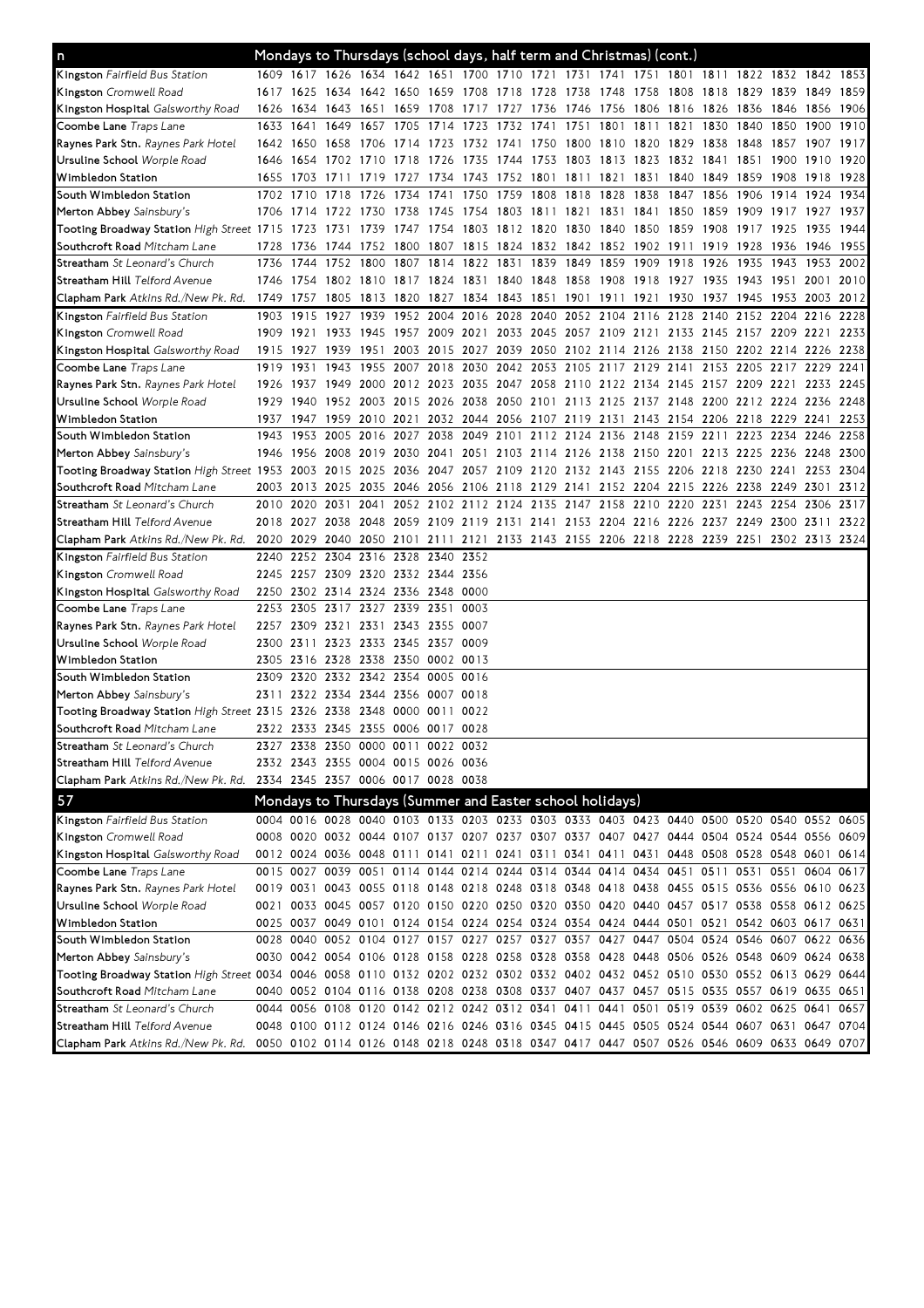| 57                                                                                                                                                                     |              |              | Mondays to Thursdays (Summer and Easter school holidays) (cont.)                                                                                                             |                                                                                 |                               |                |                |                |                                    |                |                |                               |              |                |                                    |                |                                                      |              |
|------------------------------------------------------------------------------------------------------------------------------------------------------------------------|--------------|--------------|------------------------------------------------------------------------------------------------------------------------------------------------------------------------------|---------------------------------------------------------------------------------|-------------------------------|----------------|----------------|----------------|------------------------------------|----------------|----------------|-------------------------------|--------------|----------------|------------------------------------|----------------|------------------------------------------------------|--------------|
| <b>Kingston</b> Fairfield Bus Station                                                                                                                                  |              |              | 0615 0627 0637 0648 0657 0704 0713 0722 0731 0740 0749 0759 0809 0819 0829 0839 0849 0859                                                                                    |                                                                                 |                               |                |                |                |                                    |                |                |                               |              |                |                                    |                |                                                      |              |
| <b>Kingston</b> Cromwell Road                                                                                                                                          |              | 0619 0631    | 0641                                                                                                                                                                         |                                                                                 | 0652 0701                     | 0709           | 0718 0727 0736 |                |                                    |                |                |                               |              |                | 0745 0754 0804 0814 0824 0835 0845 |                | 0855                                                 | 0905         |
| K <b>ingston Hospital</b> Galsworthy Road                                                                                                                              | 0625 0637    |              | 0647                                                                                                                                                                         | 0658                                                                            | 0707 0716                     |                | 0725 0734 0743 |                |                                    |                |                |                               |              |                | 0752 0802 0812 0822 0832 0843 0853 |                | 0903                                                 | 0913         |
| Coombe Lane <i>Traps Lane</i>                                                                                                                                          | 0629 0641    |              | 0651                                                                                                                                                                         | 0702                                                                            | 0711                          | 0720           | 0729           | 0739           | 0748                               | 0757           | 0807           | 0817                          | 0827         | 0837           | 0848 0858                          |                | 0908                                                 | 0917         |
| <b>Raynes Park Stn.</b> <i>Raynes Park Hotel</i>                                                                                                                       |              | 0635 0647    |                                                                                                                                                                              | 0658 0709 0719                                                                  |                               | 0728           | 0737           |                | 0747 0757 0806 0816 0826 0836      |                |                |                               |              |                | 0846 0857 0907 0917                |                |                                                      | 0925         |
| Ursuline School <i>Worple Road</i>                                                                                                                                     |              | 0637 0650    | 0701                                                                                                                                                                         |                                                                                 | 0712 0722 0731                |                | 0740           | 0750 0800      |                                    |                | 0809 0819 0829 |                               | 0839         | 0849           | 0900 0910                          |                | 0920                                                 | 0928         |
| Wimbledon Station                                                                                                                                                      |              | 0643 0656    | 0708 0719                                                                                                                                                                    |                                                                                 | 0729                          | 0739           | 0748           | 0758 0808      |                                    | 0818 0828      |                | 0838                          | 0848         | 0858           | 0908 0918                          |                | 0928                                                 | 0936         |
| South Wimbledon Station<br>Merton Abbey Sainsbury's                                                                                                                    | 0648 0701    | 0650 0703    | 0713<br>0715                                                                                                                                                                 | 0725<br>0727                                                                    | 0735<br>0737                  | 0745<br>0747   | 0754<br>0757   |                | 0804 0814<br>0807 0817             | 0824<br>0827   | 0834<br>0837   | 0844<br>0847                  | 0854<br>0857 | 0904<br>0907   | 0914 0924<br>0917                  | 0927           | 0934<br>0937                                         | 0942<br>0945 |
| Tooting Broadway Station <i>High Street</i> 0657 0711                                                                                                                  |              |              | 0724                                                                                                                                                                         | 0736                                                                            | 0746                          | 0756           |                | 0806 0816 0826 |                                    | 0836 0846 0856 |                |                               | 0906         | 0916           | 0925 0934                          |                | 0944                                                 | 0952         |
| Southcroft Road Mitcham Lane                                                                                                                                           |              | 0705 0720    | 0733                                                                                                                                                                         | 0745                                                                            | 0755                          | 0805           | 0815           | 0826 0836      |                                    | 0846 0856      |                | 0906 0916                     |              | 0926           | 0935 0944                          |                | 0954                                                 | 1002         |
| <b>Streatham</b> <i>St Leonard's Church</i>                                                                                                                            | 0712 0727    |              | 0740                                                                                                                                                                         | 0752                                                                            | 0803                          | 0813           | 0823           |                | 0834 0844                          |                | 0854 0903 0913 |                               | 0923         | 0933           | 0942                               | 0951           | 1001                                                 | 1009         |
| S <b>treatham Hill</b> Telford Avenue                                                                                                                                  |              | 0720 0735    | 0748                                                                                                                                                                         |                                                                                 | 0800 0811 0821                |                | 0831           | 0843 0853      |                                    |                |                | 0903 0912 0922 0932 0942 0951 |              |                |                                    | 1000           | 1010                                                 | 1018         |
| <b>Clapham Park</b> Atkins Rd./New Pk. Rd.                                                                                                                             | 0723 0738    |              | 0751                                                                                                                                                                         |                                                                                 | 0803 0814 0824 0834 0846 0856 |                |                |                |                                    |                |                |                               |              |                | 0906 0915 0925 0935 0945 0954 1002 |                | 1012 1020                                            |              |
| <b>Kingston</b> Fairfield Bus Station                                                                                                                                  |              | 0909 0919    | 0929                                                                                                                                                                         | 0939                                                                            | 0949                          |                | 1119           | 1128 1138      |                                    | 1147 1157      |                | 1207                          | 1217         | 1227           |                                    | 1257           | 1307                                                 | 1317         |
| <b>Kingston</b> Cromwell Road                                                                                                                                          |              | 0915 0925    |                                                                                                                                                                              | 0935 0945 0955                                                                  |                               |                | 1125           | 1134 1144      |                                    | 1153           | 1203 1213      |                               | 1223         | 1234           |                                    | 1304           | 1314                                                 | 1324         |
| <b>Kingston Hospital</b> Galsworthy Road                                                                                                                               |              |              | 0922 0932 0942 0952                                                                                                                                                          |                                                                                 | 1002                          |                |                | 1132 1141 1151 |                                    | 1200 1210 1220 |                |                               | 1230         | 1241           |                                    | 1311           | 1321                                                 | 1331         |
| Coombe Lane <i>Traps Lane</i>                                                                                                                                          | 0926         | 0936         | 0946 0956                                                                                                                                                                    |                                                                                 | 1006                          |                | 1136           |                | 1145 1155                          | 1204           | 1214 1224      |                               | 1234         | 1245           |                                    | 1315           | 1325                                                 | 1335         |
| <b>Raynes Park Stn.</b> <i>Raynes Park Hotel</i>                                                                                                                       |              | 0934 0944    | 0954 1004                                                                                                                                                                    |                                                                                 | 1014                          | Then           | 1144           |                | 1153 1203                          | 1212 1222 1232 |                |                               | 1242         | 1253           | Then                               | 1323           | 1333                                                 | 1343         |
| Ursuline School <i>Worple Road</i>                                                                                                                                     |              |              | 0937 0947 0957 1007 1017                                                                                                                                                     |                                                                                 |                               | every          | 1147           | 1156 1206      |                                    | 1215 1225 1235 |                |                               | 1245         | 1256           | every                              | 1326           | 1336                                                 | 1346         |
| Wimbledon Station                                                                                                                                                      |              | 0945 0955    | 1005                                                                                                                                                                         | 1015                                                                            | 1025                          | 10             | 1155           |                | 1204 1214 1223 1233 1243           |                |                |                               | 1253         | 1304           | 10                                 | 1334           | 1344 1354                                            |              |
| South Wimbledon Station                                                                                                                                                | 0951<br>0954 | 1001<br>1004 | 1011<br>1014                                                                                                                                                                 | 1021<br>1024                                                                    | 1031<br>1034                  | mins.<br>until | 1201<br>1204   | 1210<br>1213   | 1220<br>1223                       | 1230<br>1233   | 1240<br>1243   | 1250                          | 1300<br>1303 | 1311<br>1314   | mins.<br>until                     | 1341<br>1344   | 1351<br>1354                                         | 1401<br>1404 |
| Merton Abbey Sainsbury's<br>Tooting Broadway Station High Street 1001                                                                                                  |              | 1011         | 1021                                                                                                                                                                         | 1031                                                                            | 1042                          |                | 1212           | 1221           | 1231                               | 1241           | 1251           | 1253<br>1301                  | 1311         | 1322           |                                    | 1352           | 1402                                                 | 1412         |
| Southcroft Road Mitcham Lane                                                                                                                                           | 1011         | 1021         | 1031                                                                                                                                                                         | 1041                                                                            | 1052                          |                | 1222           | 1232           | 1242                               | 1252           | 1302 1312      |                               | 1322         | 1333           |                                    | 1403           | 1413 1423                                            |              |
| Streatham St Leonard's Church                                                                                                                                          | 1018         | 1028         | 1038                                                                                                                                                                         | 1048                                                                            | 1059                          |                | 1229           | 1239           | 1249                               | 1259           | 1309           | 1319                          | 1329         | 1340           |                                    | 1410           | 1420                                                 | 1430         |
| Streatham Hill <i>Telford Avenue</i>                                                                                                                                   |              |              | 1027 1037 1047 1057                                                                                                                                                          |                                                                                 | 1108                          |                | 1238           | 1248 1258      |                                    | 1308 1318 1328 |                |                               | 1338         | 1349           |                                    | 1419           | 1429                                                 | 1439         |
| <b>Clapham Park</b> Atkins Rd./New Pk. Rd.                                                                                                                             | 1029 1039    |              |                                                                                                                                                                              | 1049 1059 1110                                                                  |                               |                |                |                | 1240 1250 1300 1310 1320 1330 1340 |                |                |                               |              | 1351           |                                    | 1421           | 1432 1442                                            |              |
| <b>Kingston</b> Fairfield Bus Station                                                                                                                                  | 1327         | 1337         | 1347                                                                                                                                                                         | 1357                                                                            | 1407                          | 1416           | 1426           |                | 1546                               | 1555           | 1602           | 1610                          | 1619         | 1626           | 1635                               | 1643           | 1652                                                 | 1701         |
| <b>Kingston</b> Cromwell Road                                                                                                                                          | 1334         | 1344         | 1354                                                                                                                                                                         | 1404 1414                                                                       |                               | 1423           | 1433           |                | 1553                               | 1602 1609      |                | 1617                          | 1626         | 1633           | 1642 1650                          |                | 1659                                                 | 1708         |
| K <b>ingston Hospital</b> Galsworthy Road                                                                                                                              | 1341         | 1351         | 1401                                                                                                                                                                         | 1411                                                                            | 1421                          | 1430           | 1440           |                | 1600                               | 1609           | 1617           | 1625                          | 1634         | 1641           | 1650                               | 1658           | 1707                                                 | 1716         |
| Coombe Lane <i>Traps Lane</i>                                                                                                                                          | 1345         | 1355         | 1405                                                                                                                                                                         | 1415                                                                            | 1425                          | 1434           | 1444           |                | 1604                               | 1613           | 1622           | 1630                          | 1639         | 1646           | 1655                               | 1703           | 1712                                                 | 1721         |
| <b>Raynes Park Stn.</b> <i>Raynes Park Hotel</i>                                                                                                                       | 1353         | 1403         |                                                                                                                                                                              | 1413 1423 1433                                                                  |                               | 1442 1452      |                | Then           | 1612                               |                | 1622 1631 1639 |                               | 1648         | 1655           |                                    | 1704 1712 1721 |                                                      | 1730         |
| Ursuline School <i>Worple Road</i>                                                                                                                                     | 1356         | 1406         |                                                                                                                                                                              | 1416 1426 1436                                                                  |                               | 1445           | 1455           | every          | 1615                               | 1625           |                | 1634 1642 1651                |              | 1658           | 1707 1715                          |                | 1724                                                 | 1733         |
| Wimbledon Station                                                                                                                                                      | 1404         | 1414         |                                                                                                                                                                              | 1424 1434 1444                                                                  |                               | 1453           | 1503           | 10             | 1623                               | 1633           | 1642 1650      |                               | 1659         | 1706           | 1715                               | 1723           | 1732                                                 | 1741         |
| South Wimbledon Station                                                                                                                                                | 1411         | 1421         | 1431                                                                                                                                                                         | 1441                                                                            | 1451                          | 1500           | 1510           | mins.          | 1630                               | 1640           | 1649           | 1657                          | 1706         | 1714           | 1723                               | 1731           | 1740                                                 | 1749         |
| Merton Abbey Sainsbury's                                                                                                                                               | 1414         | 1424         | 1435                                                                                                                                                                         | 1445                                                                            | 1455                          | 1504           | 1514           | until          | 1634<br>1643                       | 1644           | 53<br>16       |                               | 10<br>17     | 18<br>17<br>17 | 1727                               | 1735           | 1744                                                 | 1753         |
| Tooting Broadway Station High Street 1422<br>Southcroft Road Mitcham Lane                                                                                              |              | 1432         | 1443<br>1433 1443 1454 1504 1514 1524 1535                                                                                                                                   | 1453                                                                            | 1503                          | 1513           | 1523           |                | 1655                               | 1653           | 1702           | 1710                          | 1719         |                | 1736                               | 1744           | 1753<br>1705 1715 1723 1732 1740 1749 1757 1806 1815 | 1802         |
| <b>Streatham</b> <i>St Leonard's Church</i>                                                                                                                            |              |              | 1440 1450 1501 1511 1521 1532 1543                                                                                                                                           |                                                                                 |                               |                |                |                |                                    |                |                |                               |              |                |                                    |                | 1703 1713 1723 1731 1740 1748 1757 1805 1813 1822    |              |
| S <b>treatham Hill</b> Telford Avenue                                                                                                                                  |              |              | 1449 1459 1510 1520 1530 1541 1552                                                                                                                                           |                                                                                 |                               |                |                |                |                                    |                |                |                               |              |                |                                    |                | 1712 1722 1732 1740 1749 1757 1806 1814 1822 1831    |              |
| <b>Clapham Park</b> Atkins Rd./New Pk. Rd.                                                                                                                             |              |              | 1452 1502 1513 1523 1533 1544 1555                                                                                                                                           |                                                                                 |                               |                |                |                | 1715                               |                |                |                               |              |                |                                    |                | 1725 1735 1743 1752 1800 1809 1817 1825 1834         |              |
| <b>Kingston</b> Fairfield Bus Station                                                                                                                                  |              | 1711 1721    |                                                                                                                                                                              | 1731 1741 1751 1802 1812 1822 1832 1842 1852 1902 1914 1926 1938 1950 2002 2014 |                               |                |                |                |                                    |                |                |                               |              |                |                                    |                |                                                      |              |
| Kingston Cromwell Road                                                                                                                                                 |              | 1718 1728    |                                                                                                                                                                              | 1738 1748 1758 1808 1818 1828 1838 1848 1858 1908 1920 1931 1943 1955 2007 2019 |                               |                |                |                |                                    |                |                |                               |              |                |                                    |                |                                                      |              |
| Kingston Hospital Galsworthy Road                                                                                                                                      |              | 1726 1736    |                                                                                                                                                                              | 1746 1756 1806 1816 1826 1836 1846 1855 1905 1915 1927 1937 1949 2001 2013 2025 |                               |                |                |                |                                    |                |                |                               |              |                |                                    |                |                                                      |              |
| Coombe Lane Traps Lane                                                                                                                                                 | 1731         | 1741         | 1751                                                                                                                                                                         |                                                                                 | 1801 1811 1821 1831           |                |                |                | 1840 1850 1859 1909 1919 1931 1941 |                |                |                               |              |                |                                    |                | 1953 2005 2017 2029                                  |              |
| Raynes Park Stn. Raynes Park Hotel                                                                                                                                     |              |              | 1740 1750 1800 1810 1820 1830 1839 1848 1857 1906 1916 1926 1937 1947 1958 2010 2022 2034                                                                                    |                                                                                 |                               |                |                |                |                                    |                |                |                               |              |                |                                    |                |                                                      |              |
| Ursuline School <i>Worple Road</i>                                                                                                                                     |              | 1743 1753    |                                                                                                                                                                              | 1803 1813 1823 1833 1842 1851 1900 1909 1919 1929 1940 1950 2001 2013 2025 2037 |                               |                |                |                |                                    |                |                |                               |              |                |                                    |                |                                                      |              |
| Wimbledon Station                                                                                                                                                      |              |              | 1751 1801 1811 1821 1831 1841 1850 1859 1908 1917 1927 1936 1947 1957 2008 2020 2032 2044                                                                                    |                                                                                 |                               |                |                |                |                                    |                |                |                               |              |                |                                    |                |                                                      |              |
| South Wimbledon Station                                                                                                                                                |              | 1759 1808    |                                                                                                                                                                              | 1818 1828 1838 1848 1857 1906 1915 1924 1933 1942 1953 2003 2014 2026 2038      |                               |                |                |                |                                    |                |                |                               |              |                |                                    |                |                                                      | 2050         |
| Merton Abbey Sainsbury's                                                                                                                                               |              |              | 1803 1812 1821 1831 1841 1851 1900 1909 1918 1927 1936 1945 1956 2006 2017 2029 2041                                                                                         |                                                                                 |                               |                |                |                |                                    |                |                |                               |              |                |                                    |                |                                                      | 2052         |
| Tooting Broadway Station High Street 1812 1821 1829 1839 1849 1859 1908 1917 1926 1934 1943 1952 2003 2013 2023 2035 2047 2058<br>S <b>outhcroft Road</b> Mitcham Lane |              | 1825 1833    |                                                                                                                                                                              | 1841 1851 1900 1910 1919 1928 1937 1945 1954 2002 2013 2023 2032 2044 2056 2107 |                               |                |                |                |                                    |                |                |                               |              |                |                                    |                |                                                      |              |
| <b>Streatham</b> <i>St Leonard's Church</i>                                                                                                                            |              | 1832 1840    |                                                                                                                                                                              | 1848 1858 1907 1917 1926 1935 1944 1952 2001 2009 2020 2029 2038 2050 2102 2113 |                               |                |                |                |                                    |                |                |                               |              |                |                                    |                |                                                      |              |
| S <b>treatham Hill</b> Telford Avenue                                                                                                                                  |              |              | 1841 1849 1857 1907 1916 1926 1934 1943 1952 2000 2009 2017 2027 2036 2045 2057 2109 2120                                                                                    |                                                                                 |                               |                |                |                |                                    |                |                |                               |              |                |                                    |                |                                                      |              |
| <b>Clapham Park</b> Atkins Rd./New Pk. Rd.                                                                                                                             |              |              | 1844 1852 1900 1910 1919 1928 1936 1945 1954 2002 2011 2019 2029 2038 2047 2059 2111 2122                                                                                    |                                                                                 |                               |                |                |                |                                    |                |                |                               |              |                |                                    |                |                                                      |              |
| Kingston Fairfield Bus Station                                                                                                                                         |              |              | 2026 2038 2051 2103 2115 2128 2140 2152 2204 2216 2228 2240 2252 2304 2316 2328 2340 2352                                                                                    |                                                                                 |                               |                |                |                |                                    |                |                |                               |              |                |                                    |                |                                                      |              |
| <b>Kingston</b> Cromwell Road                                                                                                                                          |              |              | 2031 2043 2055 2107 2119 2132 2144 2156 2208 2220 2232 2244 2256 2308 2320 2332 2344 2356                                                                                    |                                                                                 |                               |                |                |                |                                    |                |                |                               |              |                |                                    |                |                                                      |              |
| <b>Kingston Hospital</b> Galsworthy Road                                                                                                                               |              |              | 2037 2048 2100 2112 2124 2137 2149 2201 2213 2225 2237 2249 2301 2313 2324 2336 2348 0000                                                                                    |                                                                                 |                               |                |                |                |                                    |                |                |                               |              |                |                                    |                |                                                      |              |
| Coombe Lane <i>Traps Lane</i>                                                                                                                                          | 2041         |              | 2052 2104 2116 2128 2140 2152 2204 2216 2228 2240 2252 2304 2316 2327 2339 2351                                                                                              |                                                                                 |                               |                |                |                |                                    |                |                |                               |              |                |                                    |                |                                                      | 0003         |
| <b>Raynes Park Stn.</b> <i>Raynes Park Hotel</i>                                                                                                                       |              |              | 2046 2057 2109 2121 2133 2144 2156 2208 2220 2232 2244 2256 2308 2320 2331 2343 2355 0007                                                                                    |                                                                                 |                               |                |                |                |                                    |                |                |                               |              |                |                                    |                |                                                      |              |
| Ursuline School <i>Worple Road</i>                                                                                                                                     |              |              | 2048 2059 2111 2123 2135 2146 2158 2210 2222 2234 2246 2258 2310 2322 2333 2345 2357 0009                                                                                    |                                                                                 |                               |                |                |                |                                    |                |                |                               |              |                |                                    |                |                                                      |              |
| Wimbledon Station                                                                                                                                                      |              |              | 2054 2105 2117 2129 2141 2152 2204 2216 2227 2239 2251 2303 2315 2327 2338 2350 0002 0013                                                                                    |                                                                                 |                               |                |                |                |                                    |                |                |                               |              |                |                                    |                |                                                      |              |
| South Wimbledon Station                                                                                                                                                |              |              | 2100 2111 2123 2135 2146 2157 2209 2220 2231 2243 2255 2307 2319 2331                                                                                                        |                                                                                 |                               |                |                |                |                                    |                |                |                               |              |                |                                    |                | 2342 2354 0005 0016                                  |              |
| Merton Abbey Sainsbury's                                                                                                                                               |              |              | 2102 2113 2125 2137 2148 2159 2211 2222 2233 2245 2257 2309 2321 2333 2344 2356 0007 0018                                                                                    |                                                                                 |                               |                |                |                |                                    |                |                |                               |              |                |                                    |                |                                                      |              |
| Tooting Broadway Station High Street 2108 2119 2131 2142 2153 2204 2216 2227 2238 2250 2302 2313 2325 2337 2348 0000 0011 0022                                         |              |              |                                                                                                                                                                              |                                                                                 |                               |                |                |                |                                    |                |                |                               |              |                |                                    |                |                                                      |              |
| S <b>outhcroft Road</b> Mitcham Lane                                                                                                                                   |              |              | 2117 2128 2140 2151 2202 2213 2224 2235 2246 2258 2310 2321 2332 2344 2355 0006 0017 0028                                                                                    |                                                                                 |                               |                |                |                |                                    |                |                |                               |              |                |                                    |                |                                                      |              |
| <b>Streatham</b> <i>St Leonard's Church</i><br>S <b>treatham Hill</b> Telford Avenue                                                                                   |              |              | 2123 2134 2146 2157 2208 2219 2229 2240 2251 2303 2315 2326 2337 2349 0000 0011<br>2130 2140 2152 2203 2214 2225 2235 2246 2257 2308 2320 2331 2342 2354 0004 0015 0026 0036 |                                                                                 |                               |                |                |                |                                    |                |                |                               |              |                |                                    |                |                                                      | 0022 0032    |
| Clapham Park Atkins Rd./New Pk. Rd. 2132 2142 2154 2205 2216 2227 2237 2248 2259 2310 2322 2333 2344 2356 0006 0017 0028 0038                                          |              |              |                                                                                                                                                                              |                                                                                 |                               |                |                |                |                                    |                |                |                               |              |                |                                    |                |                                                      |              |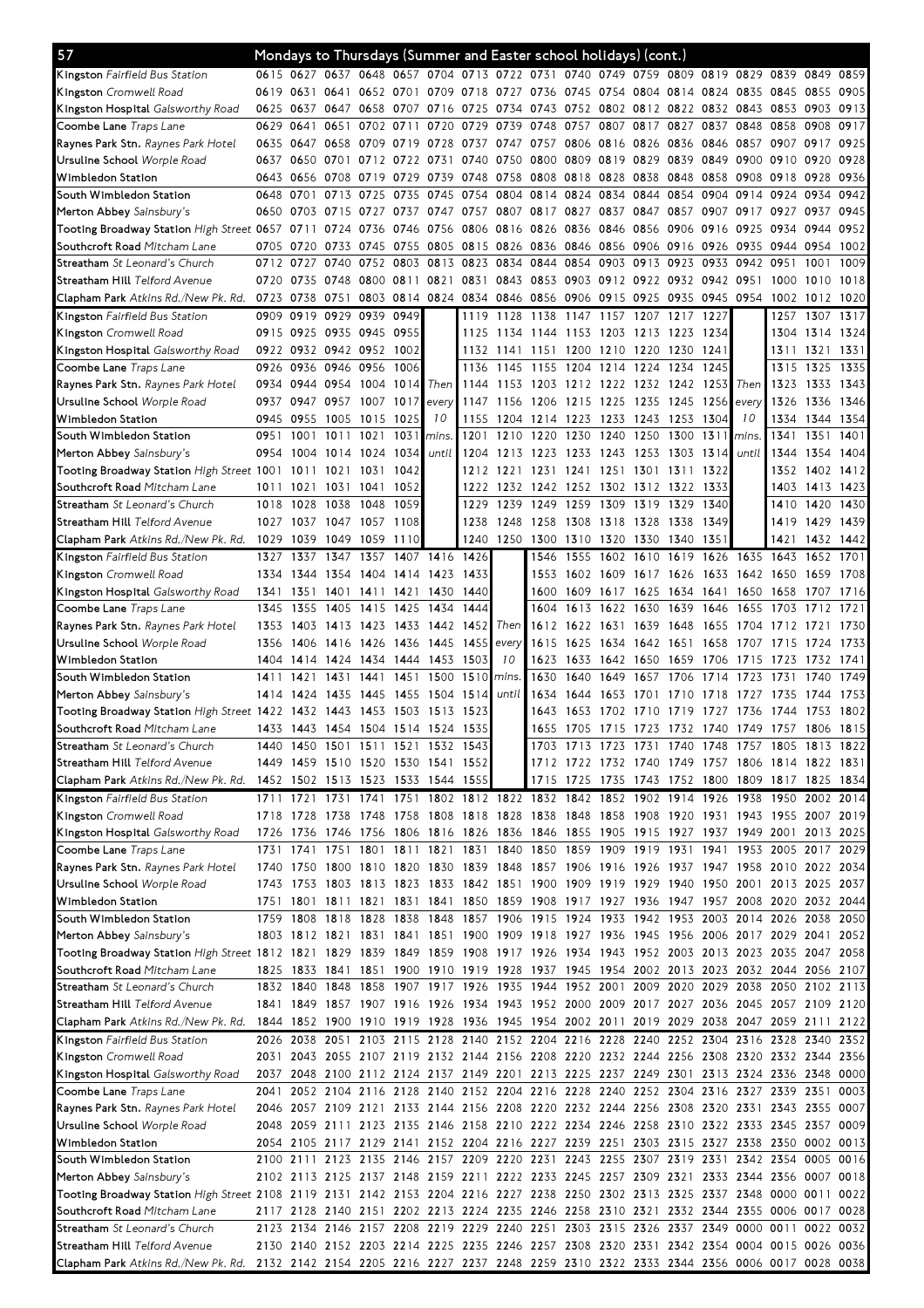| 57                                                                                                                                                         |           |                | Fridays (school days, half term and Christmas)                   |                     |           |                                                             |                     |           |                               |           |                          |           |                |                                                                                           |           |                     |           |                |
|------------------------------------------------------------------------------------------------------------------------------------------------------------|-----------|----------------|------------------------------------------------------------------|---------------------|-----------|-------------------------------------------------------------|---------------------|-----------|-------------------------------|-----------|--------------------------|-----------|----------------|-------------------------------------------------------------------------------------------|-----------|---------------------|-----------|----------------|
| <b>Kingston</b> Fairfield Bus Station                                                                                                                      |           |                |                                                                  |                     |           |                                                             |                     |           |                               |           |                          |           |                | 0004 0016 0028 0040 0103 0133 0203 0233 0303 0333 0403 0423 0440 0500 0520 0540 0552 0604 |           |                     |           |                |
| <b>Kingston</b> Cromwell Road                                                                                                                              | 0008 0020 |                |                                                                  |                     |           | 0032 0044 0107 0137 0207 0237 0307 0337 0407 0427           |                     |           |                               |           |                          |           |                | 0444 0504 0524 0544                                                                       |           |                     | 0556      | 0608           |
| K <b>ingston Hospital</b> Galsworthy Road                                                                                                                  | 0012 0024 |                | 0036                                                             | 0048 0111 0141      |           |                                                             | 0211                | 0241      | 0311                          | 0341      | 0411                     | 0431      |                | 0448 0508 0528 0548                                                                       |           |                     | 0601      | 0613           |
| Coombe Lane <i>Traps Lane</i>                                                                                                                              | 0015 0027 |                | 0039                                                             | 0051                | 0114      |                                                             |                     |           | 0144 0214 0244 0314 0344      |           | 0414                     | 0434      | 0451           | 0511                                                                                      | 0531      | 0551                | 0604      | 0616           |
| Raynes Park Stn. Raynes Park Hotel                                                                                                                         | 0019 0031 |                | 0043                                                             | 0055                | 0118 0148 |                                                             | 0218 0248 0318      |           |                               | 0348 0418 |                          | 0438      | 0455           | 0515                                                                                      | 0536 0556 |                     | 0610      | 0622           |
| Ursuline School <i>Worple Road</i>                                                                                                                         | 0021      | 0033           |                                                                  | 0045 0057 0120 0150 |           |                                                             | 0220 0250 0320      |           |                               |           | 0350 0420 0440           |           | 0457 0517      |                                                                                           | 0538 0558 |                     | 0612 0624 |                |
| Wimbledon Station                                                                                                                                          | 0025 0037 |                |                                                                  |                     |           | 0049 0101 0124 0154 0224 0254 0324 0354 0424 0444 0501 0521 |                     |           |                               |           |                          |           |                |                                                                                           |           | 0542 0603 0617      |           | 0630           |
| South Wimbledon Station                                                                                                                                    | 0028 0040 |                |                                                                  | 0052 0104           |           | 0127 0157 0227                                              |                     | 0257 0327 |                               | 0357      | 0427                     | 0447      | 0504 0524      |                                                                                           | 0546 0607 |                     | 0621      | 0635           |
| Merton Abbey Sainsbury's                                                                                                                                   | 0030      | 0042           |                                                                  | 0054 0106 0128 0158 |           |                                                             | 0228                | 0258 0328 |                               | 0358 0428 |                          | 0448      | 0506           | 0526                                                                                      | 0548 0609 |                     | 0623      | 0637           |
| Tooting Broadway Station High Street 0034 0046                                                                                                             |           |                | 0058                                                             |                     |           | 0110 0132 0202 0232 0302 0332 0402 0432 0452 0510 0530      |                     |           |                               |           |                          |           |                |                                                                                           | 0552 0614 |                     | 0629      | 0645           |
| Southcroft Road Mitcham Lane                                                                                                                               | 0040      | 0052           | 0104 0116                                                        |                     | 0138 0208 |                                                             | 0238                | 0308 0337 |                               | 0407      | 0437                     | 0457      | 0515           | 0536                                                                                      | 0558 0620 |                     | 0636      | 0653           |
| <b>Streatham</b> <i>St Leonard's Church</i>                                                                                                                |           | 0044 0056      | 0108 0120                                                        |                     |           | 0142 0212 0242 0312 0341                                    |                     |           |                               | 0411      | 0441                     | 0501      | 0519           | 0541                                                                                      | 0603 0625 |                     | 0642      | 0700           |
| Streatham Hill <i>Telford Avenue</i>                                                                                                                       |           |                |                                                                  |                     |           |                                                             |                     |           |                               |           |                          |           |                | 0048 0100 0112 0124 0146 0216 0246 0316 0345 0415 0445 0505 0524 0546 0608 0631           |           |                     | 0649      | 0708           |
| <b>Clapham Park</b> Atkins Rd./New Pk. Rd.                                                                                                                 |           |                |                                                                  |                     |           |                                                             |                     |           |                               |           |                          |           |                | 0050 0102 0114 0126 0148 0218 0248 0318 0347 0417 0447 0507 0526 0548 0610 0633           |           |                     | 0651      | 0711           |
| Kingston Fairfield Bus Station                                                                                                                             | 0616 0628 |                | 0638                                                             | 0647 0654 0700      |           |                                                             | 0709 0717 0725      |           |                               | 0735      | 0745                     | 0755      | 0805           | 0815                                                                                      | 0825 0835 |                     | 0845      | 0855           |
| <b>Kingston</b> Cromwell Road                                                                                                                              |           |                | 0620 0632 0643 0652 0659 0706                                    |                     |           |                                                             |                     |           | 0715 0723 0731 0741           |           | 0751                     |           | 0801 0811 0821 |                                                                                           | 0831 0841 |                     | 0851      | 0901           |
| <b>Kingston Hospital</b> Galsworthy Road                                                                                                                   |           |                | 0626 0638 0649 0658 0705 0713 0722 0730 0739                     |                     |           |                                                             |                     |           |                               |           | 0749 0800 0810 0820 0830 |           |                |                                                                                           | 0840 0849 |                     | 0859      | 0908           |
| Coombe Lane <i>Traps Lane</i>                                                                                                                              | 0630      | 0642           | 0653                                                             | 0702                | 0710      | 0718                                                        | 0727                | 0736      | 0745                          | 0755      | 0806                     | 0816      | 0826           | 0836                                                                                      | 0846 0855 |                     | 0904      | 0912           |
| <b>Raynes Park Stn.</b> <i>Raynes Park Hotel</i>                                                                                                           | 0636 0648 |                | 0700 0710 0718 0726                                              |                     |           |                                                             |                     |           | 0736 0745 0754 0804 0815 0825 |           |                          |           | 0835           | 0845                                                                                      | 0855 0903 |                     | 0911      | 0919           |
| Ursuline School <i>Worple Road</i>                                                                                                                         | 0638 0651 |                |                                                                  | 0703 0713 0721      |           | 0730                                                        | 0740 0749 0759      |           |                               |           | 0809 0820 0830 0840 0849 |           |                |                                                                                           | 0859 0906 |                     | 0914      | 0922           |
| Wimbledon Station                                                                                                                                          |           | 0644 0657      |                                                                  | 0710 0720 0729 0739 |           |                                                             | 0749 0759 0809      |           |                               |           | 0819 0830 0840 0850      |           |                | 0859                                                                                      |           | 0908 0914 0922 0930 |           |                |
| South Wimbledon Station                                                                                                                                    |           | 0649 0702      | 0716                                                             | 0726                | 0736 0746 |                                                             | 0756                | 0806 0816 |                               | 0826      | 0837                     | 0847      | 0857           | 0906                                                                                      | 0914 0920 |                     | 0928      | 0936           |
| Merton Abbey Sainsbury's                                                                                                                                   | 0651      | 0705           | 0719                                                             | 0729                | 0739      | 0749                                                        | 0759                | 0809 0819 |                               |           | 0829 0840 0850           |           | 0900           | 0909                                                                                      | 0917      | 0923                | 0931      | 0939           |
| Tooting Broadway Station <i>High Street</i> 0701                                                                                                           |           | 0717           |                                                                  |                     |           | 0732 0742 0752 0802 0812 0822 0832 0842 0852 0902 0911      |                     |           |                               |           |                          |           |                | 0920                                                                                      | 0928 0934 |                     | 0941      | 0949           |
| S <b>outhcroft Road</b> Mitcham Lane                                                                                                                       |           | 0709 0725      | 0741                                                             | 0751                |           | 0802 0812 0822 0832 0842 0852 0902 0912                     |                     |           |                               |           |                          |           | 0921           | 0930                                                                                      | 0938      | 0944                | 0951      | 0959           |
| <b>Streatham</b> <i>St Leonard's Church</i>                                                                                                                | 0716      | 0732           | 0749                                                             | 0759                | 0810      | 0820                                                        | 0830                | 0840 0849 |                               | 0859      | 0909                     | 0919      | 0928           | 0937                                                                                      | 0945      | 0951                | 0958      | 1006           |
| S <b>treatham Hill</b> Telford Avenue                                                                                                                      | 0724 0741 |                |                                                                  |                     |           | 0758 0808 0819 0829 0839 0849 0858                          |                     |           |                               |           | 0908 0918 0928           |           |                | 0937 0946 0954                                                                            |           | 1000                | 1007      | 1015           |
| Clapham Park Atkins Rd./New Pk. Rd.                                                                                                                        |           | 0727 0744 0801 |                                                                  |                     |           | 0811 0822 0832 0842 0852 0901 0911 0921                     |                     |           |                               |           |                          |           |                | 0930 0939 0948 0956 1002                                                                  |           |                     | 1009      | 1017           |
| <b>Kingston</b> Fairfield Bus Station                                                                                                                      |           | 0905 0915      | 0925                                                             | 0935                | 0945 0955 |                                                             | 1005                | 1015 1025 |                               | 1035      | 1045                     | 1055 1105 |                |                                                                                           |           | 1305                | 1315      | 1325           |
| <b>Kingston</b> Cromwell Road                                                                                                                              | 0911      | 0921           | 0931                                                             | 0941                | 0951      | 1001                                                        | 1011                | 1021 1031 |                               | 1042      | 1052                     | 1102 1112 |                |                                                                                           |           | 1312                | 1322 1332 |                |
| Kingston Hospital Galsworthy Road                                                                                                                          | 0918 0928 |                | 0938 0948                                                        |                     | 0958      | 1008                                                        | 1018 1028 1038      |           |                               | 1049      | 1059                     | 1109      | 1119           |                                                                                           |           | 1319                | 1329      | 1339           |
| Coombe Lane <i>Traps Lane</i>                                                                                                                              | 0922      | 0932           | 0942                                                             | 0952                | 1002      |                                                             | 1012 1022 1032 1042 |           |                               | 1053      | 1103                     | 1113      | 1123           |                                                                                           |           | 1323                | 1333      | 1343           |
| <b>Raynes Park Stn.</b> <i>Raynes Park Hotel</i>                                                                                                           |           | 0929 0939      | 0949 0959                                                        |                     | 1009      | 1019                                                        | 1029                | 1039 1049 |                               | 1100      | 1110 1120                |           | 1130           |                                                                                           |           | 1330                | 1340      | 1350           |
| Ursuline School <i>Worple Road</i>                                                                                                                         |           |                | 0932 0942 0952 1002 1012 1022 1032 1042 1052 1103 1113 1123      |                     |           |                                                             |                     |           |                               |           |                          |           | 1133           | Then                                                                                      |           | 1333                | 1343      | 1353           |
| Wimbledon Station                                                                                                                                          | 0940 0950 |                |                                                                  |                     |           | 1000 1010 1020 1030 1040 1050 1100                          |                     |           |                               |           | 1111 1121 1131 1141      |           |                | every 10                                                                                  |           | 1341                | 1351      | 1401           |
| South Wimbledon Station                                                                                                                                    | 0946 0956 |                | 1006                                                             | 1016                | 1026      | 1036                                                        | 1046                | 1056      | 1106                          | 1117      | 1127                     | 1137      | 1147           | minutes                                                                                   |           | 1347                | 1357      | 1407           |
| Merton Abbey Sainsbury's                                                                                                                                   | 0949 0959 |                | 1009                                                             | 1019                | 1029      | 1039                                                        | 1049                | 1059      | 1109                          | 1120      | 1130                     | 1140      | 1150           | until                                                                                     |           | 1350                | 1400      | 1410           |
| Tooting Broadway Station High Street 0959                                                                                                                  |           | 1008           | 018<br>-1                                                        | 1028                | 1038      | 1047                                                        | 1057                | 1107      | 1117                          | 1128      | 1138                     | 1148      | 1158           |                                                                                           |           | 1358                | 1409      | 1419           |
| Southcroft Road Mitcham Lane                                                                                                                               |           | 1009 1018      | 1028 1038 1048 1057 1107 1117 1127 1138 1148 1158                |                     |           |                                                             |                     |           |                               |           |                          |           | 1209           |                                                                                           |           | 1409                | 1420 1430 |                |
| <b>Streatham</b> <i>St Leonard's Church</i>                                                                                                                |           |                | 1016 1025 1035 1045 1055 1104 1114 1124 1134 1145 1155 1205 1216 |                     |           |                                                             |                     |           |                               |           |                          |           |                |                                                                                           |           |                     |           | 1416 1427 1437 |
| S <b>treatham Hill</b> Telford Avenue                                                                                                                      |           |                | 1025 1034 1044 1054 1104 1113 1123 1133 1143 1154 1204 1214 1225 |                     |           |                                                             |                     |           |                               |           |                          |           |                |                                                                                           |           |                     |           | 1425 1436 1446 |
| Clapham Park Atkins Rd./New Pk. Rd.                                                                                                                        |           |                | 1027 1036 1046 1056 1106 1115 1125 1135 1145 1156 1206 1216 1227 |                     |           |                                                             |                     |           |                               |           |                          |           |                |                                                                                           |           |                     |           | 1427 1439 1449 |
|                                                                                                                                                            |           |                |                                                                  |                     |           |                                                             |                     |           | <b>SD</b>                     |           |                          |           |                |                                                                                           |           |                     |           |                |
| <b>Kingston</b> Fairfield Bus Station                                                                                                                      |           |                | 1335 1345 1355 1405 1414 1422 1430 1437                          |                     |           |                                                             |                     |           | $-\!$                         |           |                          |           |                | 1445 1455 1504 1513 1523 1533 1543 1552 1600                                              |           |                     |           |                |
| Kingston Cromwell Road                                                                                                                                     |           |                | 1342 1352 1402 1412 1421 1429 1438 1445                          |                     |           |                                                             |                     |           | $-\!$                         |           |                          |           |                | 1453 1503 1512 1521 1531 1541 1551 1600 1608                                              |           |                     |           |                |
| <b>Kingston Hospital</b> Galsworthy Road                                                                                                                   |           |                | 1349 1359 1409 1419 1428 1436 1445 1452                          |                     |           |                                                             |                     |           | $-\!$                         |           |                          |           |                | 1501 1511 1520 1530 1540 1550 1600 1609 1617                                              |           |                     |           |                |
| Coombe Lane <i>Traps Lane</i>                                                                                                                              |           |                | 1353 1403 1413 1423 1432 1440 1449 1457                          |                     |           |                                                             |                     |           | $-\!$                         |           |                          |           |                | 1506 1516 1526 1536 1546 1557 1607 1616 1624                                              |           |                     |           |                |
| <b>Raynes Park Stn.</b> <i>Raynes Park Hotel</i>                                                                                                           |           |                | 1400 1410 1420 1430 1439 1447 1456 1505                          |                     |           |                                                             |                     |           | $-\!$                         |           |                          |           |                | 1515 1525 1535 1545 1555 1606 1616 1625 1633                                              |           |                     |           |                |
| Ursuline School <i>Worple Road</i>                                                                                                                         |           |                |                                                                  |                     |           |                                                             |                     |           |                               |           |                          |           |                | 1403 1413 1423 1433 1442 1450 1459 1509 1515 1519 1529 1539 1549 1559 1610 1620 1629 1637 |           |                     |           |                |
| Wimbledon Station                                                                                                                                          |           |                |                                                                  |                     |           |                                                             |                     |           |                               |           |                          |           |                | 1411 1421 1431 1441 1450 1459 1509 1519 1525 1529 1539 1549 1559 1609 1620 1629 1638 1646 |           |                     |           |                |
| South Wimbledon Station                                                                                                                                    |           |                |                                                                  |                     |           |                                                             |                     |           |                               |           |                          |           |                | 1417 1427 1437 1447 1457 1507 1517 1527 1533 1537 1547 1557 1607 1617 1627 1636 1645 1653 |           |                     |           |                |
| Merton Abbey Sainsbury's<br>Tooting Broadway Station High Street 1429 1439 1449 1500 1510 1520 1530 1540 1546 1550 1600 1610 1620 1630 1640 1649 1658 1706 |           |                |                                                                  |                     |           |                                                             |                     |           |                               |           |                          |           |                | 1420 1430 1440 1451 1501 1511 1521 1531 1537 1541 1551 1601 1611 1621 1631 1640 1649 1657 |           |                     |           |                |
| S <b>outhcroft Road</b> Mitcham Lane                                                                                                                       |           |                |                                                                  |                     |           |                                                             |                     |           |                               |           |                          |           |                | 1441 1451 1501 1513 1523 1533 1543 1553 1559 1603 1613 1623 1633 1643 1653 1702 1711 1719 |           |                     |           |                |
| <b>Streatham</b> <i>St Leonard's Church</i>                                                                                                                |           |                |                                                                  |                     |           |                                                             |                     |           |                               |           |                          |           |                | 1448 1459 1509 1521 1531 1541 1551 1601 1607 1611 1621 1631 1641 1651 1701 1710 1719 1727 |           |                     |           |                |
| S <b>treatham Hill</b> Telford Avenue                                                                                                                      |           |                |                                                                  |                     |           |                                                             |                     |           |                               |           |                          |           |                | 1457 1508 1518 1531 1541 1551 1601 1611 1617 1621 1631 1641 1651 1701 1711 1720 1729 1737 |           |                     |           |                |
| Clapham Park Atkins Rd./New Pk. Rd.                                                                                                                        |           |                |                                                                  |                     |           |                                                             |                     |           |                               |           |                          |           |                | 1500 1511 1521 1534 1544 1554 1604 1614 1620 1624 1634 1644 1654 1704 1714 1723 1732 1740 |           |                     |           |                |
| Note:                                                                                                                                                      |           |                | SD - Operates on school days only                                |                     |           |                                                             |                     |           |                               |           |                          |           |                |                                                                                           |           |                     |           |                |
|                                                                                                                                                            |           |                |                                                                  |                     |           |                                                             |                     |           |                               |           |                          |           |                |                                                                                           |           |                     |           |                |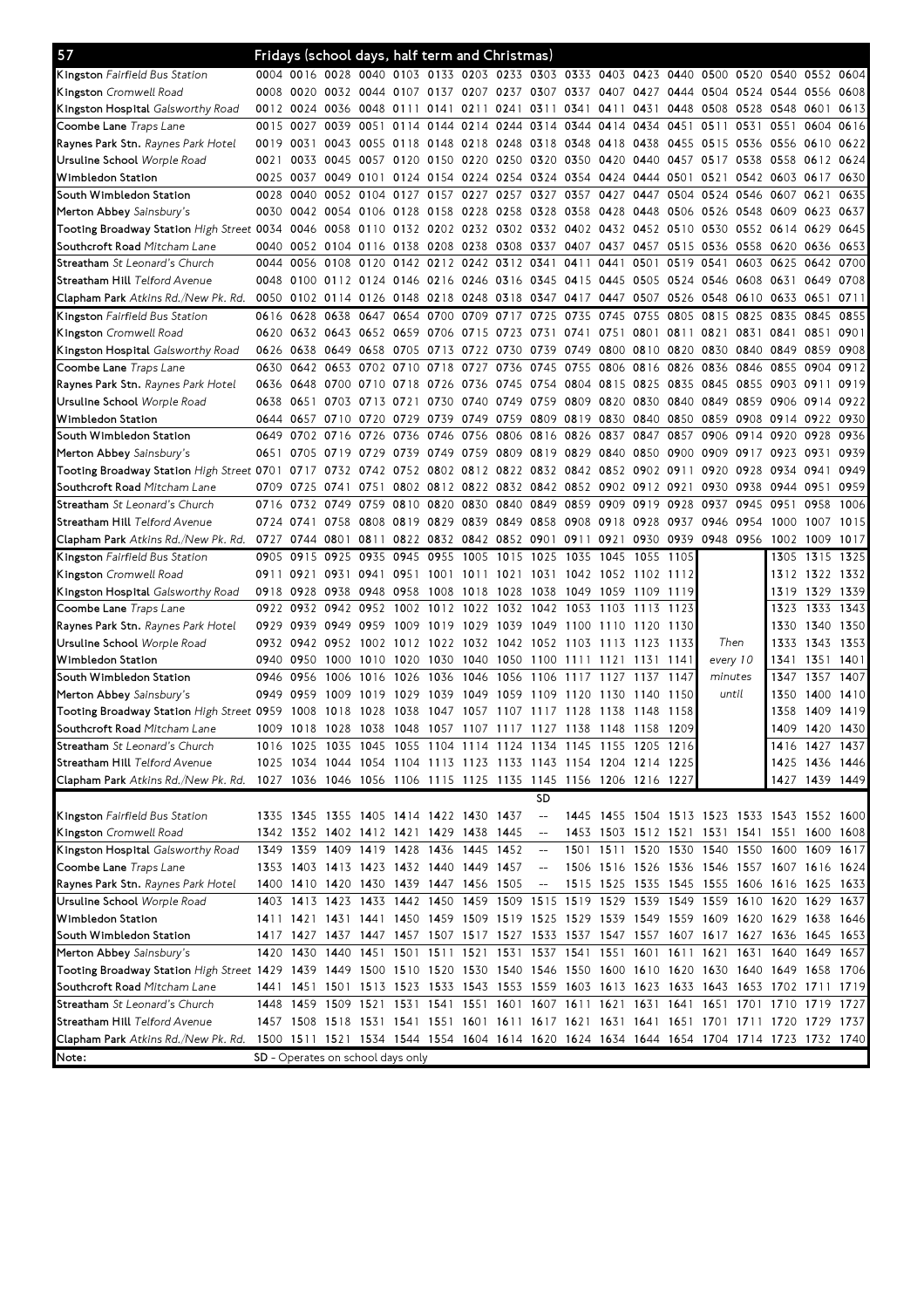| 57                                                                                                                             |           |           |           | Fridays (school days, half term and Christmas) (cont.)                                    |      |                                                                       |                     |                |      |                |      |                                                             |      |           |      |           |      |
|--------------------------------------------------------------------------------------------------------------------------------|-----------|-----------|-----------|-------------------------------------------------------------------------------------------|------|-----------------------------------------------------------------------|---------------------|----------------|------|----------------|------|-------------------------------------------------------------|------|-----------|------|-----------|------|
| <b>Kingston</b> Fairfield Bus Station                                                                                          |           |           |           | 1609 1617 1626 1634 1642 1651 1700 1710 1721 1731 1741 1751 1801 1811 1822 1832 1842 1853 |      |                                                                       |                     |                |      |                |      |                                                             |      |           |      |           |      |
| <b>Kingston</b> Cromwell Road                                                                                                  |           |           |           | 1617 1625 1634 1642 1650 1659 1708 1718 1728 1738 1748 1758 1808 1818 1829 1839           |      |                                                                       |                     |                |      |                |      |                                                             |      |           |      | 1849 1859 |      |
| <b>Kingston Hospital</b> Galsworthy Road                                                                                       |           |           |           | 1626 1634 1643 1651 1659 1708 1717 1727 1736 1746 1756 1806 1816 1826 1836 1846           |      |                                                                       |                     |                |      |                |      |                                                             |      |           |      | 1856 1906 |      |
| Coombe Lane <i>Traps Lane</i>                                                                                                  |           | 1633 1641 |           | 1649 1657 1705                                                                            |      |                                                                       | 1714 1723 1732 1741 |                | 1751 |                |      | 1801 1811 1821 1830                                         |      | 1840      | 1850 | 1900      | 1910 |
| <b>Raynes Park Stn.</b> <i>Raynes Park Hotel</i>                                                                               |           | 1642 1650 | 1658      | - 1706                                                                                    | 1714 | 1723                                                                  |                     | 1732 1741 1750 |      | 1800 1810 1820 |      | 1829                                                        | 1838 | 1848 1857 |      | 1907      | 1917 |
| Ursuline School <i>Worple Road</i>                                                                                             |           | 1646 1654 |           | 1702 1710 1718                                                                            |      | 1726                                                                  |                     | 1735 1744 1753 |      |                |      | 1803 1813 1823 1832 1841 1851 1900                          |      |           |      | 1910 1920 |      |
| Wimbledon Station                                                                                                              |           | 1655 1703 | 1711      | 1719 1727                                                                                 |      |                                                                       |                     |                |      |                |      | 1734 1743 1752 1801 1811 1821 1831 1840 1849                |      | 1859 1908 |      | 1918      | 1928 |
| South Wimbledon Station                                                                                                        |           | 1702 1710 | 1718      | 1726 1734                                                                                 |      | 1741                                                                  | 1750                | 1759 1808      | 1818 | 1828           | 1838 | 1847                                                        | 1856 | 1906      | 1914 | 1924      | 1934 |
| Merton Abbey Sainsbury's                                                                                                       |           |           |           | 1706 1714 1722 1730 1738 1745 1754 1803 1811 1821 1831 1841 1850 1859 1909 1917 1927 1937 |      |                                                                       |                     |                |      |                |      |                                                             |      |           |      |           |      |
| Tooting Broadway Station High Street 1715 1723                                                                                 |           |           |           | 1731 1739 1747 1754 1803 1812 1820                                                        |      |                                                                       |                     |                |      |                |      | 1830 1840 1850 1859 1908 1917 1925                          |      |           |      | 1935 1944 |      |
| Southcroft Road Mitcham Lane                                                                                                   | 1728 1736 |           |           | 1744 1752 1800 1807 1815 1824 1832 1842 1852 1902 1911 1919 1928 1936                     |      |                                                                       |                     |                |      |                |      |                                                             |      |           |      | 1946      | 1955 |
| <b>Streatham</b> <i>St Leonard's Church</i>                                                                                    |           | 1736 1744 |           | 1752 1800 1807 1814 1822 1831 1839 1849 1859                                              |      |                                                                       |                     |                |      |                |      | 1909 1918 1926                                              |      | 1935 1943 |      | 1953      | 2002 |
| Streatham Hill <i>Telford Avenue</i>                                                                                           |           | 1746 1754 |           | 1802 1810 1817 1824 1831 1840 1848                                                        |      |                                                                       |                     |                |      |                |      | 1858 1908 1918 1927 1935 1943 1951                          |      |           |      | 2001      | 2010 |
| <b>Clapham Park</b> Atkins Rd./New Pk. Rd.                                                                                     |           |           |           | 1749 1757 1805 1813 1820 1827 1834 1843 1851 1901 1911 1921 1930 1937 1945 1953 2003 2012 |      |                                                                       |                     |                |      |                |      |                                                             |      |           |      |           |      |
| <b>Kingston</b> Fairfield Bus Station                                                                                          | 1903      | 1915      | 1927      | 1939                                                                                      |      | 1952 2004                                                             | 2016                | 2028 2040      |      | 2052 2104 2116 |      | 2128                                                        | 2140 | 2152 2204 |      | 2216      | 2228 |
| <b>Kingston</b> Cromwell Road                                                                                                  |           | 1909 1921 |           | 1933 1945 1957 2009 2021 2033 2045 2057 2109 2121 2133 2145 2157 2209 2221                |      |                                                                       |                     |                |      |                |      |                                                             |      |           |      |           | 2233 |
| Kingston Hospital Galsworthy Road                                                                                              | 1915 1927 |           | 1939 1951 |                                                                                           |      | 2003 2015 2027 2039 2050 2102 2114 2126 2138 2150 2202 2214 2226 2238 |                     |                |      |                |      |                                                             |      |           |      |           |      |
| Coombe Lane <i>Traps Lane</i>                                                                                                  | 1919 1931 |           | 1943      |                                                                                           |      | 1955 2007 2018 2030                                                   |                     |                |      |                |      | 2042 2053 2105 2117 2129 2141 2153 2205 2217 2229 2241      |      |           |      |           |      |
| <b>Raynes Park Stn.</b> Raynes Park Hotel                                                                                      | 1926 1937 |           |           | 1949 2000 2012 2023 2035 2047 2058 2110 2122 2134 2146 2158 2210 2222 2234 2246           |      |                                                                       |                     |                |      |                |      |                                                             |      |           |      |           |      |
| Ursuline School <i>Worple Road</i>                                                                                             |           | 1929 1940 |           | 1952 2003 2015 2026 2038 2050 2101 2113 2125 2137 2149 2201 2213 2225 2237                |      |                                                                       |                     |                |      |                |      |                                                             |      |           |      |           | 2249 |
| Wimbledon Station                                                                                                              |           |           |           | 1937 1947 1959 2010 2021 2032 2044 2056 2107 2119 2131 2143 2155 2207 2219 2230 2242 2254 |      |                                                                       |                     |                |      |                |      |                                                             |      |           |      |           |      |
| South Wimbledon Station                                                                                                        | 1943      | 1953      |           | 2005 2016 2027 2038                                                                       |      |                                                                       |                     |                |      |                |      | 2049 2101 2112 2124 2136 2148 2200 2212 2224 2235 2247 2259 |      |           |      |           |      |
| Merton Abbey Sainsbury's                                                                                                       |           |           |           | 1946 1956 2008 2019 2030 2041 2051 2103 2114 2126 2138 2150 2202 2214 2226 2237 2249 2301 |      |                                                                       |                     |                |      |                |      |                                                             |      |           |      |           |      |
| Tooting Broadway Station High Street 1953 2003                                                                                 |           |           |           | 2015 2025 2036 2047 2057 2109 2120 2132 2143 2155 2207 2219 2231 2242 2254 2306           |      |                                                                       |                     |                |      |                |      |                                                             |      |           |      |           |      |
| Southcroft Road Mitcham Lane                                                                                                   |           |           |           | 2003 2013 2025 2035 2046 2056 2106 2118 2129 2141 2152 2204 2216 2227 2239 2250 2302 2314 |      |                                                                       |                     |                |      |                |      |                                                             |      |           |      |           |      |
| Streatham St Leonard's Church                                                                                                  |           | 2010 2020 | 2031      | 2041                                                                                      |      | 2052 2102 2112 2124 2135 2147 2158 2210 2222 2233                     |                     |                |      |                |      |                                                             |      | 2245 2256 |      | 2308      | 2320 |
| S <b>treatham Hill</b> Telford Avenue                                                                                          |           |           |           | 2018 2027 2038 2048 2059 2109 2119 2131 2141 2153 2204 2216 2228 2239 2251 2302 2314 2326 |      |                                                                       |                     |                |      |                |      |                                                             |      |           |      |           |      |
| Clapham Park Atkins Rd./New Pk. Rd.                                                                                            | 2020 2029 |           |           | 2040 2050 2101 2111 2121 2133 2143 2155 2206 2218 2230 2241 2253 2304 2316 2328           |      |                                                                       |                     |                |      |                |      |                                                             |      |           |      |           |      |
| <b>Kingston</b> Fairfield Bus Station                                                                                          |           |           |           | 2240 2252 2304 2316 2328 2340 2352                                                        |      |                                                                       |                     |                |      |                |      |                                                             |      |           |      |           |      |
| <b>Kingston</b> Cromwell Road                                                                                                  |           |           |           | 2245 2257 2309 2321 2333 2345 2357                                                        |      |                                                                       |                     |                |      |                |      |                                                             |      |           |      |           |      |
|                                                                                                                                |           |           |           | 2250 2302 2314 2326 2338 2350 0002                                                        |      |                                                                       |                     |                |      |                |      |                                                             |      |           |      |           |      |
| <b>Kingston Hospital</b> Galsworthy Road                                                                                       |           | 2253 2305 |           | 2317 2329 2341 2353 0005                                                                  |      |                                                                       |                     |                |      |                |      |                                                             |      |           |      |           |      |
| <b>Coombe Lane</b> Traps Lane                                                                                                  |           | 2258 2310 |           |                                                                                           |      |                                                                       | 0009                |                |      |                |      |                                                             |      |           |      |           |      |
| <b>Raynes Park Stn.</b> <i>Raynes Park Hotel</i>                                                                               |           |           |           | 2322 2334 2346 2358                                                                       |      |                                                                       |                     |                |      |                |      |                                                             |      |           |      |           |      |
| Ursuline School <i>Worple Road</i>                                                                                             |           |           |           | 2301 2312 2324 2336 2348 0000 0011                                                        |      |                                                                       |                     |                |      |                |      |                                                             |      |           |      |           |      |
| Wimbledon Station                                                                                                              |           |           |           | 2306 2317 2329 2341 2353 0005 0016<br>2311 2322 2334 2346 2358 0009 0020                  |      |                                                                       |                     |                |      |                |      |                                                             |      |           |      |           |      |
| South Wimbledon Station                                                                                                        |           |           |           |                                                                                           |      |                                                                       |                     |                |      |                |      |                                                             |      |           |      |           |      |
| Merton Abbey Sainsbury's                                                                                                       |           |           |           | 2313 2324 2336 2348 0000 0011 0022                                                        |      |                                                                       |                     |                |      |                |      |                                                             |      |           |      |           |      |
| Tooting Broadway Station High Street 2318 2329 2341                                                                            |           |           |           | 2353<br>2326 2337 2349 0001 0013 0023 0034                                                |      | 0005 0015 0026                                                        |                     |                |      |                |      |                                                             |      |           |      |           |      |
| S <b>outhcroft Road</b> Mitcham Lane                                                                                           |           |           |           |                                                                                           |      |                                                                       |                     |                |      |                |      |                                                             |      |           |      |           |      |
| Streatham St Leonard's Church                                                                                                  |           |           |           | 2332 2343 2355 0007 0018 0028 0039                                                        |      |                                                                       |                     |                |      |                |      |                                                             |      |           |      |           |      |
| S <b>treatham Hill</b> Telford Avenue                                                                                          |           |           |           | 2338 2349 0001 0013 0024 0034 0045                                                        |      |                                                                       |                     |                |      |                |      |                                                             |      |           |      |           |      |
| Clapham Park Atkins Rd./New Pk. Rd.                                                                                            |           |           |           | 2340 2351 0003 0015 0026 0036 0047                                                        |      |                                                                       |                     |                |      |                |      |                                                             |      |           |      |           |      |
| 57                                                                                                                             |           |           |           | Fridays (Summer and Easter school holidays)                                               |      |                                                                       |                     |                |      |                |      |                                                             |      |           |      |           |      |
| Kingston Fairfield Bus Station                                                                                                 |           |           |           | 0004 0016 0028 0040 0103 0133 0203 0233 0303 0333 0403 0423 0440 0500 0520 0540 0552 0605 |      |                                                                       |                     |                |      |                |      |                                                             |      |           |      |           |      |
| Kingston Cromwell Road                                                                                                         |           |           |           | 0008 0020 0032 0044 0107 0137 0207 0237 0307 0337 0407 0427 0444 0504 0524 0544 0556 0609 |      |                                                                       |                     |                |      |                |      |                                                             |      |           |      |           |      |
| <b>Kingston Hospital</b> Galsworthy Road                                                                                       |           |           |           | 0012 0024 0036 0048 0111 0141 0211 0241 0311 0341 0411 0431 0448 0508 0528 0548 0601 0614 |      |                                                                       |                     |                |      |                |      |                                                             |      |           |      |           |      |
| Coombe Lane Traps Lane                                                                                                         |           |           |           | 0015 0027 0039 0051 0114 0144 0214 0244 0314 0344 0414 0434 0451 0511 0531 0551 0604 0617 |      |                                                                       |                     |                |      |                |      |                                                             |      |           |      |           |      |
| Raynes Park Stn. Raynes Park Hotel                                                                                             |           |           |           | 0019 0031 0043 0055 0118 0148 0218 0248 0318 0348 0418 0438 0455 0515 0536 0556 0610 0623 |      |                                                                       |                     |                |      |                |      |                                                             |      |           |      |           |      |
| Ursuline School <i>Worple Road</i>                                                                                             |           |           |           | 0021 0033 0045 0057 0120 0150 0220 0250 0320 0350 0420 0440 0457 0517 0538 0558 0612 0625 |      |                                                                       |                     |                |      |                |      |                                                             |      |           |      |           |      |
| Wimbledon Station                                                                                                              |           |           |           | 0025 0037 0049 0101 0124 0154 0224 0254 0324 0354 0424 0444 0501 0521 0542 0603 0617 0631 |      |                                                                       |                     |                |      |                |      |                                                             |      |           |      |           |      |
| South Wimbledon Station                                                                                                        |           |           |           | 0028 0040 0052 0104 0127 0157 0227 0257 0327 0357 0427 0447 0504 0524 0546 0607 0622 0636 |      |                                                                       |                     |                |      |                |      |                                                             |      |           |      |           |      |
| Merton Abbey Sainsbury's                                                                                                       |           |           |           | 0030 0042 0054 0106 0128 0158 0228 0258 0328 0358 0428 0448 0506 0526 0548 0609 0624 0638 |      |                                                                       |                     |                |      |                |      |                                                             |      |           |      |           |      |
| Tooting Broadway Station High Street 0034 0046 0058 0110 0132 0202 0232 0302 0332 0402 0432 0452 0510 0530 0552 0613 0629 0644 |           |           |           |                                                                                           |      |                                                                       |                     |                |      |                |      |                                                             |      |           |      |           |      |
|                                                                                                                                |           |           |           | 0040 0052 0104 0116 0138 0208 0238 0308 0337 0407 0437 0457 0515 0535 0557 0619 0635 0651 |      |                                                                       |                     |                |      |                |      |                                                             |      |           |      |           |      |
| S <b>outhcroft Road</b> Mitcham Lane                                                                                           |           |           |           |                                                                                           |      |                                                                       |                     |                |      |                |      |                                                             |      |           |      |           |      |
| Streatham St Leonard's Church                                                                                                  |           |           |           | 0044 0056 0108 0120 0142 0212 0242 0312 0341 0411 0441 0501 0519 0539 0602 0625 0641 0657 |      |                                                                       |                     |                |      |                |      |                                                             |      |           |      |           |      |
| Streatham Hill Telford Avenue                                                                                                  |           |           |           | 0048 0100 0112 0124 0146 0216 0246 0316 0345 0415 0445 0505 0524 0544 0607 0631 0647 0704 |      |                                                                       |                     |                |      |                |      |                                                             |      |           |      |           |      |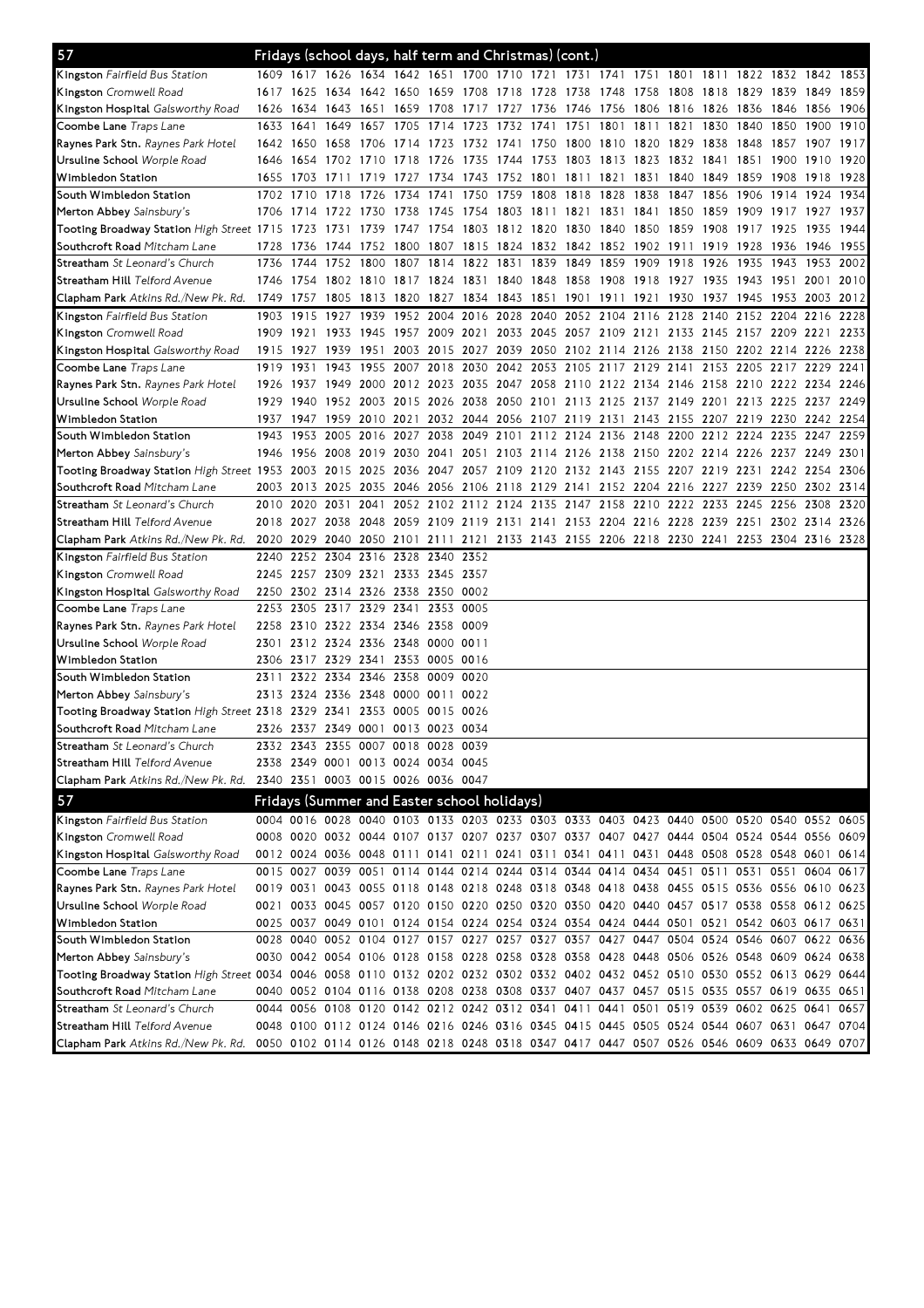| 57                                                                                                                             |           |           | Fridays (Summer and Easter school holidays) (cont.)                                       |                     |                |       |                                                                                 |                |                               |                |                |                     |                                    |                |           |                                                        |           |      |
|--------------------------------------------------------------------------------------------------------------------------------|-----------|-----------|-------------------------------------------------------------------------------------------|---------------------|----------------|-------|---------------------------------------------------------------------------------|----------------|-------------------------------|----------------|----------------|---------------------|------------------------------------|----------------|-----------|--------------------------------------------------------|-----------|------|
| <b>Kingston</b> Fairfield Bus Station                                                                                          |           |           | 0615 0627 0637 0648 0657 0704 0713 0722 0731 0740 0749 0759 0809 0819 0829 0839 0849 0859 |                     |                |       |                                                                                 |                |                               |                |                |                     |                                    |                |           |                                                        |           |      |
| Kingston Cromwell Road                                                                                                         |           | 0619 0631 | 0641                                                                                      |                     | 0652 0701      |       | 0709 0718 0727 0736                                                             |                |                               |                |                |                     | 0745 0754 0804 0814 0824 0835 0845 |                |           |                                                        | 0855      | 0905 |
| Kingston Hospital Galsworthy Road                                                                                              |           | 0625 0637 | 0647                                                                                      | 0658                | 0707           | 0716  | 0725                                                                            | 0734 0743      |                               |                |                |                     | 0752 0802 0812 0822 0832 0843 0853 |                |           |                                                        | 0903      | 0913 |
| Coombe Lane <i>Traps Lane</i>                                                                                                  |           | 0629 0641 | 0651                                                                                      | 0702                | 0711           | 0720  | 0729                                                                            | 0739           | 0748                          | 0757           | 0807           | 0817                | 0827                               | 0837           | 0848 0858 |                                                        | 0908      | 0917 |
| <b>Raynes Park Stn.</b> <i>Raynes Park Hotel</i>                                                                               |           | 0635 0647 | 0658                                                                                      | 0709                | 0719           | 0728  | 0737                                                                            |                | 0747 0757 0806 0816 0826 0836 |                |                |                     |                                    | 0846           | 0857 0907 |                                                        | 0917      | 0925 |
| Ursuline School <i>Worple Road</i>                                                                                             | 0637      | 0650      | 0701                                                                                      |                     | 0712 0722      | 0731  | 0740                                                                            | 0750 0800      |                               | 0809 0819      |                | 0829                | 0839                               | 0849           | 0900 0910 |                                                        | 0920      | 0928 |
| Wimbledon Station                                                                                                              |           | 0643 0656 | 0708 0719                                                                                 |                     | 0729 0739      |       |                                                                                 | 0748 0758 0808 |                               |                |                | 0818 0828 0838 0848 |                                    | 0858           | 0908 0918 |                                                        | 0928 0936 |      |
| South Wimbledon Station                                                                                                        | 0648 0701 |           |                                                                                           | 0713 0725           | 0735           | 0745  | 0754                                                                            |                | 0804 0814                     | 0824           | 0834           | 0844                | 0854                               | 0904           | 0914      | 0924                                                   | 0934      | 0942 |
| Merton Abbey Sainsbury's                                                                                                       |           | 0650 0703 | 0715                                                                                      | 0727                | 0737           | 0747  | 0757                                                                            |                | 0807 0817 0827                |                | 0837           | 0847                | 0857                               | 0907           | 0917      | 0927                                                   | 0937      | 0945 |
| Tooting Broadway Station High Street 0657                                                                                      |           | 0711      | 0724                                                                                      | 0736                | 0746           | 0756  |                                                                                 | 0806 0816 0826 |                               |                | 0836 0846 0856 |                     | 0906                               | 0916           | 0925 0934 |                                                        | 0944      | 0952 |
| Southcroft Road Mitcham Lane                                                                                                   |           | 0705 0720 | 0733                                                                                      | 0745                | 0755           | 0805  | 0815                                                                            | 0826 0836      |                               | 0846 0856      |                | 0906                | 0916                               | 0926           |           | 0935 0944                                              | 0954      | 1002 |
| <b>Streatham</b> <i>St Leonard's Church</i>                                                                                    |           | 0712 0727 | 0740                                                                                      | 0752                | 0803           | 0813  | 0823                                                                            | 0834           | 0844                          | 0854           | 0903           | 0913                | 0923                               | 0933           | 0942      | 0951                                                   | 1001      | 1009 |
| S <b>treatham Hill</b> Telford Avenue                                                                                          |           | 0720 0735 |                                                                                           | 0748 0800 0811 0821 |                |       | 0831                                                                            | 0843 0853      |                               |                |                |                     | 0903 0912 0922 0932 0942 0951      |                |           | 1000                                                   | 1010      | 1018 |
| Clapham Park Atkins Rd./New Pk. Rd.                                                                                            |           | 0723 0738 | 0751                                                                                      |                     | 0803 0814 0824 |       |                                                                                 | 0834 0846 0856 |                               |                |                | 0906 0915 0925 0935 |                                    | 0945 0954 1002 |           |                                                        | 1012 1020 |      |
| Kingston Fairfield Bus Station                                                                                                 | 0909      | 0919      | 0929                                                                                      | 0939                | 0949           |       | 1119                                                                            | 1128 1138      |                               | 1147           | 1157           | 1207                | 1217                               | 1227           |           | 1257                                                   | 1307      | 1317 |
| <b>Kingston</b> Cromwell Road                                                                                                  |           | 0915 0925 | 0935 0945                                                                                 |                     | 0955           |       | 1125                                                                            | 1134 1144      |                               | 1153 1203 1213 |                |                     | 1223                               | 1234           |           | 1304                                                   | 1314 1324 |      |
| Kingston Hospital Galsworthy Road                                                                                              |           |           | 0922 0932 0942 0952                                                                       |                     | 1002           |       |                                                                                 | 1132 1141 1151 |                               |                | 1200 1210 1220 |                     | 1230                               | 1241           |           | 1311                                                   | 1321      | 1331 |
| Coombe Lane <i>Traps Lane</i>                                                                                                  |           | 0926 0936 |                                                                                           | 0946 0956           | 1006           |       | 1136                                                                            | 1145 1155      |                               | 1204           | 1214           | 1224                | 1234                               | 1245           |           | 1315                                                   | 1325      | 1335 |
| <b>Raynes Park Stn.</b> <i>Raynes Park Hotel</i>                                                                               |           | 0934 0944 | 0954 1004                                                                                 |                     | 1014           | Then  | 1144                                                                            | 1153 1203      |                               | 1212 1222 1232 |                |                     | 1242                               | 1253           | Then      | 1323                                                   | 1333      | 1343 |
| Ursuline School <i>Worple Road</i>                                                                                             |           | 0937 0947 | 0957                                                                                      | 1007                | 1017           | every | 1147                                                                            | 1156           | 1206                          |                | 1215 1225 1235 |                     | 1245                               | 1256           | every     | 1326                                                   | 1336      | 1346 |
| Wimbledon Station                                                                                                              |           | 0945 0955 | 1005                                                                                      | 1015                | 1025           | 10    | 1155                                                                            |                | 1204 1214                     | 1223 1233 1243 |                |                     | -1253                              | 1304           | 10        | 1334                                                   | 1344      | 1354 |
| South Wimbledon Station                                                                                                        | 0951      | 1001      | 1011                                                                                      | 1021                | 103            | mins. | 1201                                                                            | 1210           | 1220                          | 1230           | 1240           | 1250                | 1300                               | 1311           | mins.     | 1341                                                   | 1351      | 1401 |
| Merton Abbey Sainsbury's                                                                                                       | 0954      | 1004      | 1014                                                                                      | 1024                | 1034           | until | 1204                                                                            | 1213           | 1223                          | 1233           | 1243           | 1253                | 1303                               | 1314           | until     | 1344                                                   | 1354      | 1404 |
| Tooting Broadway Station High Street 1001                                                                                      |           | 1011      | 1021                                                                                      | 1031                | 1042           |       | 1212                                                                            | 1221           | 1231                          | 1241           | 1251           | 1301                | 1311                               | 1322           |           | 1352                                                   | 1402      | 1412 |
| Southcroft Road Mitcham Lane                                                                                                   | 1011      | 1021      | 1031                                                                                      | 1041                | 1052           |       | 1222                                                                            | 1232 1242      |                               | 1252           | 1302 1312      |                     | 1322                               | 1333           |           | 1403                                                   | 1413      | 1423 |
| <b>Streatham</b> <i>St Leonard's Church</i>                                                                                    | 1018      | 1028      | 1038                                                                                      | 1048                | 1059           |       | 1229                                                                            | 1239           | 1249                          | 1259           | 1309           | 1319                | 1329                               | 1340           |           | 1410                                                   | 1420      | 1430 |
| S <b>treatham Hill</b> Telford Avenue                                                                                          | 1027      | 1037      | 1047 1057                                                                                 |                     | 1108           |       | 1238                                                                            | 1248           | 1258                          | 1308           | 1318 1328      |                     | 1338                               | 1349           |           | 1419                                                   | 1429      | 1439 |
| Clapham Park Atkins Rd./New Pk. Rd.                                                                                            |           | 1029 1039 |                                                                                           | 1049 1059 1110      |                |       |                                                                                 | 1240 1250 1300 |                               |                |                |                     | 1310 1320 1330 1340 1351           |                |           | 1421                                                   | 1432 1442 |      |
| <b>Kingston</b> Fairfield Bus Station                                                                                          | 1327      | 1337      | 1347                                                                                      | 1357                | 1407           | 1416  | 1426                                                                            |                | 1546                          | 1555           |                | 1602 1610           | 1619                               |                | 1626 1635 | 1643                                                   | 1652      | 1701 |
| <b>Kingston</b> Cromwell Road                                                                                                  | 1334      | 1344      | 1354                                                                                      | 1404 1414           |                | 1423  | 1433                                                                            |                | 1553                          | 1602           | 1609           | 1617                | 1626                               | 1633           | 1642 1650 |                                                        | 1659      | 1708 |
| <b>Kingston Hospital</b> Galsworthy Road                                                                                       | 1341      | 1351      | 1401                                                                                      | 1411                | 1421           | 1430  | 1440                                                                            |                | 1600                          | 1609           | 1617           | 1625                | 1634                               | 1641           | 1650      | 1658                                                   | 1707      | 1716 |
| Coombe Lane <i>Traps Lane</i>                                                                                                  | 1345      | 1355      | 1405                                                                                      | 1415                | 1425           | 1434  | 1444                                                                            |                | 1604                          | 1613           | 1622           | 1630                | 1639                               | 1646           | 1655      | 1703                                                   | 1712      | 1721 |
| <b>Raynes Park Stn.</b> <i>Raynes Park Hotel</i>                                                                               | 1353      | 1403      |                                                                                           | 1413 1423 1433      |                | 1442  | 1452                                                                            | Then           | 1612                          | 1622           | 1631           | 1639                | 1648                               | 1655           | 1704 1712 |                                                        | 1721      | 1730 |
| Ursuline School <i>Worple Road</i>                                                                                             | 1356      | 1406      |                                                                                           | 1416 1426           | 1436           | 1445  | 1455                                                                            | every          | 1615                          | 1625           | 1634           | 1642                | 1651                               | 1658           | 1707      | 1715                                                   | 1724      | 1733 |
| Wimbledon Station                                                                                                              |           | 1404 1414 |                                                                                           | 1424 1434 1444      |                | 1453  | 1503                                                                            | 10             | 1623                          | 1633           | 1642 1650      |                     | 1659                               | 1706           | 1715      | 1723                                                   | 1732      | 1741 |
| South Wimbledon Station                                                                                                        | 1411      | 1421      | 1431                                                                                      | 1441                | 1451           | 1500  | 1510                                                                            | mins.          | 1630                          | 1640           | 1649           | 1657                | 1706                               | 1714           | 1723      | 1731                                                   | 1740      | 1749 |
| Merton Abbey Sainsbury's                                                                                                       | 1414      | 1424      | 1435                                                                                      | 1445                | 1455           | 1504  | 1514                                                                            | until          | 1634                          | 1644           | 53<br>16       | 1701                | 10                                 | 1718           | 1727      | 1735                                                   | 1744      | 1753 |
| Tooting Broadway Station High Street 1422                                                                                      |           | 1432      | 1443                                                                                      | 1453                | 1503           | 1513  | 1523                                                                            |                | 1643                          | 1653           | 1702           | 1710                | 1719                               | 1727           | 1736      | 1744                                                   | 1753      | 1802 |
| Southcroft Road Mitcham Lane                                                                                                   |           |           | 1433 1443 1454 1504 1514 1524 1535                                                        |                     |                |       |                                                                                 |                | 1655                          |                |                |                     |                                    |                |           | 1705 1715 1723 1732 1740 1749 1757 1806 1815           |           |      |
| <b>Streatham</b> <i>St Leonard's Church</i>                                                                                    |           |           | 1440 1450 1501 1511 1521 1532 1543                                                        |                     |                |       |                                                                                 |                |                               |                |                |                     |                                    |                |           | 1703 1713 1723 1731 1740 1748 1757 1805 1813 1822      |           |      |
| S <b>treatham Hill</b> Telford Avenue                                                                                          |           |           | 1449 1459 1510 1520 1530 1541 1552                                                        |                     |                |       |                                                                                 |                |                               |                |                |                     |                                    |                |           | 1712 1722 1732 1740 1749 1757 1806 1814 1822 1831      |           |      |
| Clapham Park <i>Atkins Rd./New Pk. Rd.</i>                                                                                     |           |           | 1452 1502 1513 1523 1533 1544 1555                                                        |                     |                |       |                                                                                 |                |                               |                |                |                     |                                    |                |           | 1715 1725 1735 1743 1752 1800 1809 1817 1825 1834      |           |      |
| <b>Kingston</b> Fairfield Bus Station                                                                                          |           | 1711 1721 |                                                                                           |                     |                |       | 1731 1741 1751 1802 1812 1822 1832 1842 1852 1902 1914 1926 1938 1950 2002 2014 |                |                               |                |                |                     |                                    |                |           |                                                        |           |      |
| Kingston Cromwell Road                                                                                                         |           | 1718 1728 |                                                                                           |                     |                |       | 1738 1748 1758 1808 1818 1828 1838 1848 1858 1908 1920 1932 1944 1955 2007 2019 |                |                               |                |                |                     |                                    |                |           |                                                        |           |      |
| <b>Kingston Hospital</b> Galsworthy Road                                                                                       |           | 1726 1736 |                                                                                           |                     |                |       | 1746 1756 1806 1816 1826 1836 1846 1855 1905 1915 1926 1938 1950 2001 2013 2025 |                |                               |                |                |                     |                                    |                |           |                                                        |           |      |
| <b>Coombe Lane</b> Traps Lane                                                                                                  | 1731      | 1741      | 1751                                                                                      |                     |                |       | 1801 1811 1821 1831                                                             |                |                               |                |                |                     |                                    |                |           | 1840 1850 1859 1909 1919 1930 1942 1954 2005 2017 2028 |           |      |
| Raynes Park Stn. Raynes Park Hotel                                                                                             |           |           | 1740 1750 1800 1810 1820 1830 1839 1848 1857 1906 1916 1926 1936 1948 1959 2010 2022 2033 |                     |                |       |                                                                                 |                |                               |                |                |                     |                                    |                |           |                                                        |           |      |
| Ursuline School <i>Worple Road</i>                                                                                             |           |           | 1743 1753 1803 1813 1823 1833 1842 1851 1900 1909 1919 1929 1939 1951 2002 2013 2025 2036 |                     |                |       |                                                                                 |                |                               |                |                |                     |                                    |                |           |                                                        |           |      |
| Wimbledon Station                                                                                                              |           |           | 1751 1801 1811 1821 1831 1841 1850 1859 1908 1917 1927 1936 1946 1958 2009 2020 2031      |                     |                |       |                                                                                 |                |                               |                |                |                     |                                    |                |           |                                                        |           | 2042 |
| South Wimbledon Station                                                                                                        |           |           | 1759 1808 1818 1828 1838 1848 1857 1906 1915 1924 1933 1942 1952 2004 2015 2026 2037      |                     |                |       |                                                                                 |                |                               |                |                |                     |                                    |                |           |                                                        |           | 2048 |
| Merton Abbey Sainsbury's                                                                                                       |           |           | 1803 1812 1821 1831 1841 1851 1900 1909 1918 1927 1936 1945 1955 2007 2018 2029 2040 2050 |                     |                |       |                                                                                 |                |                               |                |                |                     |                                    |                |           |                                                        |           |      |
| Tooting Broadway Station High Street 1812 1821 1829 1839 1849 1859 1908 1917 1926 1934 1943 1952 2002 2014 2024 2035 2046 2056 |           |           |                                                                                           |                     |                |       |                                                                                 |                |                               |                |                |                     |                                    |                |           |                                                        |           |      |
| S <b>outhcroft Road</b> Mitcham Lane                                                                                           |           | 1825 1833 |                                                                                           |                     |                |       | 1841 1851 1900 1910 1919 1928 1937 1945 1954 2002 2012 2024 2034 2045 2055 2105 |                |                               |                |                |                     |                                    |                |           |                                                        |           |      |
| Streatham St Leonard's Church                                                                                                  |           | 1832 1840 |                                                                                           |                     |                |       | 1848 1858 1907 1917 1926 1935 1944 1952 2001 2009 2019 2030 2040 2051 2101 2111 |                |                               |                |                |                     |                                    |                |           |                                                        |           |      |
| S <b>treatham Hill</b> Telford Avenue                                                                                          |           | 1841 1849 |                                                                                           |                     |                |       | 1857 1907 1916 1926 1934 1943 1952 2000 2009 2017 2026 2037 2047 2058 2108 2118 |                |                               |                |                |                     |                                    |                |           |                                                        |           |      |
| <b>Clapham Park</b> Atkins Rd./New Pk. Rd.                                                                                     |           | 1844 1852 |                                                                                           |                     |                |       | 1900 1910 1919 1928 1936 1945 1954 2002 2011 2019 2028 2039 2049 2100 2110 2120 |                |                               |                |                |                     |                                    |                |           |                                                        |           |      |
| Kingston Fairfield Bus Station                                                                                                 |           |           | 2026 2039 2051 2103 2115 2127 2140 2152 2204 2216 2228 2240 2252 2304 2316 2328 2340 2352 |                     |                |       |                                                                                 |                |                               |                |                |                     |                                    |                |           |                                                        |           |      |
| <b>Kingston</b> Cromwell Road                                                                                                  | 2031      | 2044      |                                                                                           |                     |                |       | 2056 2108 2120 2132 2145 2157 2209 2221 2233 2245 2257 2309 2321 2333 2345 2357 |                |                               |                |                |                     |                                    |                |           |                                                        |           |      |
| <b>Kingston Hospital</b> Galsworthy Road                                                                                       |           |           | 2037 2049 2101 2113 2125 2137 2150 2202 2214 2226 2238 2250 2302 2314 2326 2338 2350 0002 |                     |                |       |                                                                                 |                |                               |                |                |                     |                                    |                |           |                                                        |           |      |
| Coombe Lane <i>Traps Lane</i>                                                                                                  |           |           | 2040 2052 2104 2116 2128 2140 2153 2205 2217 2229 2241 2253 2305 2317 2329 2341 2353 0005 |                     |                |       |                                                                                 |                |                               |                |                |                     |                                    |                |           |                                                        |           |      |
| <b>Raynes Park Stn.</b> <i>Raynes Park Hotel</i>                                                                               |           |           | 2045 2057 2109 2121 2133 2145 2158 2210 2222 2234 2246 2258 2310 2322 2334 2346 2358 0009 |                     |                |       |                                                                                 |                |                               |                |                |                     |                                    |                |           |                                                        |           |      |
| Ursuline School <i>Worple Road</i>                                                                                             |           |           | 2048 2100 2112 2124 2136 2148 2201 2213 2225 2237 2249 2301 2312 2324 2336 2348 0000 0011 |                     |                |       |                                                                                 |                |                               |                |                |                     |                                    |                |           |                                                        |           |      |
| Wimbledon Station                                                                                                              |           |           | 2054 2106 2118 2130 2142 2154 2207 2219 2230 2242 2254 2306 2317 2329 2341 2353 0005 0016 |                     |                |       |                                                                                 |                |                               |                |                |                     |                                    |                |           |                                                        |           |      |
| South Wimbledon Station                                                                                                        |           |           | 2100 2112 2124 2136 2147 2159 2212 2224 2235 2247 2259 2311 2322 2334 2346 2358 0009 0020 |                     |                |       |                                                                                 |                |                               |                |                |                     |                                    |                |           |                                                        |           |      |
| Merton Abbey Sainsbury's                                                                                                       |           |           | 2102 2114 2126 2138 2149 2201 2214 2226 2237 2249 2301 2313 2324 2336 2348 0000 0011 0022 |                     |                |       |                                                                                 |                |                               |                |                |                     |                                    |                |           |                                                        |           |      |
| Tooting Broadway Station High Street 2108 2120 2132 2143 2154 2206 2219 2231 2242 2254 2306 2318 2329 2341 2353 0005 0015 0026 |           |           |                                                                                           |                     |                |       |                                                                                 |                |                               |                |                |                     |                                    |                |           |                                                        |           |      |
| S <b>outhcroft Road</b> Mitcham Lane                                                                                           |           |           | 2117 2129 2141 2152 2203 2215 2227 2239 2250 2302 2314 2326 2337 2349 0001 0013 0023 0034 |                     |                |       |                                                                                 |                |                               |                |                |                     |                                    |                |           |                                                        |           |      |
| <b>Streatham</b> <i>St Leonard's Church</i>                                                                                    |           |           | 2123 2135 2147 2158 2209 2221 2233 2245 2256 2308 2320 2332 2343 2355 0006 0018 0028 0039 |                     |                |       |                                                                                 |                |                               |                |                |                     |                                    |                |           |                                                        |           |      |
| S <b>treatham Hill</b> Telford Avenue                                                                                          |           |           | 2130 2141 2153 2204 2215 2227 2239 2251 2302 2314 2326 2338 2349 0001 0012 0024 0034 0045 |                     |                |       |                                                                                 |                |                               |                |                |                     |                                    |                |           |                                                        |           |      |
|                                                                                                                                |           |           |                                                                                           |                     |                |       |                                                                                 |                |                               |                |                |                     |                                    |                |           |                                                        |           |      |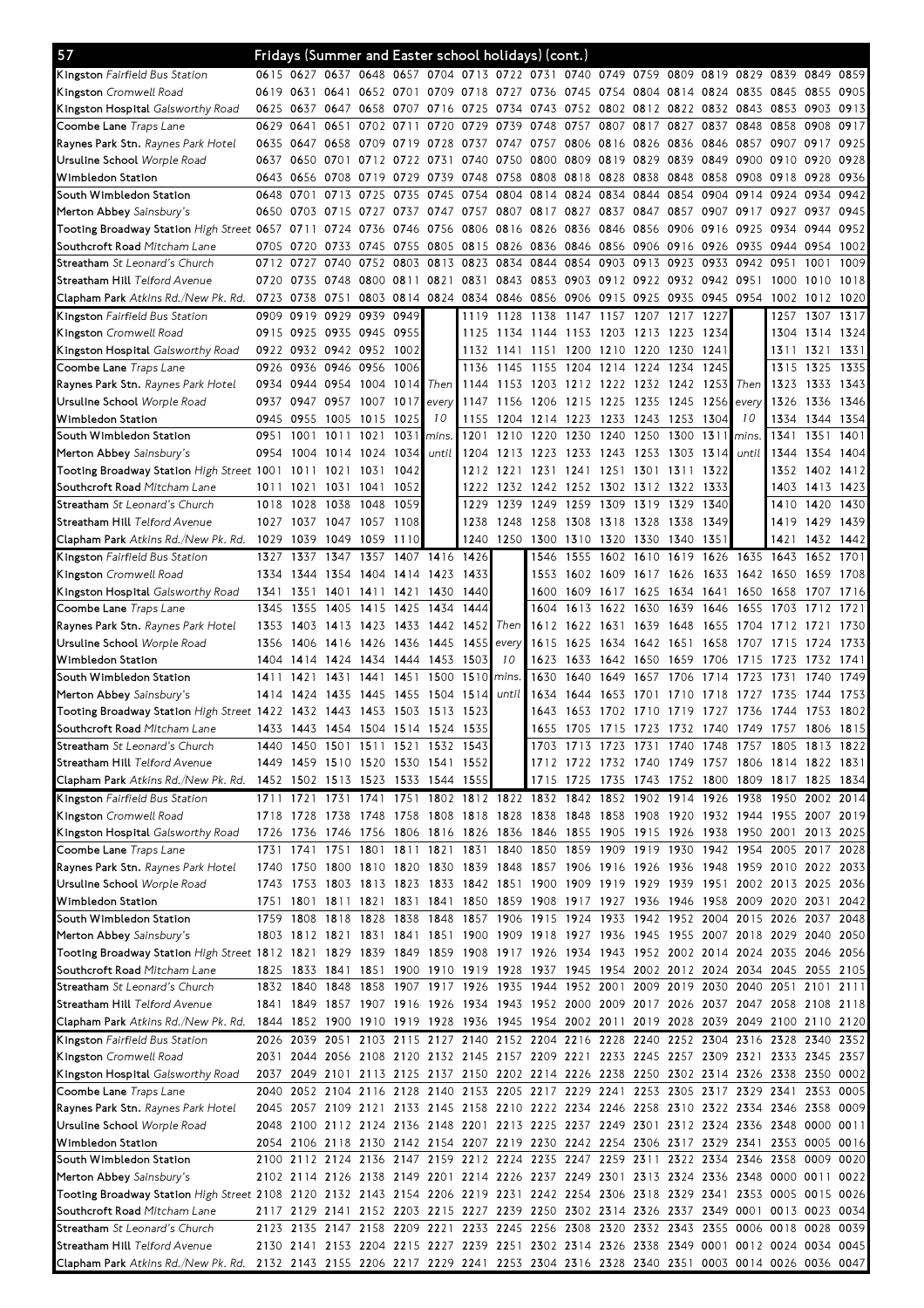| 57                                                                                                         | Saturdays |           |                                                                                                                                                     |                                                        |                |                               |                |           |                                    |           |                          |                                              |                |           |                                                                       |                                                                                                                                                                              |                                  |      |
|------------------------------------------------------------------------------------------------------------|-----------|-----------|-----------------------------------------------------------------------------------------------------------------------------------------------------|--------------------------------------------------------|----------------|-------------------------------|----------------|-----------|------------------------------------|-----------|--------------------------|----------------------------------------------|----------------|-----------|-----------------------------------------------------------------------|------------------------------------------------------------------------------------------------------------------------------------------------------------------------------|----------------------------------|------|
| <b>Kingston</b> Fairfield Bus Station                                                                      |           |           | 0004 0016 0028 0040 0100 0130 0200 0230 0300 0327 0400 0420 0440 0500                                                                               |                                                        |                |                               |                |           |                                    |           |                          |                                              |                |           | 0520 0540                                                             |                                                                                                                                                                              | 0555 0610                        |      |
| <b>Kingston</b> Cromwell Road                                                                              | 0009 0021 |           |                                                                                                                                                     |                                                        |                |                               |                |           |                                    |           |                          |                                              |                |           | 0033 0045 0105 0135 0205 0235 0305 0332 0404 0424 0444 0504 0524 0544 |                                                                                                                                                                              | 0559                             | 0614 |
| K <b>ingston Hospital</b> Galsworthy Road                                                                  |           | 0013 0025 |                                                                                                                                                     | 0037 0049 0110 0140 0210 0239 0309 0336 0408 0428 0448 |                |                               |                |           |                                    |           |                          |                                              |                | 0508      | 0528 0548                                                             |                                                                                                                                                                              | 0603                             | 0619 |
| Coombe Lane <i>Traps Lane</i>                                                                              | 0016      | 0028      | 0040                                                                                                                                                |                                                        | 0052 0113      | 0143                          | 0213           |           | 0242 0312                          | 0339      | 0411                     | 0431                                         | 0451           | 0511      | 0531                                                                  | 0551                                                                                                                                                                         | 0606                             | 0622 |
| <b>Raynes Park Stn.</b> <i>Raynes Park Hotel</i>                                                           |           |           | 0020 0032 0044 0056 0117 0147 0217 0246 0316 0343 0415 0435                                                                                         |                                                        |                |                               |                |           |                                    |           |                          |                                              | 0455           |           | 0515 0535 0555                                                        |                                                                                                                                                                              | 0610 0626                        |      |
| Ursuline School <i>Worple Road</i>                                                                         |           | 0022 0034 |                                                                                                                                                     | 0046 0058 0119 0149                                    |                |                               | 0219           | 0248 0318 |                                    |           | 0345 0417 0437           |                                              | 0457 0517      |           | 0537 0557                                                             |                                                                                                                                                                              | 0612 0628                        |      |
| Wimbledon Station                                                                                          |           | 0027 0039 | 0051                                                                                                                                                |                                                        | 0103 0124 0154 |                               | 0223           | 0252 0322 |                                    | 0349 0421 |                          | 0441                                         | 0501           | 0521      | 0541                                                                  | 0601                                                                                                                                                                         | 0617                             | 0633 |
| South Wimbledon Station                                                                                    | 0031      | 0043      | 0055                                                                                                                                                | 0107                                                   | 0128           | 0158                          | 0227           | 0256 0326 |                                    | 0353      | 0425                     |                                              |                |           | 0445 0504 0524 0544 0604                                              |                                                                                                                                                                              | 0620                             | 0637 |
| Merton Abbey Sainsbury's                                                                                   |           | 0033 0045 | 0057 0109                                                                                                                                           |                                                        |                | 0130 0200 0229                |                | 0258 0327 |                                    |           |                          | 0354 0426 0446 0506                          |                | 0526      | 0546 0606                                                             |                                                                                                                                                                              | 0622                             | 0639 |
| Tooting Broadway Station <i>High Street</i> 0037                                                           |           | 0049      | 0101                                                                                                                                                |                                                        |                | 0113 0134 0204 0233 0302 0331 |                |           |                                    |           |                          | 0358 0430 0450 0510 0530                     |                |           | 0550 0610                                                             |                                                                                                                                                                              | 0626                             | 0643 |
| S <b>outhcroft Road</b> Mitcham Lane                                                                       |           | 0045 0057 | 0109 0121                                                                                                                                           |                                                        |                | 0142 0212 0240 0309 0337      |                |           |                                    |           |                          | 0403 0435 0455 0515 0535                     |                |           | 0555 0615                                                             |                                                                                                                                                                              | 0631                             | 0648 |
| Streatham St Leonard's Church                                                                              |           |           | 0050 0102 0114                                                                                                                                      | 0126 0147 0217 0245                                    |                |                               |                | 0314      | 0342                               | 0407      | 0439                     | 0459                                         | 0519           | 0539      | 0559 0619                                                             |                                                                                                                                                                              | 0635                             | 0652 |
| S <b>treatham Hill</b> Telford Avenue                                                                      |           | 0056 0108 | 0120 0132 0152 0222 0250                                                                                                                            |                                                        |                |                               |                |           |                                    |           |                          | 0319 0347 0412 0443 0503 0524 0544           |                |           | 0604 0624                                                             |                                                                                                                                                                              | 0640                             | 0657 |
| <b>Clapham Park</b> Atkins Rd./New Pk. Rd.                                                                 |           | 0058 0110 |                                                                                                                                                     | 0122 0134 0154 0224 0252 0321                          |                |                               |                |           | 0349                               |           |                          | 0414 0445 0505 0526                          |                | 0546      | 0606 0626                                                             |                                                                                                                                                                              | 0642                             | 0659 |
| Kingston Fairfield Bus Station                                                                             |           | 0625 0640 | 0655 0707                                                                                                                                           |                                                        |                |                               |                |           | 0719 0731 0743 0755 0807 0817 0827 |           |                          |                                              | 0835 0844 0853 |           | 0902 0911                                                             |                                                                                                                                                                              | 0919                             | 0928 |
| <b>Kingston</b> Cromwell Road                                                                              |           | 0629 0644 | 0659 0711                                                                                                                                           |                                                        | 0723           | 0735                          | 0747           | 0759 0811 |                                    | 0821      | 0831                     | 0840                                         | 0849           | 0858      | 0907 0916                                                             |                                                                                                                                                                              | 0924                             | 0933 |
| Kingston Hospital Galsworthy Road                                                                          |           | 0634 0649 |                                                                                                                                                     | 0704 0716                                              | 0728           | 0740                          | 0752           |           | 0804 0817 0827 0837                |           |                          | 0846 0855                                    |                |           | 0904 0913 0922                                                        |                                                                                                                                                                              | 0930                             | 0939 |
| Coombe Lane <i>Traps Lane</i>                                                                              | 0637      | 0652      | 0707 0719                                                                                                                                           |                                                        | 0731           | 0743                          | 0755           | 0808 0821 |                                    | 0831      | 0841                     | 0850                                         | 0859           | 0908      | 0917 0926                                                             |                                                                                                                                                                              | 0934                             | 0943 |
| Raynes Park Stn. Raynes Park Hotel                                                                         |           | 0642 0657 |                                                                                                                                                     | 0712 0724 0736 0748                                    |                |                               | 0800 0813 0826 |           |                                    |           | 0836 0846 0855           |                                              |                |           |                                                                       | 0904 0914 0923 0932 0941                                                                                                                                                     |                                  | 0950 |
| Ursuline School <i>Worple Road</i>                                                                         |           | 0644 0659 | 0714 0726                                                                                                                                           |                                                        | 0738           | 0750                          | 0803 0816 0829 |           |                                    | 0839      | 0849 0858                |                                              | 0907 0917      |           | 0926 0935                                                             |                                                                                                                                                                              | 0944                             | 0953 |
| Wimbledon Station                                                                                          |           |           | 0649 0704 0719 0731                                                                                                                                 |                                                        | 0744 0756      |                               | 0809           | 0822 0835 |                                    |           | 0845 0855 0904           |                                              | 0914 0924      |           | 0933 0942                                                             |                                                                                                                                                                              | 0951                             | 1001 |
| South Wimbledon Station                                                                                    |           | 0653 0708 | 0723                                                                                                                                                | 0735                                                   | 0748           | 0800                          | 0814           | 0827 0840 |                                    | 0850      | 0900                     | 0909                                         | 0919           | 0929      | 0939                                                                  | 0948                                                                                                                                                                         | 0957                             | 1007 |
| Merton Abbey Sainsbury's                                                                                   |           | 0655 0710 | 0725                                                                                                                                                | 0737                                                   | 0750           |                               |                |           |                                    |           |                          | 0802 0816 0829 0842 0852 0902 0911           | 0921           | 0931      | 0941 0950                                                             |                                                                                                                                                                              | 1000                             | 1010 |
| Tooting Broadway Station High Street 0700 0715                                                             |           |           | 0730                                                                                                                                                | 0742 0755 0807 0821                                    |                |                               |                |           |                                    |           |                          | 0834 0847 0857 0907 0917                     | 0927           | 0937      | 0947 0957                                                             |                                                                                                                                                                              | 1007                             | 1017 |
| S <b>outhcroft Road</b> Mitcham Lane                                                                       | 0706 0721 |           |                                                                                                                                                     | 0737 0749 0802 0814 0828 0842 0855                     |                |                               |                |           |                                    |           |                          | 0905 0916 0926 0936                          |                | 0946 0956 |                                                                       | 1006                                                                                                                                                                         | 1016                             | 1026 |
| <b>Streatham</b> <i>St Leonard's Church</i>                                                                | 0711      | 0726      | 0742                                                                                                                                                | 0754                                                   |                | 0807 0819 0834                |                | 0848 0901 |                                    |           |                          | 0912 0923 0933 0943                          |                | 0953      | 1003                                                                  | 1013                                                                                                                                                                         | 1023                             | 1033 |
| S <b>treatham Hill</b> Telford Avenue                                                                      | 0716 0731 |           | 0747                                                                                                                                                | 0759                                                   | 0813 0825      |                               | 0840 0854 0908 |           |                                    |           |                          |                                              |                |           | 0920 0932 0942 0952 1002 1012 1022                                    |                                                                                                                                                                              | 1032                             | 1042 |
| <b>Clapham Park</b> Atkins Rd./New Pk. Rd.                                                                 | 0718 0733 |           | 0749 0801                                                                                                                                           |                                                        |                |                               |                |           |                                    |           |                          | 0815 0827 0842 0856 0910 0922 0934 0944 0954 |                |           | 1004 1014 1024                                                        |                                                                                                                                                                              | 1034                             | 1044 |
|                                                                                                            |           |           |                                                                                                                                                     |                                                        |                |                               |                |           |                                    |           |                          |                                              |                |           |                                                                       |                                                                                                                                                                              |                                  |      |
| Kingston Fairfield Bus Station                                                                             | 0938      | 0946      | 0955                                                                                                                                                | 1005                                                   | 1015           | 1025                          | 1035           | 1045      | 1055                               | 1105      |                          | 1115 1125                                    | 1135           | 1145      | 1155                                                                  | 1205                                                                                                                                                                         | 1215                             | 1225 |
| <b>Kingston</b> Cromwell Road                                                                              | 0943 0951 |           | 1001                                                                                                                                                |                                                        | 1011 1021      | 1031 1041                     |                |           |                                    |           | 1051 1101 1112 1122 1132 |                                              | 1142 1152      |           | 1202 1212                                                             |                                                                                                                                                                              | 1222                             | 1232 |
|                                                                                                            | 0949 0958 |           | 1008                                                                                                                                                | 1018 1028                                              |                | 1038                          | 1048           | 1058 1108 |                                    | 1119      | 1129 1139                |                                              | 1149           | 1159      | 1209 1219                                                             |                                                                                                                                                                              | 1229                             | 1239 |
| <b>Kingston Hospital</b> Galsworthy Road<br>Coombe Lane <i>Traps Lane</i>                                  | 0953      | 1002      | 1012                                                                                                                                                | 1022 1032                                              |                | 1042 1052                     |                | 1102 1112 |                                    | 1123      | 1133 1143                |                                              | 1153           | 1203      | 1213 1223                                                             |                                                                                                                                                                              | 1233                             | 1243 |
|                                                                                                            | 1000      | 1009      |                                                                                                                                                     | 1019 1029 1039                                         |                | 1049                          | 1059           | 1109 1119 |                                    |           | 1130 1140 1150           |                                              | 1200           | 1211      | 1221 1231                                                             |                                                                                                                                                                              | 1241                             | 1251 |
| <b>Raynes Park Stn.</b> <i>Raynes Park Hotel</i><br>Ursuline School <i>Worple Road</i>                     |           | 1003 1012 |                                                                                                                                                     | 1022 1032 1042                                         |                | 1052                          | 1102           | 1112 1122 |                                    | 1133      | 1143                     | 1153                                         | 1203           | 1214      | 1224                                                                  | 1234                                                                                                                                                                         | 1244                             | 1254 |
| Wimbledon Station                                                                                          | 1011      | 1020      | 1030                                                                                                                                                |                                                        | 1040 1050      | 1100 1110                     |                | 1120      | 1130                               |           | 1142 1152                | 1202                                         | 1213           | 1224      | 1234                                                                  | 1244                                                                                                                                                                         | 1254                             | 1304 |
| South Wimbledon Station                                                                                    | 1017      | 1026      | 1036                                                                                                                                                | 1046                                                   | 1056           | 1106                          | 1116           | 1126      | 1136                               | 1148      | 1158                     | 1208                                         | 1219           | 1230      | 1240                                                                  | 1251                                                                                                                                                                         | 1301                             | 1311 |
| Merton Abbey Sainsbury's                                                                                   | 1020      | 1029      | 1039                                                                                                                                                | 1049                                                   | 1059           | 1109                          | 1119           | 1129      | 1140                               | 1152      | 1202                     | 1212                                         | 1223           | 1234      | 1244                                                                  | 1255                                                                                                                                                                         | 1305                             | 1315 |
| Tooting Broadway Station High Street 1027                                                                  |           | 1037      | 1047                                                                                                                                                | 1057                                                   | 1107           | 1118                          | 1128           | 1138      | 1149                               | 1201      |                          | 1212 1222                                    | -1233          | 1244      | 1255 1306                                                             |                                                                                                                                                                              | 1316                             | 1326 |
| S <b>outhcroft Road</b> Mitcham Lane                                                                       |           |           |                                                                                                                                                     |                                                        |                |                               |                |           |                                    |           |                          |                                              |                |           |                                                                       | 1036 1047 1057 1107 1117 1128 1138 1149 1200 1213 1224 1234 1245 1256 1307 1318 1328 1338                                                                                    |                                  |      |
| Streatham St Leonard's Church                                                                              | 1043      |           |                                                                                                                                                     |                                                        |                |                               |                |           |                                    |           |                          |                                              |                |           |                                                                       |                                                                                                                                                                              |                                  | 1346 |
| S <b>treatham Hill</b> Telford Avenue                                                                      |           |           |                                                                                                                                                     |                                                        |                |                               |                |           |                                    |           |                          |                                              |                |           |                                                                       | 1054 1105 1115 1125 1136 1146 1157 1208 1221 1232 1242 1253 1304 1315 1326 1336<br>1052 1104 1115 1125 1135 1147 1157 1208 1219 1232 1243 1253 1304 1315 1326 1337 1347 1357 |                                  |      |
| Clapham Park Atkins Rd./New Pk. Rd.                                                                        |           |           |                                                                                                                                                     |                                                        |                |                               |                |           |                                    |           |                          |                                              |                |           |                                                                       | 1054 1107 1118 1128 1138 1150 1200 1211 1222 1235 1246 1256 1307 1318 1329 1340 1350 1400                                                                                    |                                  |      |
|                                                                                                            |           |           | 1235 1245 1255 1305 1315 1325 1335 1345 1355 1405 1415 1425 1435 1445                                                                               |                                                        |                |                               |                |           |                                    |           |                          |                                              |                |           |                                                                       |                                                                                                                                                                              |                                  |      |
| Kingston Fairfield Bus Station                                                                             |           |           |                                                                                                                                                     |                                                        |                |                               |                |           |                                    |           |                          |                                              |                |           |                                                                       |                                                                                                                                                                              | 1635 1645 1655                   |      |
| Kingston Cromwell Road                                                                                     |           |           | 1242 1253 1303 1313 1323 1333 1343 1353 1403 1413 1423 1433 1443 1453                                                                               |                                                        |                |                               |                |           |                                    |           |                          |                                              |                |           |                                                                       |                                                                                                                                                                              | 1643 1653 1702                   |      |
| Kingston Hospital Galsworthy Road                                                                          |           |           | 1249 1300 1310 1320 1330 1340 1350 1400 1410 1420 1430 1440 1450 1500                                                                               |                                                        |                |                               |                |           |                                    |           |                          |                                              |                |           |                                                                       |                                                                                                                                                                              | 1650 1700 1709                   |      |
| <b>Coombe Lane</b> Traps Lane                                                                              |           |           | 1253 1304 1314 1324 1334 1344 1354 1404 1414 1424 1434 1444 1454 1504<br>1301 1312 1322 1332 1342 1352 1402 1411 1421 1431 1441 1451 1501 1511 Then |                                                        |                |                               |                |           |                                    |           |                          |                                              |                |           |                                                                       |                                                                                                                                                                              | 1654 1704 1713<br>1701 1711 1720 |      |
| <b>Raynes Park Stn.</b> Raynes Park Hotel<br>Ursuline School Worple Road                                   |           |           | 1304 1315 1325 1335 1345 1355 1405 1414 1424 1434 1444 1454 1504 1514                                                                               |                                                        |                |                               |                |           |                                    |           |                          |                                              |                |           | every                                                                 |                                                                                                                                                                              | 1704 1714 1723                   |      |
| Wimbledon Station                                                                                          |           |           |                                                                                                                                                     |                                                        |                |                               |                |           |                                    |           |                          |                                              |                |           | 10                                                                    |                                                                                                                                                                              | 1712 1722 1731                   |      |
| South Wimbledon Station                                                                                    |           |           | 1314 1325 1335 1344 1354 1404 1414 1423 1433 1443 1453 1503 1512 1522                                                                               |                                                        |                |                               |                |           |                                    |           |                          |                                              |                |           |                                                                       |                                                                                                                                                                              | 1719 1729 1738                   |      |
|                                                                                                            |           |           | 1321 1332 1342 1351 1401 1411 1421 1430 1440 1450 1500 1510 1519 1529 mins.                                                                         |                                                        |                |                               |                |           |                                    |           |                          |                                              |                |           | until                                                                 |                                                                                                                                                                              |                                  |      |
| Merton Abbey Sainsbury's                                                                                   |           |           | 1325 1336 1346 1355 1405 1415 1425 1434 1444 1454 1504 1514 1523 1533                                                                               |                                                        |                |                               |                |           |                                    |           |                          |                                              |                |           |                                                                       |                                                                                                                                                                              | 1723 1733 1742                   |      |
| Tooting Broadway Station High Street 1336 1347 1357 1406 1416 1426 1436 1445 1455 1505 1514 1524 1533 1543 |           |           |                                                                                                                                                     |                                                        |                |                               |                |           |                                    |           |                          |                                              |                |           |                                                                       |                                                                                                                                                                              | 1733 1743 1752                   |      |
| S <b>outhcroft Road</b> Mitcham Lane                                                                       |           |           | 1348 1359 1409 1418 1428 1438 1448 1457 1507 1517 1527 1537 1546 1556                                                                               |                                                        |                |                               |                |           |                                    |           |                          |                                              |                |           |                                                                       |                                                                                                                                                                              | 1746 1755 1804                   |      |
| Streatham St Leonard's Church                                                                              |           |           | 1356 1407 1417 1426 1436 1446 1456 1505 1515 1525 1535 1545 1554 1604                                                                               |                                                        |                |                               |                |           |                                    |           |                          |                                              |                |           |                                                                       |                                                                                                                                                                              | 1754 1803 1812                   |      |
| S <b>treatham Hill</b> Telford Avenue<br>Clapham Park Atkins Rd./New Pk. Rd.                               |           |           | 1407 1418 1428 1437 1447 1457 1507 1516 1526 1536 1546 1556 1605 1614<br>1410 1421 1431 1440 1450 1500 1510 1519 1529 1539 1549 1559 1608 1617      |                                                        |                |                               |                |           |                                    |           |                          |                                              |                |           |                                                                       |                                                                                                                                                                              | 1804 1813 1822<br>1807 1816 1825 |      |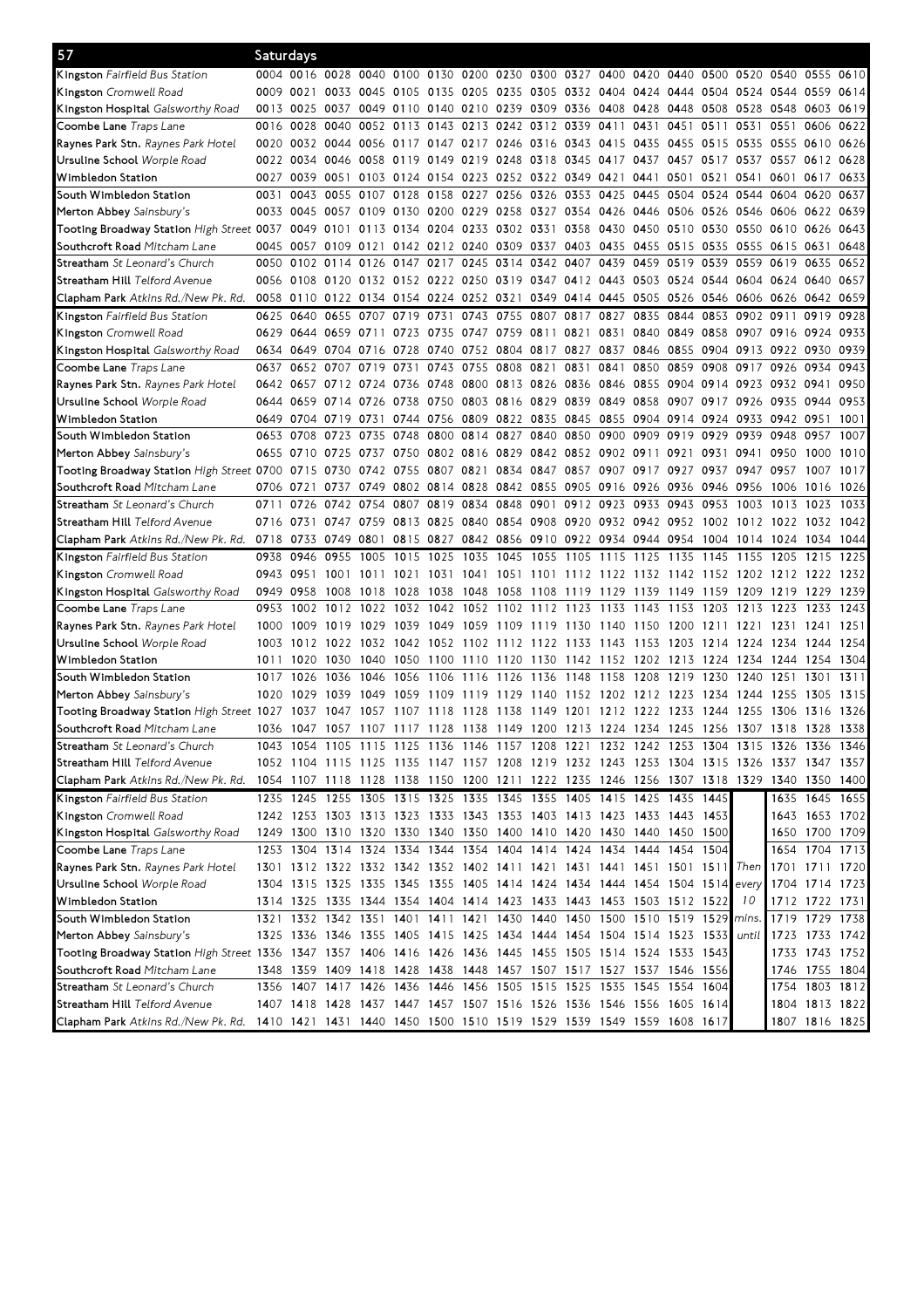| 57                                                                                                                             |           |           | Saturdays (cont.)                                                               |                                    |                |           |                     |                |                                                                       |                     |           |           |                     |      |                |                                                                                                                                                                                        |           |      |
|--------------------------------------------------------------------------------------------------------------------------------|-----------|-----------|---------------------------------------------------------------------------------|------------------------------------|----------------|-----------|---------------------|----------------|-----------------------------------------------------------------------|---------------------|-----------|-----------|---------------------|------|----------------|----------------------------------------------------------------------------------------------------------------------------------------------------------------------------------------|-----------|------|
| <b>Kingston</b> Fairfield Bus Station                                                                                          |           |           |                                                                                 |                                    |                |           |                     |                |                                                                       |                     |           |           |                     |      |                | 1705 1715 1725 1735 1745 1755 1805 1815 1825 1835 1847 1859 1911 1923 1935 1947 2000 2013                                                                                              |           |      |
| <b>Kingston</b> Cromwell Road                                                                                                  | 1712 1722 |           | 1732                                                                            | 1742 1752                          |                |           |                     |                | 1802 1811 1821 1831 1841                                              |                     |           | 1853 1905 | 1917                | 1929 | 1941 1953      |                                                                                                                                                                                        | 2005      | 2018 |
| <b>Kingston Hospital</b> Galsworthy Road                                                                                       | 1719      | 1729      | 1739                                                                            | 1749                               | 1759           | 1809      | 1818                | 1828           | 1838                                                                  | 1848                | 1900 1911 |           | 1923                | 1935 | 1947           | 1959                                                                                                                                                                                   | 2011      | 2024 |
| C <b>oombe Lane</b> Traps Lane                                                                                                 | 1723      | 1733      | 1743                                                                            | 1753                               | 1803           |           |                     |                | 1813 1822 1832 1842 1852 1904 1915                                    |                     |           |           | 1927                | 1939 | 1951           | 2003                                                                                                                                                                                   | 2015      | 2028 |
| <b>Raynes Park Stn.</b> <i>Raynes Park Hotel</i>                                                                               | 1730      | 1740      | 1750                                                                            | 1800                               | 1810           | 1820      | 1829                | 1839 1849      |                                                                       | 1859 1910 1921      |           |           | 1933                | 1945 | 1957 2008      |                                                                                                                                                                                        | 2020      | 2033 |
| Ursuline School <i>Worple Road</i>                                                                                             | 1733      | 1743      |                                                                                 | 1753 1803 1813 1823                |                |           | 1832 1842 1852      |                |                                                                       | 1902 1913 1924      |           |           | 1936                | 1948 | 2000 2011      |                                                                                                                                                                                        | 2023      | 2035 |
| Wimbledon Station                                                                                                              | 1741      | 1751      | 1801                                                                            |                                    | 1811 1821 1831 |           |                     | 1840 1849 1859 |                                                                       | 1909 1920 1931 1943 |           |           |                     | 1955 | 2007 2018      |                                                                                                                                                                                        | 2030      | 2041 |
| South Wimbledon Station                                                                                                        | 1748      | 1758      | 1808                                                                            | 1818                               | 1828           | 1838      | 1846                | 1855           | 1905                                                                  | 1915                | 1926      | 1937      | 1949                | 2001 | 2013 2024      |                                                                                                                                                                                        | 2036      | 2047 |
| Merton Abbey Sainsbury's                                                                                                       | 1752 1802 |           | 1812 1821                                                                       |                                    | 1831           | 1841      | 1849                | 1858 1908      |                                                                       | 1918                | 1929      | 1940      | 1952 2004 2016 2027 |      |                |                                                                                                                                                                                        | 2038      | 2049 |
| Tooting Broadway Station High Street 1802 1811                                                                                 |           |           | 1821                                                                            | 1830                               | 1840           | 1849      | 1857                | 1906 1916      |                                                                       | 1926                | 1937      | 1947      | 1959                | 2011 | 2022 2033      |                                                                                                                                                                                        | 2044      | 2055 |
| S <b>outhcroft Road</b> Mitcham Lane                                                                                           | 1814 1823 |           | 1832                                                                            | 1841                               | 1851 1900      |           | 1908                | 1917 1927      |                                                                       | 1937 1947 1957 2009 |           |           |                     | 2021 | 2032 2043      |                                                                                                                                                                                        | 2054      | 2105 |
| <b>Streatham</b> <i>St Leonard's Church</i>                                                                                    | 1822      | 1830      | 1839                                                                            | 1848                               | 1858           | 1907      | 1915                | 1924           | 1934                                                                  | 1944                | 1954      | 2004      | 2016                | 2027 |                | 2038 2049                                                                                                                                                                              | 2100      | 2111 |
| S <b>treatham Hill</b> Telford Avenue                                                                                          |           | 1832 1840 | 1849 1858                                                                       |                                    | 1908 1916      |           | 1924 1933 1943      |                |                                                                       |                     |           |           |                     |      |                | 1953 2003 2012 2024 2035 2046 2057 2108 2119                                                                                                                                           |           |      |
| Clapham Park Atkins Rd./New Pk. Rd.                                                                                            | 1835      | 1843      | 1852 1901 1911 1918 1926 1935 1945                                              |                                    |                |           |                     |                |                                                                       |                     |           |           |                     |      |                | 1955 2005 2014 2026 2037 2048 2059 2110                                                                                                                                                |           | 2121 |
| <b>Kingston</b> Fairfield Bus Station                                                                                          | 2026      | 2038      | 2051                                                                            | 2103                               | 2115           | 2127      | 2139                | 2151           | 2203                                                                  | 2215                | 2227      | 2239 2251 |                     | 2303 |                | 2315 2327 2339                                                                                                                                                                         |           | 2352 |
| <b>Kingston</b> Cromwell Road                                                                                                  | 2031      | 2043      | 2056                                                                            | 2108 2120                          |                |           | 2132 2144 2156 2208 |                |                                                                       | 2220 2232 2244      |           |           | 2256                | 2308 |                | 2320 2332 2344                                                                                                                                                                         |           | 2357 |
| <b>Kingston Hospital</b> Galsworthy Road                                                                                       | 2036      | 2048      | 2101                                                                            |                                    | 2113 2125      | 2137 2149 |                     | 2201           | 2213                                                                  | 2225 2237           |           | 2249      | 2301                | 2313 | 2325 2337      |                                                                                                                                                                                        | 2349      | 0001 |
| Coombe Lane Traps Lane                                                                                                         | 2039      | 2051      | 2104                                                                            | 2116                               | 2128           | 2140      | 2152 2204 2216      |                |                                                                       | 2228                | 2240      | 2252      | 2304                | 2316 | 2328           | 2340                                                                                                                                                                                   | 2352      | 0004 |
| <b>Raynes Park Stn.</b> <i>Raynes Park Hotel</i>                                                                               | 2044      |           |                                                                                 |                                    |                |           |                     |                |                                                                       |                     |           |           |                     |      |                | 2056 2109 2121 2133 2145 2157 2209 2221 2233 2245 2257 2309 2321 2333 2345 2356                                                                                                        |           | 0008 |
| Ursuline School <i>Worple Road</i>                                                                                             |           |           |                                                                                 |                                    |                |           |                     |                |                                                                       |                     |           |           |                     |      |                | 2046 2058 2111 2123 2135 2147 2159 2211 2223 2235 2247 2259 2311 2323 2335 2347 2358                                                                                                   |           | 0010 |
| Wimbledon Station                                                                                                              |           |           | 2052 2104 2116 2128 2140 2152 2204 2216 2228 2240 2252 2304 2316 2328 2340 2352 |                                    |                |           |                     |                |                                                                       |                     |           |           |                     |      |                |                                                                                                                                                                                        | 0003      | 0015 |
| South Wimbledon Station                                                                                                        | 2058 2110 |           | 2121                                                                            |                                    | 2133 2145 2157 |           |                     |                | 2209 2221 2233 2245 2257                                              |                     |           | 2309      | 2321                | 2333 | 2345 2356      |                                                                                                                                                                                        | 0007      | 0019 |
| Merton Abbey Sainsbury's                                                                                                       | 2100 2112 |           | 2123                                                                            | 2135 2147 2159                     |                |           | 2211 2223 2235      |                |                                                                       | 2247 2259           |           | 2311      | 2323                | 2335 | 2347 2358      |                                                                                                                                                                                        | 0009      | 0021 |
| Tooting Broadway Station <i>High Street</i> 2106 2118                                                                          |           |           | 2128 2140 2152 2204 2216 2228 2240                                              |                                    |                |           |                     |                |                                                                       | 2252 2304 2316      |           |           | 2328                | 2340 | 2351 0002      |                                                                                                                                                                                        | 0013      | 0025 |
| Southcroft Road Mitcham Lane                                                                                                   | 2116 2128 |           | 2138 2150 2202 2213 2225 2237 2249                                              |                                    |                |           |                     |                |                                                                       | 2301                | 2312 2324 |           | 2336                | 2348 | 2359 0010      |                                                                                                                                                                                        | 0021      | 0033 |
| <b>Streatham</b> <i>St Leonard's Church</i>                                                                                    |           | 2122 2134 | 2144 2156 2208 2219 2231                                                        |                                    |                |           |                     |                | 2243 2255 2307 2318 2330 2342 2353                                    |                     |           |           |                     |      | 0004 0015      |                                                                                                                                                                                        | 0026      | 0038 |
| S <b>treatham Hill</b> Telford Avenue                                                                                          |           |           | 2129 2141 2151 2203 2215 2226 2238 2250 2302 2313 2324 2336 2348 2359 0010 0021 |                                    |                |           |                     |                |                                                                       |                     |           |           |                     |      |                |                                                                                                                                                                                        | 0032      | 0044 |
| Clapham Park Atkins Rd./New Pk. Rd.                                                                                            |           |           |                                                                                 |                                    |                |           |                     |                |                                                                       |                     |           |           |                     |      |                | 2131 2143 2153 2205 2217 2228 2240 2252 2304 2315 2326 2338 2350 0001 0012 0023 0034 0046                                                                                              |           |      |
|                                                                                                                                |           |           |                                                                                 |                                    |                |           |                     |                |                                                                       |                     |           |           |                     |      |                |                                                                                                                                                                                        |           |      |
| 57                                                                                                                             | Sundays   |           |                                                                                 |                                    |                |           |                     |                |                                                                       |                     |           |           |                     |      |                |                                                                                                                                                                                        |           |      |
| <b>Kingston</b> Fairfield Bus Station                                                                                          |           |           |                                                                                 |                                    |                |           |                     |                |                                                                       |                     |           |           |                     |      |                | 0004 0016 0028 0040 0100 0130 0200 0230 0300 0327 0400 0420 0440 0500 0520 0540 0600 0620                                                                                              |           |      |
| <b>Kingston</b> Cromwell Road                                                                                                  | 0009 0021 |           |                                                                                 |                                    |                |           |                     |                | 0033 0045 0105 0135 0205 0235 0305 0332 0404 0424 0444 0504 0524 0544 |                     |           |           |                     |      |                |                                                                                                                                                                                        | 0604      | 0624 |
| <b>Kingston Hospital</b> Galsworthy Road                                                                                       | 0013 0025 |           | 0037                                                                            | 0049 0110 0140 0210 0240 0309      |                |           |                     |                |                                                                       | 0336 0408 0428 0448 |           |           |                     |      | 0508 0528 0548 |                                                                                                                                                                                        | 0608      | 0629 |
| C <b>oombe Lane</b> Traps Lane                                                                                                 | 0016 0028 |           | 0040                                                                            | 0052 0113                          |                | 0143      | 0213                | 0243 0312      |                                                                       | 0339                | 0411      | 0431      | 0451                | 0511 | 0531           | 0551                                                                                                                                                                                   | 0611      | 0632 |
| <b>Raynes Park Stn.</b> <i>Raynes Park Hotel</i>                                                                               |           | 0020 0032 |                                                                                 | 0044 0056 0117 0147 0217 0247 0316 |                |           |                     |                |                                                                       | 0343 0415 0435      |           |           | 0455                | 0515 |                | 0535 0555 0616                                                                                                                                                                         |           | 0637 |
| Ursuline School <i>Worple Road</i>                                                                                             | 0022 0034 |           |                                                                                 | 0046 0058 0119 0149                |                |           | 0219                | 0249 0318      |                                                                       | 0345 0417           |           | 0437      | 0457                | 0517 |                | 0537 0557 0618 0639                                                                                                                                                                    |           |      |
| Wimbledon Station                                                                                                              | 0027 0039 |           | 0051 0103 0124 0153 0223 0253 0322 0349 0421 0441 0501 0521                     |                                    |                |           |                     |                |                                                                       |                     |           |           |                     |      | 0541 0601      |                                                                                                                                                                                        | 0622 0643 |      |
| South Wimbledon Station                                                                                                        | 0031      | 0043      | 0055                                                                            | 0107                               | 0128           | 0157      | 0227                | 0257 0326      |                                                                       | 0352 0424           |           | 0444      | 0504                | 0524 | 0544           | 0604                                                                                                                                                                                   | 0625      | 0647 |
| Merton Abbey Sainsbury's                                                                                                       | 0033 0045 |           | 0057                                                                            | 0109                               | 0130           | 0159      | 0229                | 0259 0327      |                                                                       | 0353 0425           |           | 0445      | 0506                | 0526 | 0546 0606      |                                                                                                                                                                                        | 0627      | 0649 |
| Tooting Broadway Station High Street 0037 0049 0101 0113 0134 0203 0233 0303 0331 0357 0429 0449 0510 0530 0550 0610 0631      |           |           |                                                                                 |                                    |                |           |                     |                |                                                                       |                     |           |           |                     |      |                |                                                                                                                                                                                        |           | 0653 |
| S <b>outhcroft Road</b> Mitcham Lane                                                                                           |           |           |                                                                                 |                                    |                |           |                     |                |                                                                       |                     |           |           |                     |      |                | 0045 0057 0109 0121 0142 0210 0240 0310 0337 0403 0434 0454 0515 0535 0555 0615 0636 0658                                                                                              |           |      |
| <b>Streatham</b> <i>St Leonard's Church</i>                                                                                    |           |           |                                                                                 |                                    |                |           |                     |                |                                                                       |                     |           |           |                     |      |                | 0050 0102 0114 0126 0147 0215 0245 0315 0342 0408 0438 0458 0519 0539 0559 0619 0640 0702                                                                                              |           |      |
| Streatham Hill <i>Telford Avenue</i>                                                                                           |           |           |                                                                                 |                                    |                |           |                     |                |                                                                       |                     |           |           |                     |      |                | 0056 0108 0120 0132 0152 0220 0250 0320 0347 0412 0442 0502 0523 0543 0603 0624 0645 0707                                                                                              |           |      |
| Clapham Park Atkins Rd./New Pk. Rd.                                                                                            |           |           |                                                                                 |                                    |                |           |                     |                |                                                                       |                     |           |           |                     |      |                | 0058 0110 0122 0134 0154 0222 0252 0322 0349 0414 0444 0504 0525 0545 0605 0626 0647 0709                                                                                              |           |      |
| Kingston Fairfield Bus Station                                                                                                 |           |           |                                                                                 |                                    |                |           |                     |                |                                                                       |                     |           |           |                     |      |                | 0640 0700 0720 0740 0755 0810 0825 0837 0848 0859 0911 0923 0935 0946 0957 1009 1018 1030                                                                                              |           |      |
| <b>Kingston</b> Cromwell Road                                                                                                  |           |           |                                                                                 |                                    |                |           |                     |                |                                                                       |                     |           |           |                     |      |                | 0644 0704 0724 0744 0759 0814 0829 0841 0852 0903 0916 0928 0940 0951 1002 1014 1023 1035                                                                                              |           |      |
| Kingston Hospital Galsworthy Road                                                                                              |           |           |                                                                                 |                                    |                |           |                     |                |                                                                       |                     |           |           |                     |      |                | 0649 0709 0729 0749 0804 0819 0834 0846 0858 0909 0922 0934 0946 0957 1008 1020 1029 1041                                                                                              |           |      |
| Coombe Lane Traps Lane                                                                                                         |           |           |                                                                                 |                                    |                |           |                     |                |                                                                       |                     |           |           |                     |      |                | 0652 0712 0732 0752 0807 0822 0837 0849 0901 0912 0925 0937 0949 1000 1011 1023 1033 1045                                                                                              |           |      |
| Raynes Park Stn. Raynes Park Hotel                                                                                             |           |           |                                                                                 |                                    |                |           |                     |                |                                                                       |                     |           |           |                     |      |                | 0657 0717 0737 0757 0812 0827 0842 0854 0906 0918 0931 0943 0955 1006 1017 1029 1040 1052                                                                                              |           |      |
| Ursuline School <i>Worple Road</i>                                                                                             |           |           |                                                                                 |                                    |                |           |                     |                |                                                                       |                     |           |           |                     |      |                | 0659 0719 0739 0759 0814 0829 0844 0856 0908 0921 0934 0946 0958 1009 1020 1032 1043 1055                                                                                              |           |      |
| Wimbledon Station                                                                                                              |           |           |                                                                                 |                                    |                |           |                     |                |                                                                       |                     |           |           |                     |      |                | 0704 0724 0744 0804 0819 0835 0850 0902 0914 0927 0940 0952 1004 1016 1027 1039 1050 1102                                                                                              |           |      |
| South Wimbledon Station                                                                                                        |           |           |                                                                                 |                                    |                |           |                     |                |                                                                       |                     |           |           |                     |      |                | 0708 0728 0748 0808 0823 0839 0854 0906 0919 0932 0945 0957 1009 1021 1032 1044 1056 1108                                                                                              |           |      |
| Merton Abbey Sainsbury's                                                                                                       |           |           |                                                                                 |                                    |                |           |                     |                |                                                                       |                     |           |           |                     |      |                | 0710 0730 0750 0810 0825 0841 0856 0908 0921 0934 0947 0959 1011 1023 1034 1046 1058 1110                                                                                              |           |      |
| Tooting Broadway Station High Street 0714 0734 0754 0814 0829 0845 0901 0913 0926 0939 0952 1004 1016 1028 1040 1052 1104 1116 |           |           |                                                                                 |                                    |                |           |                     |                |                                                                       |                     |           |           |                     |      |                |                                                                                                                                                                                        |           |      |
| S <b>outhcroft Road</b> Mitcham Lane                                                                                           |           |           |                                                                                 |                                    |                |           |                     |                |                                                                       |                     |           |           |                     |      |                | 0719 0740 0800 0820 0835 0852 0908 0920 0933 0947 1000 1012 1024 1036 1048 1101 1113 1126                                                                                              |           |      |
| <b>Streatham</b> <i>St Leonard's Church</i>                                                                                    |           |           |                                                                                 |                                    |                |           |                     |                |                                                                       |                     |           |           |                     |      |                | 0724 0745 0805 0825 0840 0857 0913 0926 0939 0953 1006 1018 1031 1043 1055 1108 1120 1134                                                                                              |           |      |
| S <b>treatham Hill</b> Telford Avenue                                                                                          |           |           |                                                                                 |                                    |                |           |                     |                |                                                                       |                     |           |           |                     |      |                | 0729 0750 0810 0831 0846 0903 0919 0932 0946 1000 1013 1025 1038 1050 1103 1116 1128 1142<br>0731 0752 0812 0833 0848 0905 0921 0934 0948 1002 1015 1027 1040 1052 1105 1118 1130 1145 |           |      |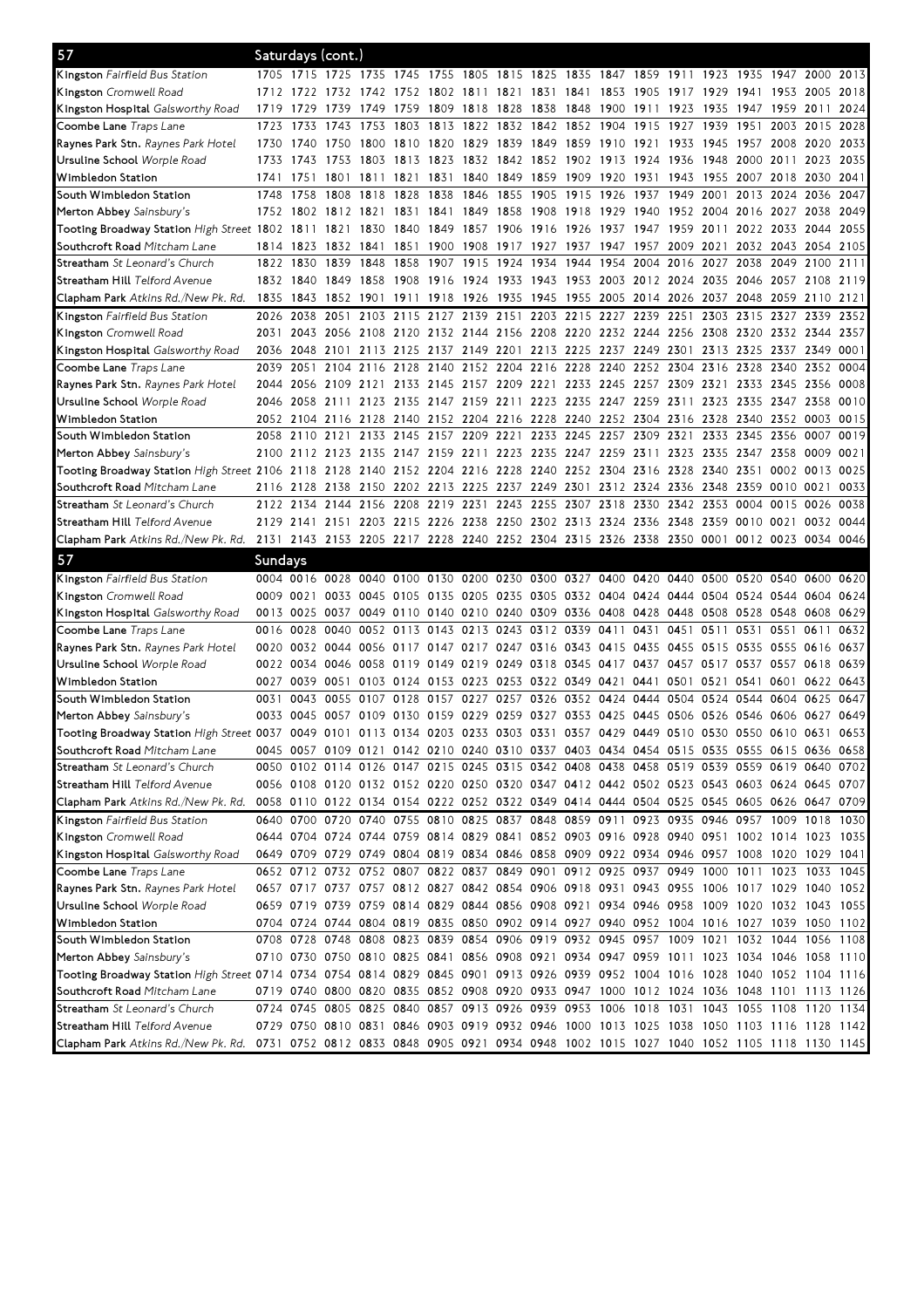| 57                                                                                                    |           | Sundays (cont.) |                               |                     |           |      |                               |                |      |                                                                                           |           |                |                     |      |                |                     |           |      |
|-------------------------------------------------------------------------------------------------------|-----------|-----------------|-------------------------------|---------------------|-----------|------|-------------------------------|----------------|------|-------------------------------------------------------------------------------------------|-----------|----------------|---------------------|------|----------------|---------------------|-----------|------|
| Kingston Fairfield Bus Station                                                                        |           |                 |                               |                     |           |      |                               |                |      | 1041 1050 1101 1113 1125 1137 1149 1201 1213 1225 1237 1249 1301 1313 1325 1337 1349 1401 |           |                |                     |      |                |                     |           |      |
| <b>Kingston</b> Cromwell Road                                                                         | 1046      | 1056            | 1107                          | 1119                | 1131      | 1143 | 1155                          | 1207 1219      |      | 1231                                                                                      | 1244 1256 |                | 1308                | 1320 | 1332 1344      |                     | 1356      | 1408 |
| K <b>ingston Hospital</b> Galsworthy Road                                                             | 1052      | 1102            | 1114                          | 1126                | 1138      | 1150 | 1202                          | 1215           | 1227 | 1239                                                                                      | 1252 1304 |                | 1316                | 1327 | 1339           | 1351                | 1403      | 1415 |
| C <b>oombe Lane</b> Traps Lane                                                                        | 1056      | 1106            | 1118                          | 1130                | 1142 1154 |      | 1206                          | 1219 1231      |      | 1243                                                                                      | 1256      | 1308           | 1320                | 1331 | 1343           | 1355                | 1407      | 1419 |
| <b>Raynes Park Stn.</b> <i>Raynes Park Hotel</i>                                                      | 1103      | 1113            | 1125                          | 1137                | 1149      | 1201 | 1213 1226 1238                |                |      | 1250                                                                                      | 1303 1315 |                | 1327                | 1338 | 1350           | 1402                | 1414      | 1426 |
| Ursuline School <i>Worple Road</i>                                                                    | 1106      | 1116            | 1128                          |                     |           |      | 1140 1152 1204 1216 1229 1241 |                |      | 1253 1306 1318                                                                            |           |                | 1330                | 1341 | 1353 1405      |                     | 1417      | 1429 |
| Wimbledon Station                                                                                     | 1113      | 1124            | 1136 1148                     |                     |           |      | 1200 1212 1224 1237 1249      |                |      | 1302 1315 1327                                                                            |           |                | 1339                | 1350 | 1402 1413      |                     | 1425      | 1437 |
| South Wimbledon Station                                                                               | 1119      | 1130            | 1142 1154                     |                     | 1206      | 1218 | 1230                          | 1244           | 1256 | 1309                                                                                      | 1322 1334 |                | 1346                | 1357 | 1409           | 1420                | 1432      | 1444 |
| Merton Abbey Sainsbury's                                                                              | 1122      | 1133            | 1145                          | 1157                | 1209      | 1221 | 1233                          | 1247 1259      |      | 1312 1326                                                                                 |           | 1338           | 1350                | 1401 | 1413           | 1424                | 1436      | 1448 |
| Tooting Broadway Station High Street 1128                                                             |           | 1140            | 1153                          | 1205                | 1217      | 1229 | 1242 1256                     |                | 1308 | 1322 1337                                                                                 |           | 1349           | 1401                | 1412 | 1424           | 1435                | 1447      | 1459 |
| S <b>outhcroft Road</b> Mitcham Lane                                                                  | 1138      | 1150            | 1203                          | 1216                | 1228      | 1241 | 1254 1308 1320                |                |      | 1334                                                                                      | 1349 1401 |                | 1413                | 1424 | 1436           | 1447                | 1459      | 1511 |
| <b>Streatham</b> <i>St Leonard's Church</i>                                                           | 1146      | 1158            | 1211                          | 1224                | 1236      | 1249 | 1302                          | 1316           | 1328 | 1342                                                                                      | 1357      | 1409           | 1421                | 1432 | 1444           | 1455                | 1507      | 1519 |
| S <b>treatham Hill</b> Telford Avenue                                                                 |           |                 | 1155 1207 1220 1233 1246 1259 |                     |           |      | 1312 1326 1338                |                |      | 1352 1407 1419                                                                            |           |                | 1431                |      | 1442 1454 1505 |                     | 1516 1528 |      |
| Clapham Park Atkins Rd./New Pk. Rd.                                                                   | 1158 1210 |                 | 1223 1236 1249 1302 1315      |                     |           |      |                               | 1329 1341      |      | 1355 1410 1422 1434 1445                                                                  |           |                |                     |      | 1457 1508      |                     | 1519      | 1531 |
| <b>Kingston</b> Fairfield Bus Station                                                                 | 1413      | 1425            | 1437                          | 1449 1501           |           | 1513 | 1525                          | 1537           | 1549 | 1601                                                                                      | 1613 1625 |                | 1637                | 1649 | 1701           | 1713                | 1725      | 1738 |
| <b>Kingston</b> Cromwell Road                                                                         | 1420      | 1432            | 1444                          | 1456                | 1508      | 1520 | 1532 1544 1556                |                |      | 1608                                                                                      | 1620      | 1632           | 1644                | 1656 | 1708           | 1720                | 1732      | 1744 |
| <b>Kingston Hospital</b> Galsworthy Road                                                              | 1427      | 1439            | 1451                          | 1503                | 1515      | 1527 | 1539                          | 1551           | 1603 | 1615                                                                                      | 1627      | 1639           | 1651                | 1703 | 1715           | 1727                | 1739      | 1751 |
| Coombe Lane <i>Traps Lane</i>                                                                         | 1431      | 1443            | 1455                          | 1507                | 1519      | 1531 | 1543                          | 1555           | 1607 | 1619                                                                                      | 1631      | 1643           | 1655                | 1707 | 1719           | 1731                | 1743      | 1755 |
| <b>Raynes Park Stn.</b> <i>Raynes Park Hotel</i>                                                      | 1438      | 1450            |                               | 1502 1514 1526 1538 |           |      |                               |                |      | 1550 1602 1614 1626 1638 1650                                                             |           |                | 1702 1714 1726 1738 |      |                |                     | 1749      | 1801 |
| Ursuline School <i>Worple Road</i>                                                                    | 1441      | 1453            | 1505                          | 1517                | 1529 1541 |      |                               |                |      | 1553 1605 1617 1629 1641                                                                  |           | 1653           | 1705                | 1717 | 1729 1741      |                     | 1752 1804 |      |
| Wimbledon Station                                                                                     | 1449      | 1501            |                               | 1513 1525 1537 1549 |           |      | 1601                          | 1613 1625      |      | 1637 1649 1701                                                                            |           |                | 1713                | 1725 | 1737           | 1748                | 1759      | 1811 |
| South Wimbledon Station                                                                               | 1455      | 1507            | 1519                          | 1531                | 1543      | 1555 | 1607                          | 1619 1631      |      | 1643                                                                                      | 1655      | 1707           | 1719                | 1731 | 1743           | 1754                | 1805      | 1817 |
| Merton Abbey Sainsbury's                                                                              | 1459      | 1511            | 1523                          | 1535                | 1547      | 1559 | 1611                          | 1623           | 1635 | 1647                                                                                      | 1659      | 1711           | 1723                | 1735 | 1746           | 1757                | 1808      | 1820 |
| Tooting Broadway Station <i>High Street</i> 1510                                                      |           | 1521            | 1533                          | 1545                | 1557      | 1608 | 1620                          | 1632 1644      |      | 1656                                                                                      | 1708      | 1720           | 1731                | 1742 | 1753           | 1804                | 1815      | 1826 |
| Southcroft Road Mitcham Lane                                                                          | 1522 1533 |                 | 1545                          | 1557                | 1609      | 1620 | 1632 1644 1656                |                |      | 1708                                                                                      | 1719      | 1731           | 1742                | 1753 | 1804           | 1815                | 1826      | 1836 |
|                                                                                                       | 1530      | 1541            | 1553                          | 1605                | 1617      | 1628 | 1640                          | 1652           | 1704 | 1716                                                                                      | 1727      | 1739           | 1750                | 1801 | 1811           | 1822                | 1833      | 1843 |
| <b>Streatham</b> <i>St Leonard's Church</i>                                                           | 1539 1550 |                 |                               |                     |           |      |                               |                |      | 1602 1614 1626 1637 1649 1701 1712 1724 1735 1747 1758                                    |           |                |                     | 1809 | 1819 1830      |                     |           | 1851 |
| S <b>treatham Hill</b> Telford Avenue                                                                 |           |                 |                               |                     |           |      |                               |                |      |                                                                                           |           |                | 1801                | 1812 |                |                     | 1841      | 1853 |
|                                                                                                       |           |                 |                               |                     |           |      |                               |                |      |                                                                                           |           |                |                     |      |                |                     |           |      |
| Clapham Park Atkins Rd./New Pk. Rd.                                                                   |           | 1542 1553       | 1605                          | 1617 1629 1640      |           |      |                               | 1652 1704 1715 |      | 1727 1738                                                                                 |           | 1750           |                     |      | 1822 1832      |                     | 1843      |      |
| <b>Kingston</b> Fairfield Bus Station                                                                 | 1750      | 1803            | 1815                          | 1827                | 1839      | 1851 | 1903                          | 1915           | 1927 | 1939                                                                                      | 1951      | 2003           | 2015                | 2027 | 2039           | 2051                | 2104      | 2116 |
| <b>Kingston</b> Cromwell Road                                                                         | 1756      | 1808            | 1820                          | 1832 1844           |           | 1856 | 1908                          | 1920           | 1932 | 1944                                                                                      | 1956 2008 |                | 2020                |      | 2032 2044 2056 |                     | 2108      | 2120 |
| K <b>ingston Hospital</b> Galsworthy Road                                                             | 1802      | 1814            | 1826                          | 1838                | 1850      | 1902 | 1914 1926                     |                | 1938 | 1950                                                                                      | 2002 2014 |                | 2026                | 2037 | 2049 2101      |                     | 2113      | 2125 |
| Coombe Lane <i>Traps Lane</i>                                                                         | 1806      | 1818            | 1829                          | 1841                | 1853      | 1905 | 1917                          | 1929           | 1941 | 1953                                                                                      | 2005      | 2017           | 2029                | 2040 | 2052 2104      |                     | 2116      | 2128 |
| <b>Raynes Park Stn.</b> <i>Raynes Park Hotel</i>                                                      | 1812 1824 |                 | 1835 1847 1859                |                     |           |      | 1910 1922 1934 1946           |                |      | 1958 2010 2022 2034                                                                       |           |                |                     |      |                | 2045 2057 2109 2121 |           | 2133 |
| Ursuline School <i>Worple Road</i>                                                                    | 1815      | 1827            | 1838                          | 1850                | 1902      | 1913 | 1925                          | 1937           | 1949 | 2001                                                                                      |           | 2012 2024 2036 |                     | 2047 | 2059 2111      |                     | 2123      | 2135 |
| Wimbledon Station                                                                                     | 1822      | 1834            | 1845                          | 1857                | 1908      | 1919 | 1931                          | 1943           | 1955 | 2007 2018                                                                                 |           | 2030           | 2041                | 2052 | 2104 2116      |                     | 2128      | 2140 |
| South Wimbledon Station                                                                               | 1828      | 1840            | 1850                          | 1902                | 1913      | 1924 | 1936                          | 1948 2000      |      | 2012 2023                                                                                 |           | 2035           | 2046                | 2057 | 2109 2121      |                     | 2133      | 2145 |
| Merton Abbey Sainsbury's                                                                              | 1831      | 1843            | 1853                          | 1904                | 1915      | 1926 | 1938                          | 1950           | 2002 | 2014                                                                                      | 2025      | 2037           | 2048                | 2059 | 2111           | 2123                | 2135      | 2147 |
| Tooting Broadway Station High Street 1837                                                             |           | 1849            | 1859                          | 1910                | 1921      | 1932 | 1944                          | 1956           | 2008 | 2020                                                                                      | 2031      | 2043           | 2054                | 2105 | 2116 2128      |                     | 2140      | 2152 |
| Southcroft Road Mitcham Lane                                                                          |           | 1847 1859       |                               |                     |           |      |                               |                |      | 1908 1919 1930 1941 1953 2005 2017 2029 2040 2052 2103 2114 2125 2137 2148 2200           |           |                |                     |      |                |                     |           |      |
| Streatham St Leonard's Church                                                                         |           |                 |                               |                     |           |      |                               |                |      | 1854 1906 1915 1926 1937 1948 2000 2012 2024 2036 2046 2058 2109 2120 2130 2142 2153 2205 |           |                |                     |      |                |                     |           |      |
| S <b>treatham Hill</b> Telford Avenue                                                                 |           |                 |                               |                     |           |      |                               |                |      | 1902 1914 1922 1933 1944 1955 2007 2019 2031 2043 2053 2105 2115 2126 2136 2148 2159 2211 |           |                |                     |      |                |                     |           |      |
| Clapham Park Atkins Rd./New Pk. Rd.                                                                   |           |                 |                               |                     |           |      |                               |                |      | 1904 1916 1924 1935 1946 1957 2009 2021 2033 2045 2055 2107 2117 2128 2138 2150 2201 2213 |           |                |                     |      |                |                     |           |      |
| Kingston Fairfield Bus Station                                                                        |           |                 |                               |                     |           |      |                               |                |      | 2128 2140 2152 2204 2216 2228 2240 2252 2304 2316 2328 2340 2352                          |           |                |                     |      |                |                     |           |      |
| Kingston Cromwell Road                                                                                |           |                 |                               |                     |           |      |                               |                |      | 2132 2144 2156 2208 2220 2232 2244 2256 2308 2320 2332 2344 2356                          |           |                |                     |      |                |                     |           |      |
| <b>Kingston Hospital</b> Galsworthy Road                                                              |           |                 |                               |                     |           |      |                               |                |      | 2137 2149 2201 2213 2225 2237 2249 2301 2313 2325 2337 2348 0000                          |           |                |                     |      |                |                     |           |      |
| Coombe Lane <i>Traps Lane</i>                                                                         |           |                 |                               |                     |           |      |                               |                |      | 2140 2152 2204 2216 2228 2240 2252 2304 2316 2328 2340 2351 0003                          |           |                |                     |      |                |                     |           |      |
| <b>Raynes Park Stn.</b> <i>Raynes Park Hotel</i>                                                      |           |                 |                               |                     |           |      |                               |                |      | 2145 2157 2209 2220 2232 2244 2256 2308 2320 2332 2344 2355 0007                          |           |                |                     |      |                |                     |           |      |
| Ursuline School <i>Worple Road</i>                                                                    |           |                 |                               |                     |           |      |                               |                |      | 2147 2159 2211 2222 2234 2246 2258 2310 2322 2334 2346 2357 0009                          |           |                |                     |      |                |                     |           |      |
| Wimbledon Station                                                                                     |           |                 |                               |                     |           |      |                               |                |      | 2152 2204 2216 2227 2239 2251 2303 2314 2326 2338 2350 0001 0013                          |           |                |                     |      |                |                     |           |      |
| South Wimbledon Station                                                                               |           |                 |                               |                     |           |      |                               |                |      | 2157 2209 2220 2231 2243 2255 2307 2318 2330 2342 2354 0004 0016                          |           |                |                     |      |                |                     |           |      |
| Merton Abbey Sainsbury's                                                                              |           |                 |                               |                     |           |      |                               |                |      | 2159 2211 2222 2233 2245 2257 2309 2320 2332 2344 2356 0006 0018                          |           |                |                     |      |                |                     |           |      |
| Tooting Broadway Station High Street 2204 2216 2226 2237 2249 2301 2313 2324 2336 2348 0000 0010 0022 |           |                 |                               |                     |           |      |                               |                |      |                                                                                           |           |                |                     |      |                |                     |           |      |
| S <b>outhcroft Road</b> Mitcham Lane                                                                  |           |                 |                               |                     |           |      |                               |                |      | 2212 2224 2234 2245 2256 2308 2320 2331 2343 2354 0006 0016 0028                          |           |                |                     |      |                |                     |           |      |
| <b>Streatham</b> <i>St Leonard's Church</i>                                                           |           |                 |                               |                     |           |      |                               |                |      | 2217 2229 2239 2250 2301 2313 2325 2336 2348 2359 0011 0021 0032                          |           |                |                     |      |                |                     |           |      |
| S <b>treatham Hill</b> Telford Avenue                                                                 |           |                 |                               |                     |           |      |                               |                |      | 2223 2235 2245 2255 2306 2318 2330 2341 2353 0004 0015 0025 0036                          |           |                |                     |      |                |                     |           |      |

Operated by London General

www.londonbusroutes.net

 $25.4.22(A)$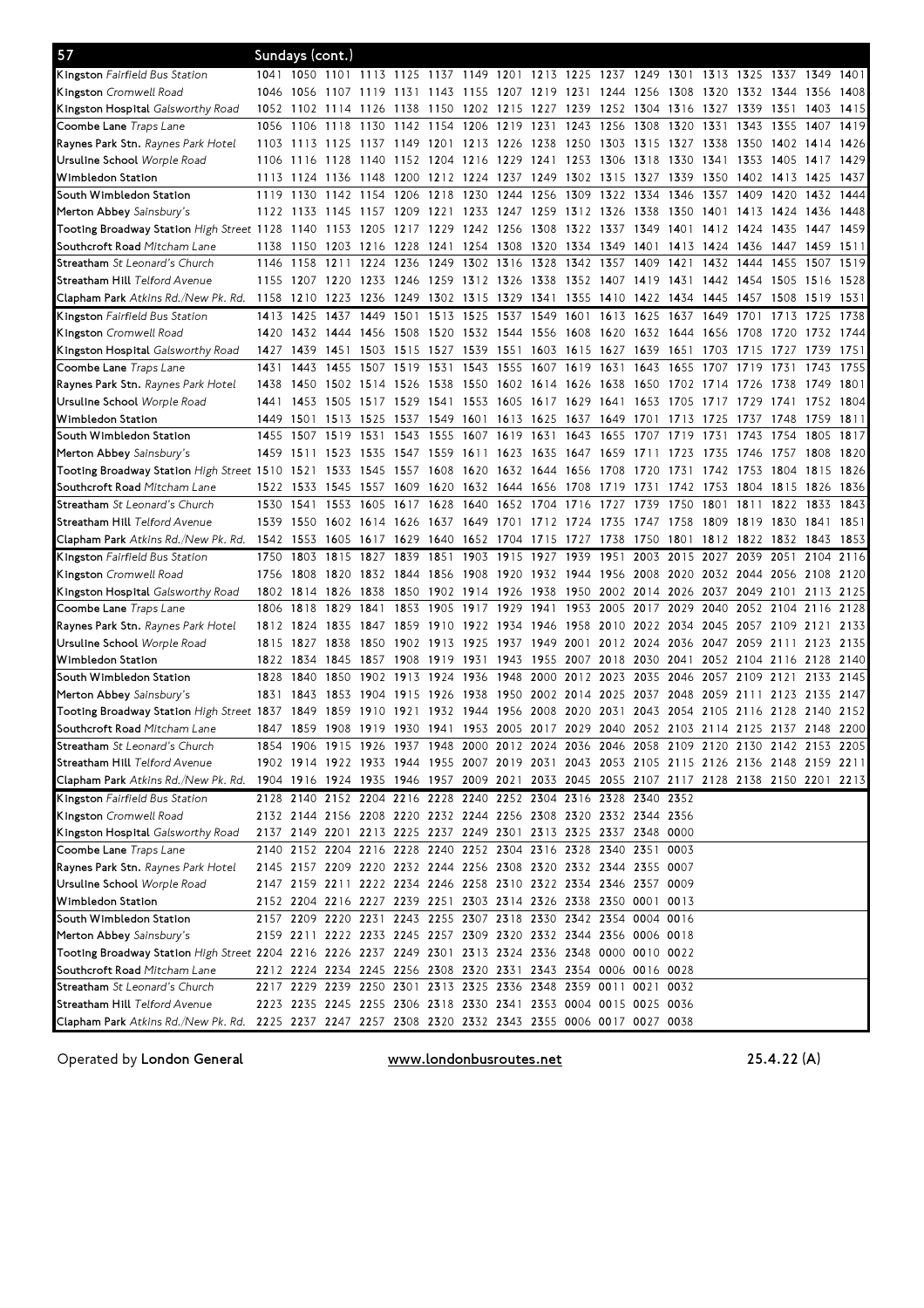## $57$  Clapham Park – Wimbledon – Kingston

| 57                                                                           |           |                          |                                         |                |           |                |          |           | Mondays to Thursdays (school days, half term and Christmas)                |      |                                    |      |           |                     |      |                                                                            |                          |      |
|------------------------------------------------------------------------------|-----------|--------------------------|-----------------------------------------|----------------|-----------|----------------|----------|-----------|----------------------------------------------------------------------------|------|------------------------------------|------|-----------|---------------------|------|----------------------------------------------------------------------------|--------------------------|------|
|                                                                              |           |                          |                                         |                |           |                |          |           |                                                                            |      |                                    |      |           |                     |      |                                                                            | SD                       |      |
| Clapham Pk. Poynders Rd./King's Ave. 0004 0016 0028 0040 0100                |           |                          |                                         |                |           |                |          |           | 0330 0400 0425 0440 0500 0519 0537 0555 0610                               |      |                                    |      |           |                     |      |                                                                            | $- -$                    | 0624 |
| Streatham Hill <i>Telford Avenue</i>                                         |           |                          | 0007 0019 0031 0043 0103                |                |           |                |          |           | 0333 0403                                                                  |      | 0428 0443 0503 0523 0541 0559      |      |           |                     |      | 0614                                                                       |                          | 0628 |
| <b>Streatham</b> St Leonard's Church                                         |           |                          | 0012 0024 0036 0048                     |                | 0108      |                |          |           | 0338 0408                                                                  |      | 0433 0448 0508                     |      |           | 0528 0546 0605      |      | 0620                                                                       | $\qquad \qquad -$        | 0634 |
| Mitcham Lane Southcroft Road                                                 |           |                          | 0016 0028 0040 0052 0112                |                |           |                |          |           | 0342 0412 0437 0452 0512 0532 0551 0610 0626                               |      |                                    |      |           |                     |      |                                                                            | $\qquad \qquad -$        | 0640 |
| Tooting Broadway Station $High$ Street 0022 0034 0046 0058 0118              |           |                          |                                         |                |           | Then           |          |           | 0348 0419                                                                  |      | 0444 0459 0519                     |      |           | 0539 0558 0618      |      | 0635                                                                       | $\overline{\phantom{a}}$ | 0650 |
| Merton Abbey Sainsbury's                                                     |           | 0026 0038                | 0050 0102 0122                          |                |           | every 30       |          |           | 0352 0423                                                                  |      | 0448 0504 0525                     |      |           | 0545 0604 0624 0641 |      |                                                                            | 0650 0657                |      |
| South Wimbledon Station                                                      |           | 0027 0039                | 0051                                    | 0103 0123      |           | minutes        |          | 0353      | 0424                                                                       | 0449 | 0506 0527                          |      |           | 0547 0606 0626      |      | 0644                                                                       | 0653                     | 0700 |
| Wimbledon Station                                                            |           |                          | 0032 0044 0056 0108 0128                |                |           |                | until    |           | 0358 0429                                                                  |      | 0454 0511                          | 0532 |           | 0553 0612 0633      |      | 0653 0702                                                                  |                          | 0710 |
| Ursuline School Worple Road                                                  |           |                          | 0036 0048 0100 0112 0131                |                |           |                |          | 0401      | 0433                                                                       |      | 0458 0515 0536                     |      |           | 0557 0617 0638      |      | 0659                                                                       | 0708                     | 0717 |
| Raynes Park Stn. Raynes Park Hotel                                           |           |                          | 0038 0050 0102 0114 0133                |                |           |                |          |           | 0403 0435                                                                  |      | 0500 0517 0538                     |      |           |                     |      | 0559 0619 0640 0702 0711                                                   |                          | 0720 |
| <b>Coombe Lane</b> Traps Lane                                                |           |                          | 0043 0055 0107 0119 0137                |                |           |                |          | 0407      | 0439                                                                       | 0504 | 0522                               | 0544 |           | 0605 0625 0647      |      | 0710                                                                       | 0720                     | 0730 |
| Kingston Hospital Galsworthy Road                                            |           |                          | 0046 0058 0110 0122 0140                |                |           |                |          |           | 0410 0442 0507 0525 0547 0608 0629 0651                                    |      |                                    |      |           |                     |      |                                                                            | 0715 0725 0736           |      |
| Kingston Fairfield Bus Station                                               |           |                          | 0050 0102 0114 0126 0144                |                |           |                |          |           |                                                                            |      |                                    |      |           |                     |      | 0414   0446   0511   0529   0551   0613   0634   0657   0722   0732   0744 |                          |      |
|                                                                              |           | <b>SD</b>                |                                         |                |           |                |          |           |                                                                            |      |                                    |      |           |                     |      |                                                                            |                          |      |
| Clapham Pk. Poynders Rd./King's Ave. 0631                                    |           | $\qquad \qquad -$        |                                         |                |           |                |          |           | 0640 0648 0655 0704 0713 0722 0731 0741 0751 0801 0811 0821 0831           |      |                                    |      |           |                     |      | 0841 0851                                                                  |                          | 0901 |
| Streatham Hill Telford Avenue                                                | 0635      | $\overline{a}$           |                                         | 0644 0653 0700 |           |                |          |           | 0709 0718 0727 0737 0747 0757                                              |      |                                    | 0807 | 0817      | 0827                | 0837 | 0847 0857                                                                  |                          | 0906 |
| Streatham St Leonard's Church                                                | 0642      | $\overline{\phantom{a}}$ | 0651                                    | 0700           | 0707      | 0716           | 0725     | 0735      | 0745                                                                       | 0755 | 0805 0815                          |      | 0825      | 0835 0845           |      | 0855 0905                                                                  |                          | 0914 |
| Mitcham Lane Southcroft Road                                                 | 0648      |                          | 0657                                    | 0707           | 0714      | 0723           |          |           | 0732 0743 0753 0803 0813 0823                                              |      |                                    |      |           | 0833 0843 0853      |      | 0903 0912                                                                  |                          | 0921 |
| Tooting Broadway Station High Street 0659                                    |           | $\overline{a}$           | 0708                                    | 0718           | 0725      | 0734           | 0744     | 0755 0805 |                                                                            |      | 0815 0825 0835                     |      |           | 0845 0855 0905      |      | 0915 0924                                                                  |                          | 0933 |
| Merton Abbey Sainsbury's                                                     |           | 0706 0710                |                                         |                |           |                |          |           | 0716 0726 0734 0743 0753 0804 0815 0825 0835 0845                          |      |                                    |      |           |                     |      | 0855 0905 0915 0925 0934                                                   |                          | 0943 |
| South Wimbledon Station                                                      | 0710      | 0714                     | 0720                                    | 0730           | 0738      | 0747           | 0757     | 0807 0818 |                                                                            |      | 0828 0838 0848                     |      | 0858      | 0908 0918           |      | 0928 0937                                                                  |                          | 0946 |
| Wimbledon Station                                                            | 0720      | 0724                     | 0731                                    | 0743           | 0752      | 0802 0812      |          | 0822 0833 |                                                                            |      | 0843 0852 0900                     |      |           | 0908 0917 0926      |      | 0936                                                                       | 0945                     | 0954 |
| Ursuline School Worple Road                                                  |           | 0729 0733                | 0741                                    | 0753           | 0803      | 0813 0823      |          |           | 0833 0842 0852 0900 0908                                                   |      |                                    |      |           | 0915 0924 0933      |      | 0943 0952                                                                  |                          | 1001 |
| Raynes Park Stn. Raynes Park Hotel                                           | 0732 0736 |                          | 0744 0756                               |                |           | 0806 0816 0826 |          | 0836 0845 |                                                                            | 0855 | 0903 0911                          |      | 0918 0927 |                     | 0936 | 0946                                                                       | 0955                     | 1004 |
| Coombe Lane Traps Lane                                                       | 0743      | 0747                     | 0755                                    | 0806           | 0816      | 0826           | 0836     | 0844      | 0853                                                                       | 0903 | 0910                               | 0918 | 0925      | 0934                | 0943 | 0953                                                                       | 1002                     | 1011 |
| <b>Kingston Hospital</b> Galsworthy Road                                     | 0749 0754 |                          |                                         |                |           |                |          |           | 0803 0814 0824 0834 0844 0852 0901 0910 0917 0924                          |      |                                    |      |           | 0931 0940 0948      |      | 0958                                                                       | 1007                     | 1016 |
| Kingston Fairfield Bus Station                                               |           |                          |                                         |                |           |                |          |           | 0757 0802 0811 0822 0832 0842 0852 0900 0909 0918 0925 0932 0939 0947 0955 |      |                                    |      |           |                     |      | 1005                                                                       | 1014                     | 1023 |
| Clapham Pk. Poynders Rd./King's Ave. 0911 0921                               |           |                          |                                         |                | 1131 1141 |                |          |           | 1251                                                                       | 1301 | 1311 1321                          |      | 1331 1341 |                     | 1351 | 1400                                                                       | 1409                     | 1417 |
| Streatham Hill <i>Telford Avenue</i>                                         | 0916 0926 |                          |                                         |                | 1136      | 1146           |          |           | 1256                                                                       | 1306 | 1316 1326                          |      | 1336 1346 |                     | 1356 | 1405                                                                       | 1414                     | 1422 |
| <b>Streatham</b> <i>St Leonard's Church</i>                                  | 0924 0934 |                          |                                         |                |           | 1144 1154      |          |           |                                                                            |      | 1304 1315 1325 1335                |      |           | 1345 1355 1405      |      | 1414 1423                                                                  |                          | 1432 |
| <b>Mitcham Lane</b> Southcroft Road                                          | 0931      | 0941                     |                                         |                | 1151 1201 |                |          |           | 1311                                                                       | 1322 | 1332 1342                          |      |           | 1352 1402 1412      |      | 1421                                                                       | 1430                     | 1439 |
| Tooting Broadway Station High Street 0943 0952                               |           |                          | Then                                    |                |           | 1202 1212      | Then     |           | 1322                                                                       | 1333 | 1343                               | 1353 |           | 1403 1413 1423      |      | 1432 1441                                                                  |                          | 1450 |
| Merton Abbey Sainsbury's                                                     | 0953 1002 |                          | every 10                                |                | 1212      | 1222           | every 10 |           | 1332                                                                       |      | 1343 1353                          | 1403 |           | 1413 1423 1433      |      | 1442 1451                                                                  |                          | 1501 |
| South Wimbledon Station                                                      | 0956 1005 |                          | minutes                                 |                |           | 1215 1226      | minutes  |           | 1336                                                                       |      | 1347 1357                          | 1407 | 1417 1427 |                     |      | 1437 1446                                                                  | 1455                     | 1505 |
| Wimbledon Station                                                            | 1004      | 1013                     | until                                   |                |           | 1223 1234      | until    |           | 1344                                                                       | 1355 | 1405                               | 1415 | 1425      | 1436                | 1446 | 1455                                                                       | 1504                     | 1514 |
| Ursuline School Worple Road                                                  | 1011      | 1020                     |                                         |                |           | 1230 1241      |          |           | 1351                                                                       |      | 1402 1412 1422                     |      | 1433 1444 |                     | 1454 | 1504                                                                       | 1514                     | 1524 |
| <b>Raynes Park Stn.</b> Raynes Park Hotel                                    | 1014      | 1023                     |                                         |                | 1233      | 1244           |          |           | 1354                                                                       | 1405 | 1415                               | 1425 | 1436      | 1447                | 1457 | 1507                                                                       | 1517                     | 1527 |
| Coombe Lane Traps Lane                                                       |           | 1021 1030                |                                         |                | 1240 1251 |                |          |           |                                                                            |      | 1401 1412 1422 1433 1444 1455 1505 |      |           |                     |      | 1515 1526                                                                  |                          | 1536 |
| <b>Kingston Hospital</b> Galsworthy Road                                     |           | 1026 1035                |                                         |                |           | 1245 1256      |          |           |                                                                            |      |                                    |      |           |                     |      | 1406 1417 1427 1438 1450 1501 1511 1521 1532 1542                          |                          |      |
| <b>Kingston</b> Fairfield Bus Station                                        |           | 1033 1042                |                                         |                |           | 1252 1303      |          |           |                                                                            |      |                                    |      |           |                     |      | 1413 1424 1434 1445 1457 1508 1518 1528 1540 1550                          |                          |      |
| Clapham Pk. Poynders Rd./King's Ave. 1427 1437 1447 1457 1507 1517 1526 1536 |           |                          |                                         |                |           |                |          |           |                                                                            |      |                                    |      |           |                     |      | 1626 1636 1646 1656 1706 1716 1726 1736                                    |                          |      |
| Streatham Hill Telford Avenue                                                |           |                          | 1432 1442 1452 1502 1512 1522 1531 1542 |                |           |                |          |           |                                                                            |      |                                    |      |           |                     |      | 1632 1642 1652 1702 1712 1722 1732 1742                                    |                          |      |
| Streatham St Leonard's Church                                                |           |                          | 1442 1452 1502 1512 1522 1533 1543 1554 |                |           |                |          |           |                                                                            |      |                                    |      |           |                     |      | 1644 1654 1704 1714 1724 1734 1744 1754                                    |                          |      |
| Mitcham Lane Southcroft Road                                                 |           |                          | 1449 1459 1509 1519 1529 1540 1550 1601 |                |           |                |          |           |                                                                            |      |                                    |      |           |                     |      | 1651 1701 1711 1721 1731 1741 1751 1801                                    |                          |      |
| Tooting Broadway Station High Street 1500 1510 1520 1530 1540 1551 1601 1612 |           |                          |                                         |                |           |                |          |           | Then                                                                       |      |                                    |      |           |                     |      | 1702 1712 1722 1732 1742 1752 1802 1812                                    |                          |      |
| Merton Abbey Sainsbury's                                                     |           |                          | 1511 1521 1531 1541 1551 1602 1612 1624 |                |           |                |          |           | every 10                                                                   |      |                                    |      |           |                     |      | 1714 1724 1734 1744 1753 1802 1811 1821                                    |                          |      |
| South Wimbledon Station                                                      |           |                          | 1515 1525 1535 1545 1555 1606 1616 1628 |                |           |                |          |           | minutes                                                                    |      |                                    |      |           |                     |      | 1718 1728 1738 1748 1756 1805 1814 1824                                    |                          |      |
| Wimbledon Station                                                            |           |                          | 1524 1534 1544 1554 1604 1615 1625 1637 |                |           |                |          |           | until                                                                      |      |                                    |      |           |                     |      | 1727 1737 1747 1757 1805 1814 1823 1833                                    |                          |      |
| Ursuline School Worple Road                                                  |           |                          | 1534 1544 1554 1604 1614 1624 1634 1646 |                |           |                |          |           |                                                                            |      |                                    |      |           |                     |      | 1736 1746 1756 1806 1813 1822 1831 1841                                    |                          |      |
| Raynes Park Stn. Raynes Park Hotel                                           |           |                          | 1537 1547 1557 1607 1617 1627 1637 1649 |                |           |                |          |           |                                                                            |      |                                    |      |           |                     |      | 1739 1749 1759 1809 1816 1825 1834 1844                                    |                          |      |
| Coombe Lane Traps Lane                                                       |           |                          | 1546 1556 1606 1616 1626 1636 1646 1658 |                |           |                |          |           |                                                                            |      |                                    |      |           |                     |      | 1748 1757 1807 1817 1823 1832 1841                                         |                          | 1851 |
| <b>Kingston Hospital</b> Galsworthy Road                                     |           |                          | 1552 1602 1611 1621 1631 1641 1651 1703 |                |           |                |          |           |                                                                            |      |                                    |      |           |                     |      | 1753 1802 1812 1821 1827 1836 1845 1855                                    |                          |      |
| <b>Kingston</b> Fairfield Bus Station                                        |           |                          | 1600 1610 1619 1629 1639 1649 1659 1711 |                |           |                |          |           |                                                                            |      |                                    |      |           |                     |      | 1801 1810 1820 1829 1835 1842 1851 1901                                    |                          |      |
| Note:                                                                        |           |                          | SD - Operates on school days only       |                |           |                |          |           |                                                                            |      |                                    |      |           |                     |      |                                                                            |                          |      |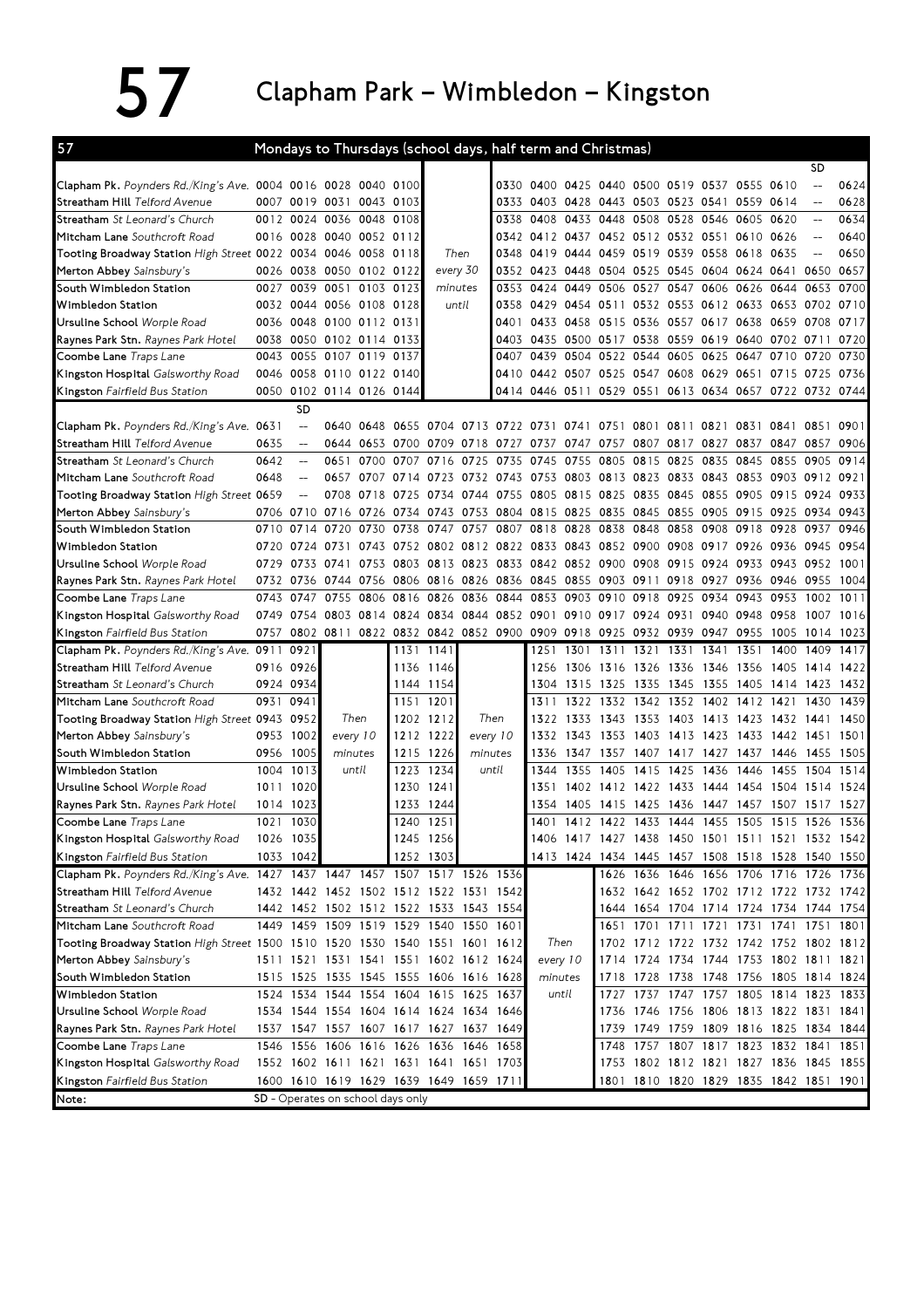| 57                                                                                                                             |      |           | Mondays to Thursdays (school days, half term and Christmas) (cont.)                       |                          |           |          |      |                          |                                         |                                                                                 |      |           |                                              |      |                          |           |      |      |
|--------------------------------------------------------------------------------------------------------------------------------|------|-----------|-------------------------------------------------------------------------------------------|--------------------------|-----------|----------|------|--------------------------|-----------------------------------------|---------------------------------------------------------------------------------|------|-----------|----------------------------------------------|------|--------------------------|-----------|------|------|
| Clapham Pk. Poynders Rd./King's Ave. 1746 1756 1806 1816 1826 1836 1846 1856 1908 1920 1933 1945 1958 2010 2023 2035 2047 2100 |      |           |                                                                                           |                          |           |          |      |                          |                                         |                                                                                 |      |           |                                              |      |                          |           |      |      |
| S <b>treatham Hill</b> Telford Avenue                                                                                          |      |           | 1752 1802 1812 1821 1831 1841 1851 1901 1913 1925 1938 1950 2003 2015 2028 2040 2052 2104 |                          |           |          |      |                          |                                         |                                                                                 |      |           |                                              |      |                          |           |      |      |
| <b>Streatham</b> <i>St Leonard's Church</i>                                                                                    |      | 1804 1814 | 1824 1832 1842 1852 1901 1911 1923 1935 1947 1959 2011 2023 2036 2047 2059 2111           |                          |           |          |      |                          |                                         |                                                                                 |      |           |                                              |      |                          |           |      |      |
| <b>Mitcham Lane</b> Southcroft Road                                                                                            | 1811 | 1821      | 1831                                                                                      | 1839                     |           |          |      | 1849 1859 1908 1918 1929 |                                         | 1941                                                                            |      |           | 1953 2005 2017                               | 2029 | 2041                     | 2052 2104 |      | 2116 |
| Tooting Broadway Station High Street 1822 1831                                                                                 |      |           | 1841                                                                                      | 1849                     | 1859      |          |      | 1909 1918 1928 1939      |                                         | 1950 2002 2014                                                                  |      |           | 2026                                         | 2038 | 2049 2100 2112 2124      |           |      |      |
| Merton Abbey Sainsbury's                                                                                                       |      | 1831 1840 |                                                                                           |                          |           |          |      |                          |                                         | 1850 1858 1908 1918 1926 1936 1946 1957 2009 2021 2033 2045 2056 2107 2119 2131 |      |           |                                              |      |                          |           |      |      |
| South Wimbledon Station                                                                                                        | 1834 | 1843      | 1853                                                                                      | 1901                     | 1911 1921 |          | 1929 | 1938 1948                |                                         | 1959 2011 2023 2035 2047 2058 2109 2121                                         |      |           |                                              |      |                          |           |      | 2133 |
| Wimbledon Station                                                                                                              | 1843 | 1852      |                                                                                           | 1902 1910 1920 1929 1937 |           |          |      | 1946 1956                |                                         | 2007 2019 2031 2042 2054                                                        |      |           |                                              |      | 2105 2116 2128 2140      |           |      |      |
| Ursuline School Worple Road                                                                                                    |      | 1851 1900 | 1910 1918 1928 1936 1944 1953 2003 2013 2025 2037 2048 2100 2111 2122 2134 2146           |                          |           |          |      |                          |                                         |                                                                                 |      |           |                                              |      |                          |           |      |      |
| <b>Raynes Park Stn.</b> <i>Raynes Park Hotel</i>                                                                               |      | 1854 1903 | 1913 1921                                                                                 |                          |           |          |      |                          |                                         | 1931 1939 1946 1955 2005 2015 2027 2039 2050 2102 2113 2124 2136 2148           |      |           |                                              |      |                          |           |      |      |
| Coombe Lane Traps Lane                                                                                                         | 1901 | 1910      | 1920 1928                                                                                 |                          | 1938      |          |      |                          | 1946 1952 2001 2011 2021                |                                                                                 |      | 2033 2045 | 2056                                         |      | 2108 2119 2130 2142 2154 |           |      |      |
| <b>Kingston Hospital</b> Galsworthy Road                                                                                       |      | 1905 1914 | 1924 1932 1942 1950 1956 2005 2015 2025 2037 2049 2100 2112 2123 2134 2146 2158           |                          |           |          |      |                          |                                         |                                                                                 |      |           |                                              |      |                          |           |      |      |
| Kingston Fairfield Bus Station                                                                                                 | 1911 | 1920      | 1930 1938 1948 1956 2002 2010 2020 2030 2042 2054 2105 2117 2128 2139 2151 2203           |                          |           |          |      |                          |                                         |                                                                                 |      |           |                                              |      |                          |           |      |      |
| Clapham Pk. Poynders Rd./King's Ave. 2112 2124                                                                                 |      |           | 2136 2149 2201                                                                            |                          |           |          |      |                          |                                         | 2213 2225 2237 2249 2302 2314 2326 2339 2351                                    |      |           |                                              |      |                          |           |      |      |
| Streatham Hill Telford Avenue                                                                                                  |      |           | 2116 2128 2140 2153 2205 2217 2229 2241 2253 2306 2318 2330 2343 2355                     |                          |           |          |      |                          |                                         |                                                                                 |      |           |                                              |      |                          |           |      |      |
| <b>Streatham</b> <i>St Leonard's Church</i>                                                                                    |      |           | 2123 2135 2147 2159 2211 2223 2235 2247 2259 2312 2324 2335 2348 0000                     |                          |           |          |      |                          |                                         |                                                                                 |      |           |                                              |      |                          |           |      |      |
| M <b>itcham Lane</b> Southcroft Road                                                                                           |      | 2128 2140 | 2152 2204 2216 2228 2240 2252 2304 2316 2328 2339 2352 0004                               |                          |           |          |      |                          |                                         |                                                                                 |      |           |                                              |      |                          |           |      |      |
| Tooting Broadway Station High Street 2136 2148                                                                                 |      |           | 2200 2211 2223 2235 2247 2259 2311 2323 2335 2345 2358                                    |                          |           |          |      |                          |                                         |                                                                                 |      |           |                                              | 0010 |                          |           |      |      |
| Merton Abbey Sainsbury's                                                                                                       |      | 2143 2154 | 2206 2217 2229 2241 2253 2305 2316 2328 2339 2349 0002 0014                               |                          |           |          |      |                          |                                         |                                                                                 |      |           |                                              |      |                          |           |      |      |
| South Wimbledon Station                                                                                                        |      |           | 2145 2156 2208 2219 2231 2243 2255 2307 2318 2330 2340 2350 0003 0015                     |                          |           |          |      |                          |                                         |                                                                                 |      |           |                                              |      |                          |           |      |      |
| Wimbledon Station                                                                                                              |      |           | 2152 2203 2215 2226 2237 2249 2301 2313 2324 2335 2345 2355 0008 0020                     |                          |           |          |      |                          |                                         |                                                                                 |      |           |                                              |      |                          |           |      |      |
| Ursuline School <i>Worple Road</i>                                                                                             |      |           | 2158 2209 2221 2231 2242 2254 2306 2318 2329 2339 2349 2359 0012 0024                     |                          |           |          |      |                          |                                         |                                                                                 |      |           |                                              |      |                          |           |      |      |
| <b>Raynes Park Stn.</b> <i>Raynes Park Hotel</i>                                                                               |      | 2200 2211 |                                                                                           |                          |           |          |      |                          | 2223 2233 2244 2256 2308 2320 2331 2341 |                                                                                 | 2351 |           | 0001 0014 0026                               |      |                          |           |      |      |
| Coombe Lane <i>Traps Lane</i>                                                                                                  |      |           | 2206 2217 2229 2239 2250 2302 2313 2325 2336 2346 2356 0006 0019 0031                     |                          |           |          |      |                          |                                         |                                                                                 |      |           |                                              |      |                          |           |      |      |
| <b>Kingston Hospital</b> Galsworthy Road                                                                                       |      |           | 2210 2221 2232 2242 2253 2305 2316 2328 2339 2349 2359 0009 0022 0034                     |                          |           |          |      |                          |                                         |                                                                                 |      |           |                                              |      |                          |           |      |      |
| <b>Kingston</b> Fairfield Bus Station                                                                                          |      |           |                                                                                           |                          |           |          |      |                          |                                         | 2215 2226 2237 2247 2258 2309 2320 2332 2343 2353 0003 0013 0026 0038           |      |           |                                              |      |                          |           |      |      |
|                                                                                                                                |      |           |                                                                                           |                          |           |          |      |                          |                                         |                                                                                 |      |           |                                              |      |                          |           |      |      |
| 57                                                                                                                             |      |           | Mondays to Thursdays (Summer and Easter school holidays)                                  |                          |           |          |      |                          |                                         |                                                                                 |      |           |                                              |      |                          |           |      |      |
| Clapham Pk. Poynders Rd./King's Ave. 0004 0016 0028 0040 0100                                                                  |      |           |                                                                                           |                          |           |          |      |                          |                                         | 0330 0400 0425 0440 0500 0520 0539 0557 0612 0624 0633                          |      |           |                                              |      |                          |           |      |      |
| S <b>treatham Hill</b> Telford Avenue                                                                                          |      |           | 0007 0019 0031 0043 0103                                                                  |                          |           |          |      |                          |                                         | 0333 0403 0428 0443 0503 0524 0543 0601 0616 0628                               |      |           |                                              |      |                          |           |      | 0637 |
| <b>Streatham</b> <i>St Leonard's Church</i>                                                                                    |      |           | 0012 0024 0036 0048 0108                                                                  |                          |           |          |      |                          | 0338 0408                               | 0433 0448 0508 0529 0548 0607 0622 0634 0643                                    |      |           |                                              |      |                          |           |      |      |
| M <b>itcham Lane</b> Southcroft Road                                                                                           |      |           | 0016 0028 0040 0052 0112                                                                  |                          |           |          |      |                          | 0342 0412                               |                                                                                 |      |           | 0437 0452 0512 0533 0553 0612 0627           |      |                          |           | 0639 | 0649 |
| Tooting Broadway Station <i>High Street</i> 0022 0034 0046 0058 0118                                                           |      |           |                                                                                           |                          |           | Then     |      | 0348 0419                |                                         | 0444 0459 0519 0540 0600 0620 0636                                              |      |           |                                              |      |                          |           | 0649 | 0659 |
| Merton Abbey Sainsbury's                                                                                                       |      |           | 0026 0038 0050 0102 0122                                                                  |                          |           | every 30 |      |                          |                                         | 0352 0423 0448 0504 0525 0546 0606 0626 0642 0655 0706                          |      |           |                                              |      |                          |           |      |      |
| South Wimbledon Station                                                                                                        |      |           | 0027 0039 0051 0103 0123                                                                  |                          |           | minutes  |      |                          |                                         | 0353 0424 0449 0506 0527 0548 0608 0628 0645 0658 0709                          |      |           |                                              |      |                          |           |      |      |
| Wimbledon Station                                                                                                              |      | 0032 0044 |                                                                                           | 0056 0108 0128           |           | until    |      |                          | 0358 0429                               |                                                                                 |      |           | 0454 0511 0532 0554 0615 0635 0653           |      |                          |           | 0707 | 0719 |
| Ursuline School Worple Road                                                                                                    |      |           | 0036 0048 0100 0112 0131                                                                  |                          |           |          |      |                          |                                         | 0401 0433 0458 0515 0536 0558 0620 0640 0659 0714 0726                          |      |           |                                              |      |                          |           |      |      |
| <b>Raynes Park Stn.</b> <i>Raynes Park Hotel</i>                                                                               |      |           | 0038 0050 0102 0114 0133                                                                  |                          |           |          |      |                          |                                         | 0403 0435 0500 0517 0538 0600 0622 0642 0701 0717 0729                          |      |           |                                              |      |                          |           |      |      |
| Coombe Lane <i>Traps Lane</i>                                                                                                  |      |           | 0043 0055 0107 0119 0137                                                                  |                          |           |          |      |                          | 0407 0439                               |                                                                                 |      |           | 0504 0522 0543 0605 0628 0649 0709 0725 0737 |      |                          |           |      |      |
| <b>Kingston Hospital</b> Galsworthy Road                                                                                       |      |           | 0046 0058 0110 0122 0140                                                                  |                          |           |          |      |                          |                                         | 0410 0442 0507 0525 0546 0608 0632 0653 0714 0730 0742                          |      |           |                                              |      |                          |           |      |      |
| <b>Kingston</b> Fairfield Bus Station                                                                                          |      |           | 0050 0102 0114 0126 0144                                                                  |                          |           |          |      |                          |                                         | 0414 0446 0511 0529 0550 0613 0637 0659 0720 0737 0749                          |      |           |                                              |      |                          |           |      |      |
| Clapham Pk. Poynders Rd./King's Ave. 0645 0655 0705 0713 0721 0730 0739 0749 0759 0809 0819 0829 0839 0849 0859 0909 0919 0929 |      |           |                                                                                           |                          |           |          |      |                          |                                         |                                                                                 |      |           |                                              |      |                          |           |      |      |
| Streatham Hill Telford Avenue                                                                                                  |      |           | 0649 0700 0710 0718 0726 0736 0745 0755 0805 0815 0825 0835 0845 0855 0905 0914 0924 0934 |                          |           |          |      |                          |                                         |                                                                                 |      |           |                                              |      |                          |           |      |      |
| <b>Streatham</b> <i>St Leonard's Church</i>                                                                                    |      |           | 0655 0706 0716 0725 0733 0743 0753 0803 0813 0823 0833 0843 0853 0903 0913 0922 0932 0942 |                          |           |          |      |                          |                                         |                                                                                 |      |           |                                              |      |                          |           |      |      |
| Mitcham Lane Southcroft Road                                                                                                   |      |           | 0701 0712 0722 0731 0740 0750 0800 0810 0820 0830 0840 0850 0900 0910 0920 0929 0939 0949 |                          |           |          |      |                          |                                         |                                                                                 |      |           |                                              |      |                          |           |      |      |
| Tooting Broadway Station High Street 0711 0722 0732 0742 0751 0801 0811 0821 0831 0841 0851 0901 0911 0921 0931 0940 0950 1000 |      |           |                                                                                           |                          |           |          |      |                          |                                         |                                                                                 |      |           |                                              |      |                          |           |      |      |
| Merton Abbey Sainsbury's                                                                                                       |      |           | 0718 0729 0739 0749 0758 0809 0819 0829 0839 0849 0859 0909 0919 0929 0939 0948 0958 1008 |                          |           |          |      |                          |                                         |                                                                                 |      |           |                                              |      |                          |           |      |      |
| South Wimbledon Station                                                                                                        |      |           | 0721 0733 0743 0753 0802 0812 0822 0832 0842 0852 0902 0912 0922 0932 0942 0951 1001      |                          |           |          |      |                          |                                         |                                                                                 |      |           |                                              |      |                          |           |      | 1011 |
| Wimbledon Station                                                                                                              |      |           | 0731 0743 0753 0803 0813 0823 0833 0843 0853 0903 0912 0921 0931 0941 0951 1000 1010 1020 |                          |           |          |      |                          |                                         |                                                                                 |      |           |                                              |      |                          |           |      |      |
| Ursuline School <i>Worple Road</i>                                                                                             |      |           | 0738 0750 0800 0810 0820 0830 0840 0850 0900 0910 0919 0928 0938 0948 0958 1007 1017 1027 |                          |           |          |      |                          |                                         |                                                                                 |      |           |                                              |      |                          |           |      |      |
| <b>Raynes Park Stn.</b> <i>Raynes Park Hotel</i>                                                                               |      |           | 0741 0753 0803 0813 0823 0833 0843 0853 0903 0913 0922 0931 0941 0951 1001 1010 1020 1030 |                          |           |          |      |                          |                                         |                                                                                 |      |           |                                              |      |                          |           |      |      |
| <b>Coombe Lane</b> Traps Lane                                                                                                  |      |           | 0749 0801 0811 0821 0831 0841 0851 0901 0911 0920 0929 0938 0948 0958 1008 1017 1027 1037 |                          |           |          |      |                          |                                         |                                                                                 |      |           |                                              |      |                          |           |      |      |
| <b>Kingston Hospital</b> Galsworthy Road                                                                                       |      |           | 0754 0806 0816 0826 0836 0846 0856 0906 0916 0925 0934 0943 0953 1003 1013 1022 1032 1042 |                          |           |          |      |                          |                                         |                                                                                 |      |           |                                              |      |                          |           |      |      |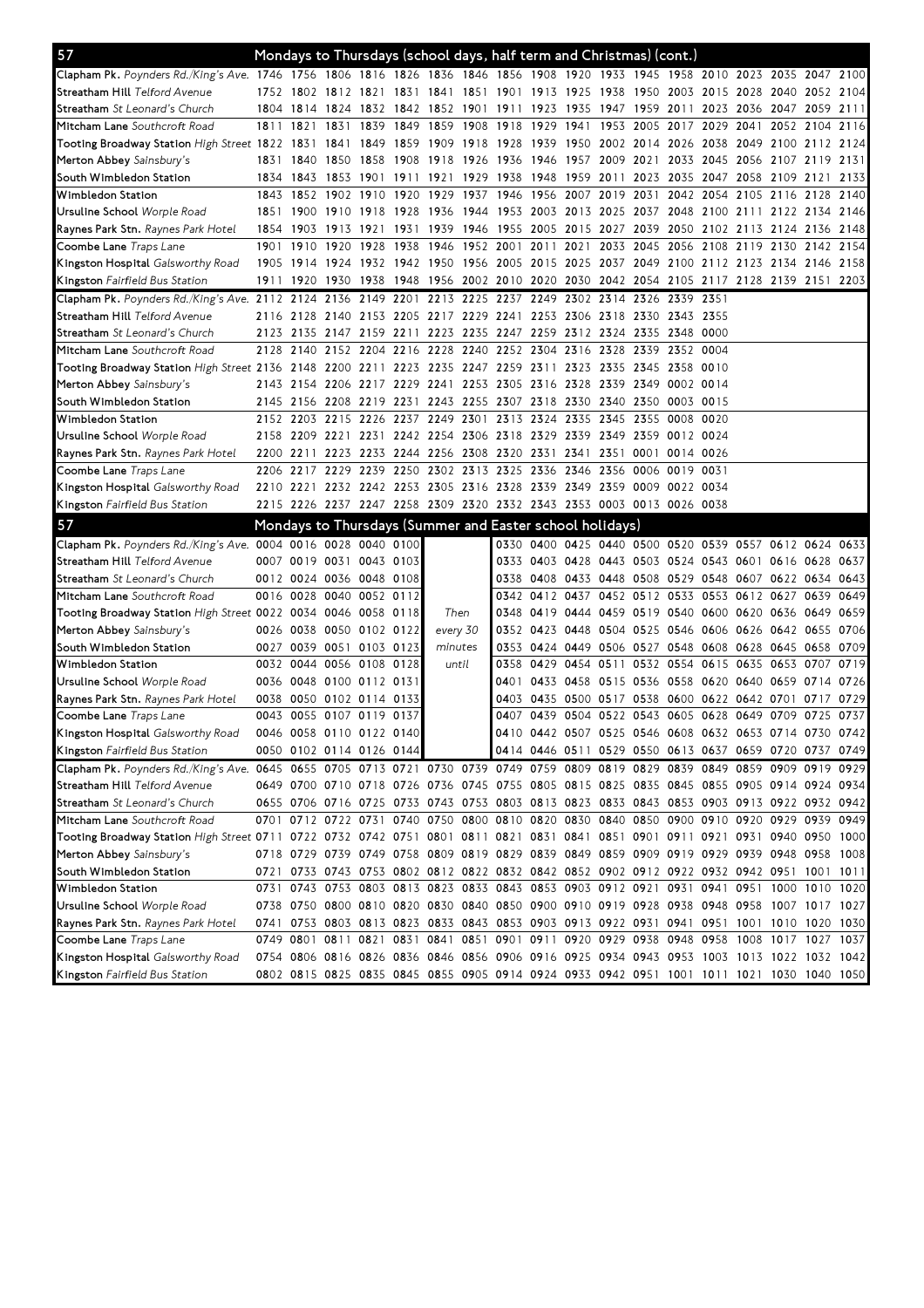| 57                                                                                                         |              |              |      |                          |                                   |                     | Mondays to Thursdays (Summer and Easter school holidays) (cont.)                          |                                                        |              |                                                        |                          |          |           |                     |                |                             |                                    |              |
|------------------------------------------------------------------------------------------------------------|--------------|--------------|------|--------------------------|-----------------------------------|---------------------|-------------------------------------------------------------------------------------------|--------------------------------------------------------|--------------|--------------------------------------------------------|--------------------------|----------|-----------|---------------------|----------------|-----------------------------|------------------------------------|--------------|
| Clapham Pk. Poynders Rd./King's Ave. 0939 0949 0959 1009 1019 1029                                         |              |              |      |                          |                                   |                     |                                                                                           |                                                        |              | 1119 1129 1139                                         |                          |          |           | 1359                |                | 1409 1419 1429 1438         |                                    |              |
| Streatham Hill Telford Avenue                                                                              | 0944 0954    |              |      | 1004 1014 1024           |                                   | 1034                |                                                                                           |                                                        |              | 1124 1134 1144                                         |                          |          |           | 1404                | 1414 1424      |                             | 1434                               | 1443         |
| <b>Streatham</b> St Leonard's Church                                                                       | 0952 1002    |              |      |                          | 1012 1022 1032 1042               |                     |                                                                                           |                                                        |              | 1132 1143 1153                                         |                          |          |           | 1413                |                | 1423 1433 1443              |                                    | 1453         |
| M <b>itcham Lane</b> Southcroft Road                                                                       | 0959         | 1009         | 1019 | 1029                     | 1039                              | 1049                |                                                                                           |                                                        | 1139         | 1150                                                   | 1200                     |          |           | 1420                | 1430           | 1440                        | 1450                               | 1500         |
| Tooting Broadway Station <i>High Street</i> 1010 1020                                                      |              |              |      | 1030 1040 1050           |                                   | 1100                | Then                                                                                      |                                                        | 1150         | 1201 1211                                              |                          | Then     |           | 1431                |                | 1441 1451 1501 1511         |                                    |              |
| Merton Abbey Sainsbury's                                                                                   | 1019 1029    |              | 1039 |                          | 1049 1059 1110                    |                     | every 10                                                                                  |                                                        | 1200         | 1211 1221                                              |                          | every 10 |           | 1441                |                | 1451 1501 1511 1521         |                                    |              |
| South Wimbledon Station                                                                                    |              | 1022 1032    |      | 1042 1052 1102           |                                   | 1113                | minutes                                                                                   |                                                        | 1203         | 1214                                                   | 1225                     | minutes  |           | 1445                |                | 1455 1505                   | 1515                               | 1525         |
| Wimbledon Station                                                                                          | 1031         | 1041         | 1051 | 1101                     | 1111                              | 1122                | until                                                                                     |                                                        | 1212         | 1223                                                   | 1234                     | until    |           | 1454                |                | 1504 1514 1524              |                                    | 1534         |
| Ursuline School <i>Worple Road</i>                                                                         | 1038         | 1048         | 1058 | 1108                     | 1118                              | 1129                |                                                                                           |                                                        | 1219         | 1230 1241                                              |                          |          |           | 1501                |                | 1511 1521 1531              |                                    | 1541         |
| Raynes Park Stn. Raynes Park Hotel<br>Coombe Lane Traps Lane                                               | 1041<br>1048 | 1051<br>1058 |      | 1101 1111 1121           | 1128                              | 1132<br>1139        |                                                                                           |                                                        | 1222<br>1229 | 1233 1244<br>1240                                      | 1251                     |          |           | 1504<br>1511        |                | 1514 1524 1534<br>1522 1532 | 1542                               | 1544<br>1552 |
|                                                                                                            |              |              | 1108 | 1118                     | 1053 1103 1113 1123 1133 1144     |                     |                                                                                           |                                                        |              | 1234 1245 1256                                         |                          |          |           | 1516                |                | 1527 1537 1547 1557         |                                    |              |
| K <b>ingston Hospital</b> Galsworthy Road                                                                  | 1101         |              |      |                          | 1111 1121 1131 1141 1152          |                     |                                                                                           |                                                        |              | 1242 1253 1304                                         |                          |          |           |                     | 1524 1535 1545 |                             | 1555                               | -1605        |
| <b>Kingston</b> Fairfield Bus Station                                                                      |              | 1458         | 1508 | 1518                     | 1527                              | 1537                | 1547                                                                                      | 1557                                                   | 1607         | 1617                                                   | 1627                     | 1637     | 1647      | 1657                | 1707           | 1717                        | 1727                               | 1738         |
| Clapham Pk. Poynders Rd./King's Ave. 1448<br>Streatham Hill Telford Avenue                                 |              | 1453 1503    | 1513 | 1523                     | 1532                              | 1542                | 1552 1602 1612                                                                            |                                                        |              | 1622 1632 1642 1652 1702                               |                          |          |           |                     | 1712           | 1722                        | 1732                               | 1743         |
| Streatham St Leonard's Church                                                                              | 1503         | 1513         | 1523 | 1533                     | 1542                              | 1552                | 1602                                                                                      | 1613                                                   | 1623         | 1633                                                   | 1643                     | 1653     | 1703      | 1713                | 1723           | 1733                        | 1743                               | 1754         |
| M <b>itcham Lane</b> Southcroft Road                                                                       | 1510         | 1520         | 1530 | 1540                     | 1549                              | 1559                | 1609                                                                                      | 1620                                                   | 1630         | 1640                                                   | 1650                     | 1700     | 1710      | 1720                | 1730           | 1740                        | 1750                               | 1801         |
| Tooting Broadway Station High Street 1521                                                                  |              | 1531         | 1541 | 1551                     | 1600                              | 1610                | 1620                                                                                      | 1631 1641                                              |              | 1651                                                   | 1701 1711                |          | 1721      | 1731                | 1741           | 1751                        | 1801                               | 1811         |
| Merton Abbey Sainsbury's                                                                                   | 1531         | -1541        | 1551 | 1601                     | 1611 1621                         |                     | 1631 1642 1652                                                                            |                                                        |              | 1702 1712 1722                                         |                          |          |           | 1732 1742 1752      |                | 1801                        | 1810                               | 1820         |
| South Wimbledon Station                                                                                    | 1535         | 1545         | 1555 | 1605                     | 1615                              | 1625                | 1635                                                                                      | 1646 1656                                              |              | 1706 1716                                              |                          | 1726     | 1736      | 1746                | 1755           | 1804                        | 1813                               | 1823         |
| Wimbledon Station                                                                                          | 1544         | 1554         | 1604 | 1614                     | 1624                              | 1634                | 1644                                                                                      | 1655 1705                                              |              | 1715                                                   | 1725                     | 1735     | 1745      | 1755                | 1804           | 1813                        | 1822                               | 1832         |
| Ursuline School <i>Worple Road</i>                                                                         | 1551         | 1601         | 1611 | 1621                     | 1631                              | 1641                | 1651                                                                                      | 1702 1712                                              |              | 1722 1732                                              |                          | 1742     | 1752      | 1802                | 1811           | 1820                        | 1829                               | 1839         |
| <b>Raynes Park Stn.</b> <i>Raynes Park Hotel</i>                                                           | 1554 1604    |              | 1614 |                          |                                   | 1624 1634 1644 1654 |                                                                                           | 1705 1715                                              |              | 1725                                                   | 1735                     | 1745     | 1755      | 1805                | 1814 1823      |                             | 1832                               | 1842         |
| C <b>oombe Lane</b> Traps Lane                                                                             | 1602 1612    |              | 1622 | 1632                     | 1642                              | 1652                | 1702                                                                                      | 1713                                                   | 1723         | 1733                                                   | 1743                     | 1753     | 1803      | 1812                | 1821           | 1830                        | 1839                               | 1849         |
| K <b>ingston Hospital</b> Galsworthy Road                                                                  |              | 1607 1617    |      |                          |                                   |                     | 1627 1637 1647 1657 1707 1718 1728                                                        |                                                        |              | 1738                                                   | 1748                     | 1758     |           | 1807 1816 1825 1834 |                |                             | 1843                               | 1853         |
| <b>Kingston</b> Fairfield Bus Station                                                                      |              | 1614 1624    |      |                          |                                   |                     | 1634 1644 1654 1704 1714 1725                                                             |                                                        | 1735         | 1745 1755 1805                                         |                          |          | 1814 1823 |                     |                | 1832 1840 1849              |                                    | 1859         |
| Clapham Pk. Poynders Rd./King's Ave. 1748                                                                  |              | 1758         | 1808 | 1818                     | 1828                              | 1838                | 1849                                                                                      | 1900                                                   | 1912         | 1924                                                   | 1936                     | 1948     | 2000      | 2012                | 2024           | 2036                        | 2048                               | 2101         |
| Streatham Hill Telford Avenue                                                                              | 1753         | 1803         | 1813 | 1823                     | 1833                              | 1843                | 1854                                                                                      | 1905                                                   | 1917         | 1929                                                   | 1941                     | 1953     | 2005      | 2017                | 2029 2041      |                             | 2053                               | 2105         |
| <b>Streatham</b> <i>St Leonard's Church</i>                                                                | 1804         | 1813         | 1823 | 1833                     | 1843                              | 1853                | 1904                                                                                      | 1915                                                   | 1926         | 1938                                                   | 1950                     | 2002     | 2013      | 2025                | 2037           | 2048                        | 2100                               | 2112         |
| M <b>itcham Lane</b> Southcroft Road                                                                       | 1811         | 1820         | 1830 | 1840                     | 1850                              | 1859                | 1910                                                                                      | 1921                                                   | 1932         | 1944                                                   | 1956                     | 2008     | 2019      | 2031                |                | 2042 2053                   | 2105                               | 2117         |
| Tooting Broadway Station <i>High Street</i> 1821                                                           |              | 1830         | 1840 | 1850                     | 1900                              | 1909                | 1920                                                                                      | 1931                                                   | 1941         |                                                        | 1953 2005 2017 2028 2039 |          |           |                     |                | 2050 2101 2113 2125         |                                    |              |
| Merton Abbey Sainsbury's                                                                                   | 1830         | 1839         | 1849 | 1859                     | 1909                              | 1918                | 1928                                                                                      | 1938                                                   | 1948         |                                                        | 2000 2012 2024           |          | 2035      | 2046                | 2057 2108      |                             | 2120                               | 2132         |
| South Wimbledon Station                                                                                    | 1833         | 1842         |      |                          | 1852 1902 1912 1921               |                     | 1931                                                                                      | 1940                                                   | 1950         |                                                        | 2002 2014 2026           |          | 2037 2048 |                     | 2059 2110      |                             | 2122 2134                          |              |
| Wimbledon Station                                                                                          | 1842 1851    |              | 1901 | 1911                     | 1921                              | 1929                | 1939                                                                                      | 1948                                                   | 1958         | 2010                                                   | 2022 2034                |          | 2044      | 2055                | 2106 2117      |                             | 2129                               | 2141         |
| Ursuline School <i>Worple Road</i>                                                                         | 1849         | 1858         | 1908 | 1918                     | 1928                              | 1936                | 1946                                                                                      | 1955 2005                                              |              | 2016 2028 2040                                         |                          |          | 2050      | 2101                | 2112 2123      |                             | 2135                               | 2147         |
| <b>Raynes Park Stn.</b> <i>Raynes Park Hotel</i>                                                           | 1852 1901    |              | 1911 | 1921                     | 1931                              | 1939                | 1948                                                                                      | 1957                                                   | 2007         | 2018                                                   | 2030 2042                |          | 2052 2103 |                     | 2114 2125      |                             | 2137                               | 2149         |
| Coombe Lane Traps Lane                                                                                     | 1859         | 1908         | 1918 | 1928                     | 1938                              | 1946                | 1954                                                                                      | 2003                                                   | 2013         | 2024                                                   | 2036                     | 2048     | 2058      | 2109                | 2120           | 2131                        | 2143                               | 2155         |
| K <b>ingston Hospital</b> Galsworthy Road                                                                  |              | 1903 1912    |      |                          | 1922 1932 1942 1950               |                     | 1958                                                                                      | 2007 2017 2028 2040 2052 2102 2113 2124 2135 2147 2159 |              |                                                        |                          |          |           |                     |                |                             |                                    |              |
| Kingston Fairfield Bus Station                                                                             |              |              |      |                          |                                   |                     | 1909 1918 1928 1938 1948 1956 2004 2012 2022 2033 2045 2057 2107 2118 2129 2140 2152 2204 |                                                        |              |                                                        |                          |          |           |                     |                |                             |                                    |              |
| Clapham Pk. Poynders Rd./King's Ave. 2113 2125 2137 2149 2201 2213 2225 2237 2249 2302 2314 2327 2339 2351 |              |              |      |                          |                                   |                     |                                                                                           |                                                        |              |                                                        |                          |          |           |                     |                |                             |                                    |              |
| S <b>treatham Hill</b> Telford Avenue                                                                      |              |              |      |                          |                                   |                     | 2117 2129 2141 2153 2205 2217 2229 2241 2253 2306 2318 2331 2343 2355                     |                                                        |              |                                                        |                          |          |           |                     |                |                             |                                    |              |
| <b>Streatham</b> <i>St Leonard's Church</i>                                                                |              |              |      |                          |                                   |                     | 2124 2136 2148 2159 2211 2223 2235 2247 2259 2312 2324 2336 2348 0000                     |                                                        |              |                                                        |                          |          |           |                     |                |                             |                                    |              |
| M <b>itcham Lane</b> Southcroft Road                                                                       |              |              |      |                          |                                   |                     | 2129 2141 2153 2204 2216 2228 2240 2252 2304 2316 2328 2340 2352 0004                     |                                                        |              |                                                        |                          |          |           |                     |                |                             |                                    |              |
| Tooting Broadway Station High Street 2137 2149 2201 2211 2223 2235 2247 2259 2311 2323 2335 2346 2358 0010 |              |              |      |                          |                                   |                     |                                                                                           |                                                        |              |                                                        |                          |          |           |                     |                |                             |                                    |              |
| Merton Abbey Sainsbury's                                                                                   |              |              |      |                          |                                   |                     | 2144 2155 2207 2217 2229 2241 2253 2305 2316 2328 2339 2350 0002 0014                     |                                                        |              |                                                        |                          |          |           |                     |                |                             |                                    |              |
| South Wimbledon Station                                                                                    |              |              |      |                          |                                   |                     | 2146 2157 2209 2219 2231 2243 2255 2307 2318 2330 2340 2351 0003 0015                     |                                                        |              |                                                        |                          |          |           |                     |                |                             |                                    |              |
| Wimbledon Station                                                                                          |              |              |      |                          |                                   |                     | 2153 2204 2216 2226 2237 2249 2301 2313 2324 2335 2345 2356 0008 0020                     |                                                        |              |                                                        |                          |          |           |                     |                |                             |                                    |              |
| Ursuline School <i>Worple Road</i>                                                                         |              |              |      |                          |                                   |                     | 2159 2210 2222 2231 2242 2254 2306 2318 2329 2339 2349 0000 0012 0024                     |                                                        |              |                                                        |                          |          |           |                     |                |                             |                                    |              |
| <b>Raynes Park Stn.</b> <i>Raynes Park Hotel</i>                                                           |              |              |      |                          |                                   |                     | 2201 2212 2224 2233 2244 2256 2308 2320 2331 2341 2351 0002 0014 0026                     |                                                        |              |                                                        |                          |          |           |                     |                |                             |                                    |              |
| C <b>oombe Lane</b> Traps Lane                                                                             |              |              |      |                          |                                   |                     | 2207 2218 2230 2239 2250 2302 2313 2325 2336 2346 2356 0007 0019 0031                     |                                                        |              |                                                        |                          |          |           |                     |                |                             |                                    |              |
| K <b>ingston Hospital</b> Galsworthy Road                                                                  |              |              |      |                          |                                   |                     | 2211 2222 2233 2242 2253 2305 2316 2328 2339 2349 2359 0010 0022 0034                     |                                                        |              |                                                        |                          |          |           |                     |                |                             |                                    |              |
| Kingston Fairfield Bus Station                                                                             |              |              |      |                          |                                   |                     | 2216 2227 2238 2247 2258 2309 2320 2332 2343 2353 0003 0014 0026 0038                     |                                                        |              |                                                        |                          |          |           |                     |                |                             |                                    |              |
| 57                                                                                                         |              |              |      |                          |                                   |                     | Fridays (school days, half term and Christmas)                                            |                                                        |              |                                                        |                          |          |           |                     |                |                             |                                    |              |
|                                                                                                            |              |              |      |                          |                                   |                     |                                                                                           |                                                        |              |                                                        |                          |          |           |                     |                |                             | SD                                 |              |
| Clapham Pk. Poynders Rd./King's Ave. 0004 0016 0028 0040 0100                                              |              |              |      |                          |                                   |                     |                                                                                           |                                                        |              | 0330 0400 0425 0440 0500 0519 0537 0555 0610           |                          |          |           |                     |                |                             | $\overline{\phantom{a}}$           | 0624         |
| S <b>treatham Hill</b> Telford Avenue                                                                      |              |              |      | 0007 0019 0031 0043 0103 |                                   |                     |                                                                                           |                                                        |              | 0333 0403 0428 0443 0503 0523 0541 0559 0614           |                          |          |           |                     |                |                             | $\overline{\phantom{a}}$           | 0628         |
| <b>Streatham</b> <i>St Leonard's Church</i>                                                                |              |              |      | 0012 0024 0036 0048 0108 |                                   |                     |                                                                                           | 0338 0408                                              |              | 0433 0448 0508 0528 0546 0605 0620                     |                          |          |           |                     |                |                             | $\hspace{0.05cm}--\hspace{0.05cm}$ | 0634         |
| M <b>itcham Lane</b> Southcroft Road                                                                       |              |              |      | 0016 0028 0040 0052 0112 |                                   |                     |                                                                                           |                                                        |              | 0342 0412 0437 0452 0512 0532 0551 0610 0626           |                          |          |           |                     |                |                             | $\overline{\phantom{a}}$           | 0640         |
| Tooting Broadway Station High Street 0022 0034 0046 0058 0118                                              |              |              |      |                          |                                   | Then                |                                                                                           |                                                        |              | 0348 0419 0444 0459 0519 0539 0558 0618 0635           |                          |          |           |                     |                |                             | $\overline{\phantom{a}}$           | 0650         |
| Merton Abbey Sainsbury's                                                                                   |              |              |      | 0026 0038 0050 0102 0122 |                                   | every 30            |                                                                                           |                                                        |              | 0352 0423 0448 0504 0525 0545 0604 0624 0641 0650      |                          |          |           |                     |                |                             |                                    | 0657         |
| South Wimbledon Station                                                                                    |              |              |      | 0027 0039 0051 0103 0123 |                                   | minutes             |                                                                                           |                                                        |              | 0353 0424 0449 0506 0527 0547 0606 0626 0644 0653 0700 |                          |          |           |                     |                |                             |                                    |              |
| Wimbledon Station                                                                                          |              |              |      | 0032 0044 0056 0108 0128 |                                   |                     | until                                                                                     |                                                        |              | 0358 0429 0454 0511 0532 0553 0612 0633 0653 0702 0710 |                          |          |           |                     |                |                             |                                    |              |
| Ursuline School <i>Worple Road</i>                                                                         |              |              |      | 0036 0048 0100 0112 0131 |                                   |                     |                                                                                           |                                                        |              | 0401 0433 0458 0515 0536 0557 0617 0638 0659 0708 0717 |                          |          |           |                     |                |                             |                                    |              |
| <b>Raynes Park Stn.</b> <i>Raynes Park Hotel</i>                                                           |              |              |      | 0038 0050 0102 0114 0133 |                                   |                     |                                                                                           |                                                        |              | 0403 0435 0500 0517 0538 0559 0619 0640 0702 0711 0720 |                          |          |           |                     |                |                             |                                    |              |
| C <b>oombe Lane</b> Traps Lane                                                                             |              |              |      | 0043 0055 0107 0119 0137 |                                   |                     |                                                                                           |                                                        |              | 0407 0439 0504 0522 0544 0605 0625 0647 0710 0720 0730 |                          |          |           |                     |                |                             |                                    |              |
| K <b>ingston Hospital</b> Galsworthy Road                                                                  |              |              |      | 0046 0058 0110 0122 0140 |                                   |                     |                                                                                           |                                                        |              | 0410 0442 0507 0525 0547 0608 0629 0651 0715 0725 0736 |                          |          |           |                     |                |                             |                                    |              |
| Kingston Fairfield Bus Station                                                                             |              |              |      | 0050 0102 0114 0126 0144 |                                   |                     |                                                                                           |                                                        |              | 0414 0446 0511 0529 0551 0613 0634 0657 0722 0732 0744 |                          |          |           |                     |                |                             |                                    |              |
|                                                                                                            |              |              |      |                          | SD - Operates on school days only |                     |                                                                                           |                                                        |              |                                                        |                          |          |           |                     |                |                             |                                    |              |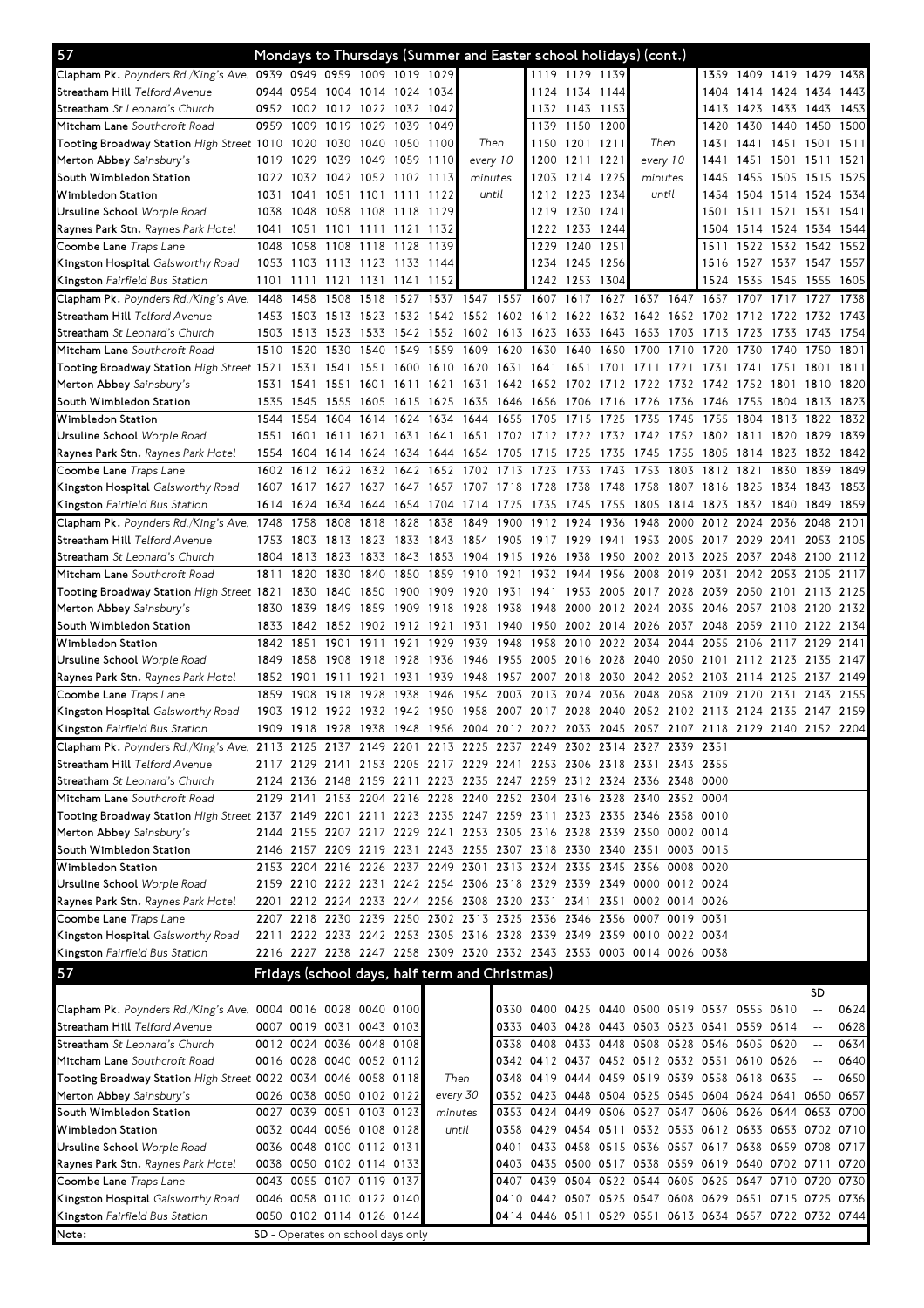| 57                                                                                                                             |      | Fridays (school days, half term and Christmas) (cont.) |                                    |                |                                   |           |                                         |       |                                                                                           |                     |           |                |           |                                         |           |                |      |      |
|--------------------------------------------------------------------------------------------------------------------------------|------|--------------------------------------------------------|------------------------------------|----------------|-----------------------------------|-----------|-----------------------------------------|-------|-------------------------------------------------------------------------------------------|---------------------|-----------|----------------|-----------|-----------------------------------------|-----------|----------------|------|------|
|                                                                                                                                |      | SD                                                     |                                    |                |                                   |           |                                         |       |                                                                                           |                     |           |                |           |                                         |           |                |      |      |
| <b>Clapham Pk.</b> Poynders Rd./King's Ave. 0631                                                                               |      | $\qquad \qquad -$                                      |                                    |                |                                   |           |                                         |       | 0640 0648 0655 0704 0713 0722 0731 0741 0751 0801 0811 0821 0831 0841                     |                     |           |                |           |                                         |           |                | 0851 | 0901 |
| S <b>treatham Hill</b> Telford Avenue                                                                                          | 0635 | $\overline{\phantom{a}}$                               | 0644                               | 0653 0700      |                                   |           |                                         |       | 0709 0718 0727 0737 0747 0757 0807 0817 0827                                              |                     |           |                |           |                                         | 0837      | 0847 0857      |      | 0906 |
| <b>Streatham</b> <i>St Leonard's Church</i>                                                                                    | 0642 | $-\!$                                                  | 0651                               | 0700           | 0707                              | 0716      | 0725 0735                               |       | 0745                                                                                      | 0755 0805           |           | 0815           | 0825 0835 |                                         | 0845      | 0855           | 0905 | 0914 |
| Mitcham Lane Southcroft Road                                                                                                   | 0648 | $\qquad \qquad -$                                      | 0657                               | 0707           | 0714                              |           |                                         |       | 0723 0732 0743 0753 0803 0813 0823                                                        |                     |           |                | 0833 0843 |                                         |           | 0853 0903 0912 |      | 0921 |
| Tooting Broadway Station <i>High Street</i> 0659                                                                               |      | $\overline{a}$                                         |                                    | 0708 0718      | 0725                              |           | 0734 0744 0755                          |       | 0805 0815 0825                                                                            |                     |           | 0835           |           | 0845 0855 0905                          |           | 0915 0924      |      | 0933 |
| Merton Abbey Sainsbury's                                                                                                       |      | 0706 0710                                              | 0716                               |                | 0726 0734                         |           |                                         |       | 0743 0753 0804 0815 0825 0835 0845                                                        |                     |           |                |           | 0855 0905 0915 0925                     |           |                | 0934 | 0943 |
| South Wimbledon Station                                                                                                        | 0710 | 0714                                                   | 0720                               | 0730           | 0738                              | 0747      | 0757                                    | 0807  | 0818                                                                                      | 0828 0838           |           | 0848           | 0858      | 0908                                    | 0918      | 0928           | 0937 | 0946 |
| Wimbledon Station                                                                                                              |      |                                                        |                                    |                |                                   |           |                                         |       | 0720 0724 0731 0743 0752 0802 0812 0822 0833 0843 0852 0900 0908 0917 0926 0936 0945      |                     |           |                |           |                                         |           |                |      | 0954 |
| Ursuline School <i>Worple Road</i>                                                                                             |      | 0729 0733                                              | 0741 0753 0803                     |                |                                   |           |                                         |       | 0813 0823 0833 0842 0852 0900 0908 0915 0924 0933 0943 0952                               |                     |           |                |           |                                         |           |                |      | 1001 |
| <b>Raynes Park Stn.</b> <i>Raynes Park Hotel</i>                                                                               |      | 0732 0736                                              | 0744 0756 0806                     |                |                                   |           |                                         |       | 0816 0826 0836 0845 0855 0903 0911                                                        |                     |           |                |           | 0918 0927                               | 0936      | 0946 0955      |      | 1004 |
| <b>Coombe Lane</b> Traps Lane                                                                                                  | 0743 | 0747                                                   | 0755                               | 0806           | 0816                              |           | 0826 0836 0844                          |       | 0853 0903 0910                                                                            |                     |           | 0918           | 0925      | 0934                                    | 0943      | 0953           | 1002 | 1011 |
| <b>Kingston Hospital</b> Galsworthy Road                                                                                       |      | 0749 0754                                              |                                    | 0803 0814 0824 |                                   |           |                                         |       | 0834 0844 0852 0901 0910 0917 0924 0931 0940 0948                                         |                     |           |                |           |                                         |           | 0958 1007      |      | 1016 |
| <b>Kingston</b> Fairfield Bus Station                                                                                          | 0757 |                                                        | 0802 0811                          |                |                                   |           | 0822 0832 0842 0852 0900                |       |                                                                                           |                     |           |                |           | 0909 0918 0925 0932 0939 0947           | 0955      | 1005 1014      |      | 1023 |
| Clapham Pk. Poynders Rd./King's Ave.                                                                                           | 0911 | 0921                                                   |                                    |                | 1131                              | 1141      |                                         |       | 1251                                                                                      |                     | 1301 1311 | 1321           | 1331      | 1341                                    | 1351      | 1400           | 1409 | 1417 |
| Streatham Hill Telford Avenue                                                                                                  |      | 0916 0926                                              |                                    |                | 1136                              | 1146      |                                         |       | 1256                                                                                      |                     |           |                |           | 1306 1316 1326 1336 1346 1356           |           | 1405 1414      |      | 1422 |
| Streatham St Leonard's Church                                                                                                  |      | 0924 0934                                              |                                    |                |                                   | 1144 1154 |                                         |       | 1304                                                                                      |                     |           |                |           | 1315 1325 1335 1345 1355 1405           |           | 1414 1423      |      | 1432 |
| <b>Mitcham Lane</b> Southcroft Road                                                                                            |      | 0931 0941                                              |                                    |                |                                   | 1151 1201 |                                         |       | 1311                                                                                      |                     |           |                |           | 1322 1332 1342 1352 1402 1412           |           | 1421           | 1430 | 1439 |
| Tooting Broadway Station <i>High Street</i> 0943 0952                                                                          |      |                                                        |                                    | Then           |                                   | 1202 1212 | Then                                    |       | 1322                                                                                      |                     | 1333 1343 | 1353           |           | 1403 1413 1423                          |           | 1432 1441      |      | 1450 |
| Merton Abbey Sainsbury's                                                                                                       |      | 0953 1002                                              |                                    | every 10       |                                   | 1212 1222 | every 10                                |       | 1332                                                                                      | 1343                | 1353      | 1403           | 1413 1423 |                                         | 1433      | 1442 1451      |      | 1501 |
| South Wimbledon Station                                                                                                        | 0956 | 1005                                                   | minutes                            |                | 1215                              | 1226      | minutes                                 |       | 1336                                                                                      |                     | 1347 1357 | 1407           |           | 1417 1427 1437 1446 1455                |           |                |      | 1505 |
| Wimbledon Station                                                                                                              |      | 1004 1013                                              | until                              |                | 1223                              | 1234      |                                         | until | 1344                                                                                      | 1355                | 1405      | 1415           | 1425      | 1436                                    | 1446      | 1455           | 1504 | 1514 |
| Ursuline School <i>Worple Road</i>                                                                                             |      | 1011 1020                                              |                                    |                |                                   | 1230 1241 |                                         |       | 1351                                                                                      |                     |           |                |           | 1402 1412 1422 1433 1444 1454 1504 1514 |           |                |      | 1524 |
| <b>Raynes Park Stn.</b> <i>Raynes Park Hotel</i>                                                                               |      | 1014 1023                                              |                                    |                | 1233                              | 1244      |                                         |       | 1354                                                                                      |                     | 1405 1415 | 1425           |           | 1436 1447 1457 1507 1517                |           |                |      | 1527 |
| <b>Coombe Lane</b> Traps Lane                                                                                                  |      | 1021 1030                                              |                                    |                |                                   | 1240 1251 |                                         |       | 1401                                                                                      |                     | 1412 1422 | 1433           |           | 1444 1455                               | 1505      | 1515 1526      |      | 1536 |
| <b>Kingston Hospital</b> Galsworthy Road                                                                                       | 1026 | 1035                                                   |                                    |                | 1245                              | 1256      |                                         |       | 1406                                                                                      | 1417                | 1427 1438 |                |           | 1450 1501 1511 1521 1532                |           |                |      | 1542 |
| <b>Kingston</b> Fairfield Bus Station                                                                                          |      | 1033 1042                                              |                                    |                |                                   | 1252 1303 |                                         |       |                                                                                           | 1413 1424 1434 1445 |           |                |           | 1457 1508 1518                          |           | 1528 1540      |      | 1550 |
| Clapham Pk. Poynders Rd./King's Ave.                                                                                           | 1427 | 1437                                                   | 1447                               | 1457           | 1507                              | 1517      | 1526                                    | 1536  |                                                                                           |                     | 1626      | 1636           |           | 1646 1656                               | 1706      | 1716           | 1726 | 1736 |
| Streatham Hill Telford Avenue                                                                                                  |      |                                                        |                                    |                |                                   |           | 1432 1442 1452 1502 1512 1522 1531      | 1542  |                                                                                           |                     | 1632      |                |           | 1642 1652 1702 1712 1722 1732 1742      |           |                |      |      |
| <b>Streatham</b> <i>St Leonard's Church</i>                                                                                    |      |                                                        | 1442 1452 1502 1512 1522 1533 1543 |                |                                   |           |                                         | 1554  |                                                                                           |                     |           |                |           | 1644 1654 1704 1714 1724 1734 1744      |           |                |      | 1754 |
| <b>Mitcham Lane</b> Southcroft Road                                                                                            | 1449 | 1459                                                   | 1509                               | 1519           | 1529                              | 1540      | 1550                                    | 1601  |                                                                                           |                     | 1651      | 1701           | 1711 1721 |                                         | 1731 1741 |                | 1751 | 1801 |
| Tooting Broadway Station <i>High Street</i> 1500 1510                                                                          |      |                                                        |                                    | 1520 1530      | 1540                              | 1551 1601 |                                         | 1612  | Then                                                                                      |                     | 1702      |                |           | 1712 1722 1732 1742 1752 1802           |           |                |      | 1812 |
| Merton Abbey Sainsbury's                                                                                                       | 1511 | 1521                                                   | 1531 1541                          |                | 1551                              |           | 1602 1612                               | 1624  | every 10                                                                                  |                     | 1714      | 1724           | 1734 1744 |                                         | 1753      | 1802 1811      |      | 1821 |
| South Wimbledon Station                                                                                                        | 1515 | 1525                                                   |                                    | 1535 1545      | 1555                              |           | 1606 1616                               | 1628  | minutes                                                                                   |                     | 1718      | 1728           | 1738      | 1748                                    | 1756      | 1805 1814      |      | 1824 |
| Wimbledon Station                                                                                                              | 1524 | 1534                                                   | 1544                               | 1554           | 1604                              | 1615      | 1625                                    | 1637  | until                                                                                     |                     | 1727      | 1737           | 1747      | 1757                                    | 1805      | 1814           | 1823 | 1833 |
| Ursuline School <i>Worple Road</i>                                                                                             | 1534 |                                                        | 1544 1554 1604 1614                |                |                                   |           | 1624 1634                               | 1646  |                                                                                           |                     | 1736      | 1746 1756 1806 |           |                                         |           | 1813 1822 1831 |      | 1841 |
| <b>Raynes Park Stn.</b> <i>Raynes Park Hotel</i>                                                                               |      |                                                        | 1537 1547 1557 1607 1617 1627 1637 |                |                                   |           |                                         | 1649  |                                                                                           |                     | 1739      | 1749           |           | 1759 1809 1816 1825 1834                |           |                |      | 1844 |
| <b>Coombe Lane</b> Traps Lane                                                                                                  | 1546 | 1556                                                   | 1606                               | 1616           | 1626                              | 1636      | 1646                                    | 1658  |                                                                                           |                     | 1748      | 1757           | 1807      | 1817                                    | 1823      | 1832           | 1841 | 1851 |
| Kingston Hospital Galsworthy Road                                                                                              |      |                                                        | 1552 1602 1611 1621 1631           |                |                                   |           | 1641 1651                               | 1703  |                                                                                           |                     | 1753      | 1802 1812 1821 |           |                                         |           | 1827 1836 1845 |      | 1855 |
| Kingston Fairfield Bus Station                                                                                                 |      |                                                        |                                    |                |                                   |           | 1600 1610 1619 1629 1639 1649 1659 1711 |       |                                                                                           |                     |           |                |           | 1801 1810 1820 1829 1835 1842 1851 1901 |           |                |      |      |
| Clapham Pk. Poynders Rd./King's Ave. 1746 1756 1806 1816 1826 1836 1846 1856 1908 1920 1933 1945 1958 2010 2023 2035 2047 2100 |      |                                                        |                                    |                |                                   |           |                                         |       |                                                                                           |                     |           |                |           |                                         |           |                |      |      |
| Streatham Hill Telford Avenue                                                                                                  |      |                                                        |                                    |                |                                   |           |                                         |       | 1752 1802 1812 1821 1831 1841 1851 1901 1913 1925 1938 1950 2003 2015 2028 2040 2052 2104 |                     |           |                |           |                                         |           |                |      |      |
| <b>Streatham</b> <i>St Leonard's Church</i>                                                                                    |      |                                                        |                                    |                |                                   |           |                                         |       | 1804 1814 1824 1832 1842 1852 1901 1911 1923 1935 1947 1959 2011 2023 2036 2047 2059 2111 |                     |           |                |           |                                         |           |                |      |      |
| Mitcham Lane Southcroft Road                                                                                                   |      |                                                        |                                    |                |                                   |           |                                         |       | 1811 1821 1831 1839 1849 1859 1908 1918 1929 1941 1953 2005 2017 2029 2041 2052 2104 2116 |                     |           |                |           |                                         |           |                |      |      |
| Tooting Broadway Station High Street 1822 1831 1841 1849 1859 1909 1918 1928 1939 1950 2002 2014 2026 2038 2049 2100 2112 2124 |      |                                                        |                                    |                |                                   |           |                                         |       |                                                                                           |                     |           |                |           |                                         |           |                |      |      |
| Merton Abbey Sainsbury's                                                                                                       |      |                                                        |                                    |                |                                   |           |                                         |       | 1831 1840 1850 1858 1908 1918 1926 1936 1946 1957 2009 2021 2033 2045 2056 2107 2119 2131 |                     |           |                |           |                                         |           |                |      |      |
| South Wimbledon Station                                                                                                        |      |                                                        |                                    |                |                                   |           |                                         |       | 1834 1843 1853 1901 1911 1921 1929 1938 1948 1959 2011 2023 2035 2047 2058 2109 2121      |                     |           |                |           |                                         |           |                |      | 2133 |
| Wimbledon Station                                                                                                              |      |                                                        |                                    |                |                                   |           |                                         |       | 1843 1852 1902 1910 1920 1929 1937 1946 1956 2007 2019 2031 2042 2054 2105 2116 2128 2140 |                     |           |                |           |                                         |           |                |      |      |
| Ursuline School <i>Worple Road</i>                                                                                             |      |                                                        |                                    |                |                                   |           |                                         |       | 1851 1900 1910 1918 1928 1936 1944 1953 2003 2013 2025 2037 2048 2100 2111 2122 2134 2146 |                     |           |                |           |                                         |           |                |      |      |
|                                                                                                                                |      |                                                        |                                    |                |                                   |           |                                         |       | 1854 1903 1913 1921 1931 1939 1946 1955 2005 2015 2027 2039 2050 2102 2113 2124 2136 2148 |                     |           |                |           |                                         |           |                |      |      |
| <b>Raynes Park Stn.</b> <i>Raynes Park Hotel</i>                                                                               |      |                                                        |                                    |                |                                   |           |                                         |       |                                                                                           |                     |           |                |           |                                         |           |                |      |      |
| Coombe Lane <i>Traps Lane</i>                                                                                                  |      |                                                        |                                    |                |                                   |           |                                         |       | 1901 1910 1920 1928 1938 1946 1952 2001 2011 2021 2033 2045 2056 2108 2119 2130 2142 2154 |                     |           |                |           |                                         |           |                |      |      |
| <b>Kingston Hospital</b> Galsworthy Road                                                                                       |      |                                                        |                                    |                |                                   |           |                                         |       | 1905 1914 1924 1932 1942 1950 1956 2005 2015 2025 2037 2049 2100 2112 2123 2134 2146 2158 |                     |           |                |           |                                         |           |                |      |      |
| <b>Kingston</b> Fairfield Bus Station                                                                                          |      |                                                        |                                    |                |                                   |           |                                         |       | 1911 1920 1930 1938 1948 1956 2002 2010 2020 2030 2042 2054 2105 2117 2128 2139 2151 2203 |                     |           |                |           |                                         |           |                |      |      |
| Clapham Pk. Poynders Rd./King's Ave. 2112 2124 2136 2149 2201 2213 2225 2237 2249 2302 2314 2326 2339 2351                     |      |                                                        |                                    |                |                                   |           |                                         |       |                                                                                           |                     |           |                |           |                                         |           |                |      |      |
| S <b>treatham Hill</b> Telford Avenue                                                                                          |      |                                                        |                                    |                |                                   |           |                                         |       | 2116 2128 2140 2153 2205 2217 2229 2241 2253 2306 2318 2330 2343 2355                     |                     |           |                |           |                                         |           |                |      |      |
| <b>Streatham</b> <i>St Leonard's Church</i>                                                                                    |      |                                                        |                                    |                |                                   |           |                                         |       | 2123 2135 2147 2159 2211 2223 2235 2247 2259 2312 2324 2336 2349 0001                     |                     |           |                |           |                                         |           |                |      |      |
| M <b>itcham Lane</b> Southcroft Road                                                                                           |      |                                                        |                                    |                |                                   |           |                                         |       | 2128 2140 2152 2204 2216 2228 2240 2252 2304 2316 2328 2340 2353 0005                     |                     |           |                |           |                                         |           |                |      |      |
| Tooting Broadway Station <i>High Street</i> 2136 2148 2200 2211 2223 2235 2247 2259 2311 2323 2335 2347 0000 0012              |      |                                                        |                                    |                |                                   |           |                                         |       |                                                                                           |                     |           |                |           |                                         |           |                |      |      |
| Merton Abbey Sainsbury's                                                                                                       |      |                                                        |                                    |                |                                   |           |                                         |       | 2143 2154 2206 2217 2229 2241 2253 2305 2316 2328 2339 2351 0004 0016                     |                     |           |                |           |                                         |           |                |      |      |
| South Wimbledon Station                                                                                                        |      |                                                        |                                    |                |                                   |           |                                         |       | 2145 2156 2208 2219 2231 2243 2255 2307 2318 2330 2340 2352 0005 0017                     |                     |           |                |           |                                         |           |                |      |      |
| Wimbledon Station                                                                                                              |      |                                                        |                                    |                |                                   |           |                                         |       | 2152 2203 2215 2226 2237 2249 2301 2313 2324 2336 2346 2358 0011 0023                     |                     |           |                |           |                                         |           |                |      |      |
| Ursuline School <i>Worple Road</i>                                                                                             |      |                                                        |                                    |                |                                   |           |                                         |       | 2158 2209 2221 2231 2242 2254 2306 2318 2329 2340 2350 0002 0015 0027                     |                     |           |                |           |                                         |           |                |      |      |
| <b>Raynes Park Stn.</b> <i>Raynes Park Hotel</i>                                                                               |      |                                                        |                                    |                |                                   |           |                                         |       | 2200 2211 2223 2233 2244 2256 2308 2320 2331 2342 2352 0004 0017 0029                     |                     |           |                |           |                                         |           |                |      |      |
| Coombe Lane <i>Traps Lane</i>                                                                                                  |      |                                                        |                                    |                |                                   |           |                                         |       | 2206 2217 2229 2239 2250 2302 2313 2325 2336 2347 2357 0009 0022 0034                     |                     |           |                |           |                                         |           |                |      |      |
| <b>Kingston Hospital</b> Galsworthy Road                                                                                       |      |                                                        |                                    |                |                                   |           |                                         |       | 2210 2221 2232 2242 2253 2305 2316 2328 2339 2350 0000 0012 0025 0037                     |                     |           |                |           |                                         |           |                |      |      |
| <b>Kingston</b> Fairfield Bus Station                                                                                          |      |                                                        |                                    |                |                                   |           |                                         |       | 2215 2226 2237 2247 2258 2310 2321 2333 2344 2355 0005 0017 0030 0042                     |                     |           |                |           |                                         |           |                |      |      |
| Note:                                                                                                                          |      |                                                        |                                    |                | SD - Operates on school days only |           |                                         |       |                                                                                           |                     |           |                |           |                                         |           |                |      |      |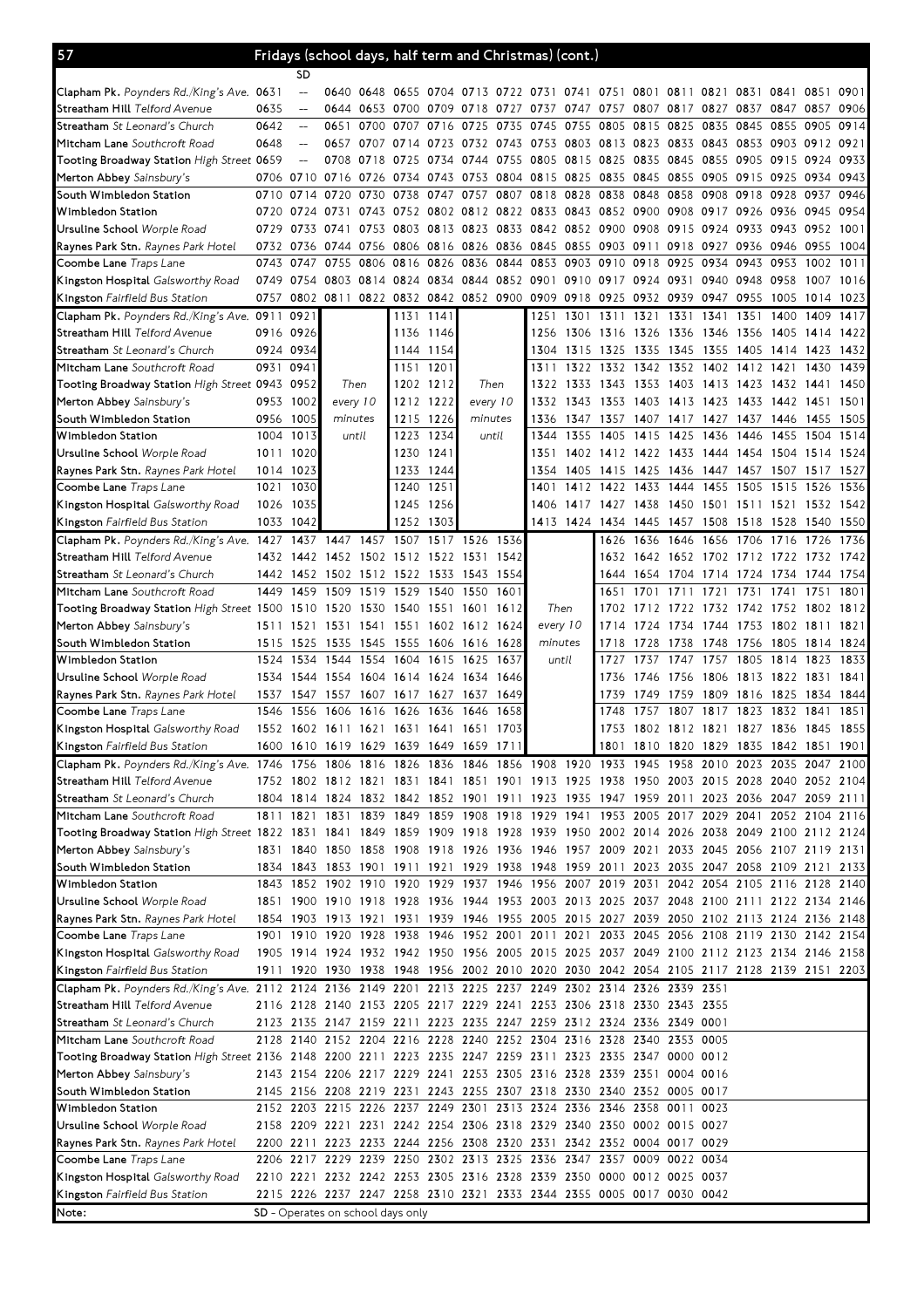| 57                                                                                                                             |           |                          |                     |                     |           | Fridays (Summer and Easter school holidays) |         |                |           |                |      |                                                                                           |           |                               |                |                     |           |      |
|--------------------------------------------------------------------------------------------------------------------------------|-----------|--------------------------|---------------------|---------------------|-----------|---------------------------------------------|---------|----------------|-----------|----------------|------|-------------------------------------------------------------------------------------------|-----------|-------------------------------|----------------|---------------------|-----------|------|
| Clapham Pk. Poynders Rd./King's Ave. 0004 0016 0028 0040 0100                                                                  |           |                          |                     |                     |           |                                             |         |                | 0330 0400 |                |      | 0425 0440 0500 0520 0539 0557 0612 0624 0633                                              |           |                               |                |                     |           |      |
| Streatham Hill Telford Avenue                                                                                                  |           | 0007 0019                | 0031 0043 0103      |                     |           |                                             |         |                | 0333 0403 |                |      | 0428 0443 0503 0524 0543 0601 0616 0628                                                   |           |                               |                |                     |           | 0637 |
| <b>Streatham</b> <i>St Leonard's Church</i>                                                                                    |           | 0012 0024 0036 0048 0108 |                     |                     |           |                                             |         |                | 0338 0408 |                |      | 0433 0448 0508 0529 0548 0607 0622 0634 0643                                              |           |                               |                |                     |           |      |
| Mitcham Lane Southcroft Road                                                                                                   |           | 0016 0028                |                     | 0040 0052 0112      |           |                                             |         |                | 0342 0412 | 0437           |      | 0452 0512                                                                                 | 0533      | 0553 0612 0627                |                |                     | 0639      | 0649 |
| Tooting Broadway Station <i>High Street</i> 0022 0034 0046 0058 0118                                                           |           |                          |                     |                     |           | Then                                        |         |                | 0348 0419 | 0444 0459      |      | 0519 0540 0600                                                                            |           |                               | 0620 0636      |                     | 0649      | 0659 |
| Merton Abbey Sainsbury's                                                                                                       |           | 0026 0038                |                     | 0050 0102 0122      |           | every 30                                    |         |                | 0352 0423 | 0448 0504      |      | 0525 0546 0606 0626 0642                                                                  |           |                               |                |                     | 0655      | 0706 |
| South Wimbledon Station                                                                                                        |           | 0027 0039                |                     | 0051 0103 0123      |           | minutes                                     |         |                | 0353 0424 |                |      | 0449 0506 0527                                                                            | 0548      | 0608                          | 0628 0645      |                     | 0658      | 0709 |
| Wimbledon Station                                                                                                              |           | 0032 0044                | 0056 0108           |                     | 0128      |                                             | until   | 0358           | 0429      | 0454           | 0511 | 0532 0554                                                                                 |           | 0615                          | 0635 0653      |                     | 0707      | 0719 |
| Ursuline School <i>Worple Road</i>                                                                                             |           | 0036 0048 0100 0112 0131 |                     |                     |           |                                             |         | 0401           |           |                |      | 0433 0458 0515 0536 0558 0620 0640 0659 0714                                              |           |                               |                |                     |           | 0726 |
| <b>Raynes Park Stn.</b> <i>Raynes Park Hotel</i>                                                                               |           | 0038 0050 0102 0114 0133 |                     |                     |           |                                             |         |                | 0403 0435 |                |      | 0500 0517 0538 0600 0622 0642 0701 0717                                                   |           |                               |                |                     |           | 0729 |
| <b>Coombe Lane</b> Traps Lane                                                                                                  |           | 0043 0055 0107 0119 0137 |                     |                     |           |                                             |         | 0407           | 0439      | 0504           |      | 0522 0543 0605 0628                                                                       |           |                               | 0649 0709      |                     | 0725      | 0737 |
| Kingston Hospital Galsworthy Road                                                                                              |           | 0046 0058 0110 0122 0140 |                     |                     |           |                                             |         |                |           |                |      | 0410 0442 0507 0525 0546 0608 0632 0653 0714                                              |           |                               |                |                     | 0730      | 0742 |
|                                                                                                                                |           | 0050 0102 0114 0126 0144 |                     |                     |           |                                             |         |                |           |                |      | 0414 0446 0511 0529 0550 0613 0637 0659 0720                                              |           |                               |                |                     | 0737      | 0749 |
| <b>Kingston</b> Fairfield Bus Station                                                                                          |           |                          |                     |                     |           | 0705 0713 0721 0730 0739 0749 0759          |         |                |           | 0809           | 0819 | 0829                                                                                      | 0839      | 0849                          | 0859           | 0909                | 0919      | 0929 |
| Clapham Pk. Poynders Rd./King's Ave. 0645 0655                                                                                 |           |                          |                     |                     |           |                                             |         |                |           |                |      |                                                                                           |           |                               |                |                     |           |      |
| S <b>treatham Hill</b> Telford Avenue                                                                                          |           | 0649 0700                |                     |                     |           |                                             |         |                |           |                |      | 0710 0718 0726 0736 0745 0755 0805 0815 0825 0835 0845                                    |           | 0855                          | 0905 0914      |                     | 0924      | 0934 |
| <b>Streatham</b> <i>St Leonard's Church</i>                                                                                    |           | 0655 0706                | 0716 0725           |                     | 0733 0743 |                                             |         | 0753 0803 0813 |           | 0823 0833 0843 |      |                                                                                           |           | 0853 0903 0913 0922 0932 0942 |                |                     |           |      |
| Mitcham Lane Southcroft Road                                                                                                   | 0701      | 0712                     | 0722 0731           |                     | 0740      | 0750                                        | 0800    | 0810 0820      |           | 0830           | 0840 | 0850                                                                                      | 0900 0910 |                               | 0920           | 0929                | 0939      | 0949 |
| Tooting Broadway Station High Street 0711                                                                                      |           | 0722                     | 0732                | 0742 0751           |           | 0801                                        | 0811    | 0821 0831      |           | 0841           | 0851 | 0901                                                                                      | 0911      | 0921                          | 0931 0940      |                     | 0950      | 1000 |
| Merton Abbey Sainsbury's                                                                                                       | 0718 0729 |                          | 0739                | 0749                | 0758      | 0809                                        | 0819    | 0829 0839      |           | 0849 0859      |      | 0909                                                                                      | 0919      | 0929                          | 0939 0948      |                     | 0958      | 1008 |
| South Wimbledon Station                                                                                                        | 0721      | 0733                     | 0743                | 0753                |           |                                             |         |                |           |                |      | 0802 0812 0822 0832 0842 0852 0902 0912 0922 0932 0942 0951                               |           |                               |                |                     | 1001      | 1011 |
| Wimbledon Station                                                                                                              | 0731      | 0743                     | 0753                | 0803                | 0813      | 0823                                        | 0833    | 0843 0853      |           | 0903           | 0912 | 0921                                                                                      | 0931      | 0941                          | 0951           | 1000                | 1010      | 1020 |
| Ursuline School <i>Worple Road</i>                                                                                             | 0738      | 0750                     |                     | 0800 0810 0820 0830 |           |                                             | 0840    | 0850 0900      |           | 0910 0919 0928 |      |                                                                                           | 0938      | 0948                          | 0958           | 1007                | 1017      | 1027 |
| <b>Raynes Park Stn.</b> <i>Raynes Park Hotel</i>                                                                               |           | 0741 0753                |                     |                     |           | 0803 0813 0823 0833 0843 0853 0903          |         |                |           |                |      | 0913 0922 0931 0941 0951                                                                  |           |                               | 1001           | 1010                | 1020      | 1030 |
| C <b>oombe Lane</b> Traps Lane                                                                                                 | 0749 0801 |                          | 0811                | 0821                | 0831      | 0841                                        | 0851    | 0901 0911      |           | 0920           | 0929 | 0938                                                                                      | 0948      | 0958                          | 1008           | 1017                | 1027      | 1037 |
| <b>Kingston Hospital</b> Galsworthy Road                                                                                       |           | 0754 0806                |                     | 0816 0826 0836 0846 |           |                                             | 0856    | 0906 0916      |           | 0925 0934 0943 |      |                                                                                           | 0953      | 1003                          | 1013           | 1022                | 1032      | 1042 |
| <b>Kingston</b> Fairfield Bus Station                                                                                          |           | 0802 0815                |                     |                     |           |                                             |         |                |           |                |      | 0825 0835 0845 0855 0905 0914 0924 0933 0942 0951 1001                                    |           | 1011                          | 1021           | 1030                | 1040      | 1050 |
| Clapham Pk. Poynders Rd./King's Ave. 0939 0949                                                                                 |           |                          | 0959                | 1009 1019 1029      |           |                                             |         |                | 1119      | 1129 1139      |      |                                                                                           |           | 1359                          | 1409 1419      |                     | 1429      | 1438 |
| S <b>treatham Hill</b> Telford Avenue                                                                                          |           | 0944 0954                | 1004 1014 1024      |                     |           | 1034                                        |         |                |           | 1124 1134 1144 |      |                                                                                           |           | 1404                          |                | 1414 1424 1434      |           | 1443 |
| <b>Streatham</b> <i>St Leonard's Church</i>                                                                                    | 0952      | 1002                     | 1012 1022 1032 1042 |                     |           |                                             |         |                | 1132      | 1143 1153      |      |                                                                                           |           | 1413                          | 1423 1433      |                     | 1443      | 1453 |
| Mitcham Lane Southcroft Road                                                                                                   | 0959      | 1009                     | 1019                | 1029                | 1039      | 1049                                        |         |                | 1139      | 1150           | 1200 |                                                                                           |           | 1420                          | 1430           | 1440                | 1450      | 1500 |
| Tooting Broadway Station <i>High Street</i> 1010                                                                               |           | 1020                     |                     | 1030 1040 1050      |           | 1100                                        |         | Then           | 1150      | 1201           | 1211 | Then                                                                                      |           | 1431                          |                | 1441 1451 1501      |           | 1511 |
| Merton Abbey Sainsbury's                                                                                                       |           | 1019 1029                |                     | 1039 1049 1059      |           | 1110                                        |         | every 10       | 1200      | 1211 1221      |      | every 10                                                                                  |           | 1441                          |                | 1451 1501           | 1511      | 1521 |
| South Wimbledon Station                                                                                                        |           | 1022 1032                | 1042 1052 1102 1113 |                     |           |                                             | minutes |                | 1203      | 1214 1225      |      | minutes                                                                                   |           | 1445                          | 1455 1505      |                     | 1515      | 1525 |
| Wimbledon Station                                                                                                              | 1031      | 1041                     | 1051                | 1101                | 1111      | 1122                                        |         | until          | 1212      | 1223 1234      |      | until                                                                                     |           | 1454                          |                | 1504 1514           | 1524      | 1534 |
| Ursuline School <i>Worple Road</i>                                                                                             | 1038      | 1048                     | 1058                | 1108 1118           |           | 1129                                        |         |                | 1219      | 1230           | 1241 |                                                                                           |           | 1501                          | 1511 1521      |                     | 1531      | 1541 |
| <b>Raynes Park Stn.</b> <i>Raynes Park Hotel</i>                                                                               | 1041      | 1051                     | 1101                | 1111 1121           |           | 1132                                        |         |                | 1222      | 1233 1244      |      |                                                                                           |           | 1504                          |                | 1514 1524 1534 1544 |           |      |
| Coombe Lane Traps Lane                                                                                                         | 1048      | 1058                     | 1108                | 1118                | 1128      | 1139                                        |         |                | 1229      | 1240           | 1251 |                                                                                           |           | 1511                          | 1522           | 1532                | 1542      | 1552 |
| <b>Kingston Hospital</b> Galsworthy Road                                                                                       | 1053      | 1103                     | 1113 1123 1133      |                     |           | 1144                                        |         |                | 1234      | 1245 1256      |      |                                                                                           |           | 1516                          | 1527 1537      |                     | 1547      | 1557 |
| <b>Kingston</b> Fairfield Bus Station                                                                                          | 1101      | 1111 1121 1131 1141 1152 |                     |                     |           |                                             |         |                |           | 1242 1253 1304 |      |                                                                                           |           |                               | 1524 1535 1545 |                     | 1555 1605 |      |
| Clapham Pk. Poynders Rd./King's Ave. 1448 1458 1508 1518 1527 1537 1547 1557 1607 1617 1627 1637 1647 1657 1707 1717 1727 1738 |           |                          |                     |                     |           |                                             |         |                |           |                |      |                                                                                           |           |                               |                |                     |           |      |
| S <b>treatham Hill</b> Telford Avenue                                                                                          |           |                          |                     |                     |           |                                             |         |                |           |                |      | 1453 1503 1513 1523 1532 1542 1552 1602 1612 1622 1632 1642 1652 1702 1712 1722 1732 1743 |           |                               |                |                     |           |      |
| <b>Streatham</b> <i>St Leonard's Church</i>                                                                                    |           |                          |                     |                     |           |                                             |         |                |           |                |      | 1503 1513 1523 1533 1542 1552 1602 1613 1623 1633 1643 1653 1703 1713 1723 1733 1743 1754 |           |                               |                |                     |           |      |
| M <b>itcham Lane</b> Southcroft Road                                                                                           |           | 1510 1520                |                     |                     |           |                                             |         |                |           |                |      | 1530 1540 1549 1559 1609 1620 1630 1640 1650 1700 1710 1720 1730 1740 1750 1801           |           |                               |                |                     |           |      |
| Tooting Broadway Station High Street 1521 1531 1541 1551 1600 1610 1620 1631 1641 1651 1701 1711 1721 1731 1741 1751 1801 1811 |           |                          |                     |                     |           |                                             |         |                |           |                |      |                                                                                           |           |                               |                |                     |           |      |
| Merton Abbey Sainsbury's                                                                                                       |           |                          |                     |                     |           |                                             |         |                |           |                |      | 1531 1541 1551 1601 1611 1621 1631 1642 1652 1702 1712 1722 1732 1742 1752 1801 1810 1820 |           |                               |                |                     |           |      |
| South Wimbledon Station                                                                                                        |           |                          |                     |                     |           |                                             |         |                |           |                |      | 1535 1545 1555 1605 1615 1625 1635 1646 1656 1706 1716 1726 1736 1746 1755 1804 1813 1823 |           |                               |                |                     |           |      |
| Wimbledon Station                                                                                                              |           |                          |                     |                     |           |                                             |         |                |           |                |      | 1544 1554 1604 1614 1624 1634 1644 1655 1705 1715 1725 1735 1745 1755 1804 1813 1822 1832 |           |                               |                |                     |           |      |
| Ursuline School <i>Worple Road</i>                                                                                             |           |                          |                     |                     |           |                                             |         |                |           |                |      | 1551 1601 1611 1621 1631 1641 1651 1702 1712 1722 1732 1742 1752 1802 1811 1820 1829 1839 |           |                               |                |                     |           |      |
| <b>Raynes Park Stn.</b> <i>Raynes Park Hotel</i>                                                                               |           |                          |                     |                     |           |                                             |         |                |           |                |      | 1554 1604 1614 1624 1634 1644 1654 1705 1715 1725 1735 1745 1755 1805 1814 1823 1832 1842 |           |                               |                |                     |           |      |
| Coombe Lane <i>Traps Lane</i>                                                                                                  |           |                          |                     |                     |           |                                             |         |                |           |                |      | 1602 1612 1622 1632 1642 1652 1702 1713 1723 1733 1743 1753 1803 1812 1821 1830 1839 1849 |           |                               |                |                     |           |      |
| <b>Kingston Hospital</b> Galsworthy Road                                                                                       |           |                          |                     |                     |           |                                             |         |                |           |                |      | 1607 1617 1627 1637 1647 1657 1707 1718 1728 1738 1748 1758 1807 1816 1825 1834 1843 1853 |           |                               |                |                     |           |      |
| <b>Kingston</b> Fairfield Bus Station                                                                                          |           |                          |                     |                     |           |                                             |         |                |           |                |      | 1614 1624 1634 1644 1654 1704 1714 1725 1735 1745 1755 1805 1814 1823 1832 1840 1849 1859 |           |                               |                |                     |           |      |
| Clapham Pk. Poynders Rd./King's Ave. 1748 1758 1808 1818 1828 1838 1849 1900 1912 1924 1936 1948 2000 2012 2024 2036 2048 2101 |           |                          |                     |                     |           |                                             |         |                |           |                |      |                                                                                           |           |                               |                |                     |           |      |
| S <b>treatham Hill</b> Telford Avenue                                                                                          |           |                          |                     |                     |           |                                             |         |                |           |                |      | 1753 1803 1813 1823 1833 1843 1854 1905 1917 1929 1941 1953 2005 2017 2029 2041 2053 2105 |           |                               |                |                     |           |      |
|                                                                                                                                |           |                          |                     |                     |           |                                             |         |                |           |                |      |                                                                                           |           |                               |                |                     |           |      |
| <b>Streatham</b> <i>St Leonard's Church</i>                                                                                    |           |                          |                     |                     |           |                                             |         |                |           |                |      | 1804 1813 1823 1833 1843 1853 1904 1915 1926 1938 1950 2002 2013 2025 2037 2048 2100 2112 |           |                               |                |                     |           |      |
| M <b>itcham Lane</b> Southcroft Road                                                                                           | 1811      | 1820                     |                     |                     |           |                                             |         |                |           |                |      | 1830 1840 1850 1859 1910 1921 1932 1944 1956 2008 2019 2031                               |           |                               |                | 2042 2053 2105 2117 |           |      |
| Tooting Broadway Station High Street 1821 1830 1840 1850 1900 1909 1920 1931 1941 1953 2005 2017 2028 2039 2050 2101 2113 2125 |           |                          |                     |                     |           |                                             |         |                |           |                |      |                                                                                           |           |                               |                |                     |           |      |
| Merton Abbey Sainsbury's                                                                                                       |           |                          |                     |                     |           |                                             |         |                |           |                |      | 1830 1839 1849 1859 1909 1918 1928 1938 1948 2000 2012 2024 2035 2046 2057 2108 2120 2132 |           |                               |                |                     |           |      |
| South Wimbledon Station                                                                                                        |           |                          |                     |                     |           |                                             |         |                |           |                |      | 1833 1842 1852 1902 1912 1921 1931 1940 1950 2002 2014 2026 2037 2048 2059 2110 2122 2134 |           |                               |                |                     |           |      |
| Wimbledon Station                                                                                                              |           |                          |                     |                     |           |                                             |         |                |           |                |      | 1842 1851 1901 1911 1921 1929 1939 1948 1958 2010 2022 2034 2044 2055 2106 2117 2129 2141 |           |                               |                |                     |           |      |
| Ursuline School <i>Worple Road</i>                                                                                             |           |                          |                     |                     |           |                                             |         |                |           |                |      | 1849 1858 1908 1918 1928 1936 1946 1955 2005 2016 2028 2040 2050 2101 2112 2123 2135 2147 |           |                               |                |                     |           |      |
| <b>Raynes Park Stn.</b> <i>Raynes Park Hotel</i>                                                                               |           |                          |                     |                     |           |                                             |         |                |           |                |      | 1852 1901 1911 1921 1931 1939 1948 1957 2007 2018 2030 2042 2052 2103 2114 2125 2137 2149 |           |                               |                |                     |           |      |
| <b>Coombe Lane</b> Traps Lane                                                                                                  |           |                          |                     |                     |           |                                             |         |                |           |                |      | 1859 1908 1918 1928 1938 1946 1954 2003 2013 2024 2036 2048 2058 2109 2120 2131 2143 2155 |           |                               |                |                     |           |      |
| <b>Kingston Hospital</b> Galsworthy Road                                                                                       |           |                          |                     |                     |           |                                             |         |                |           |                |      | 1903 1912 1922 1932 1942 1950 1958 2007 2017 2028 2040 2052 2102 2113 2124 2135 2147 2159 |           |                               |                |                     |           |      |
| <b>Kingston</b> Fairfield Bus Station                                                                                          |           |                          |                     |                     |           |                                             |         |                |           |                |      | 1909 1918 1928 1938 1948 1956 2004 2012 2022 2033 2045 2057 2107 2118 2129 2140 2152 2204 |           |                               |                |                     |           |      |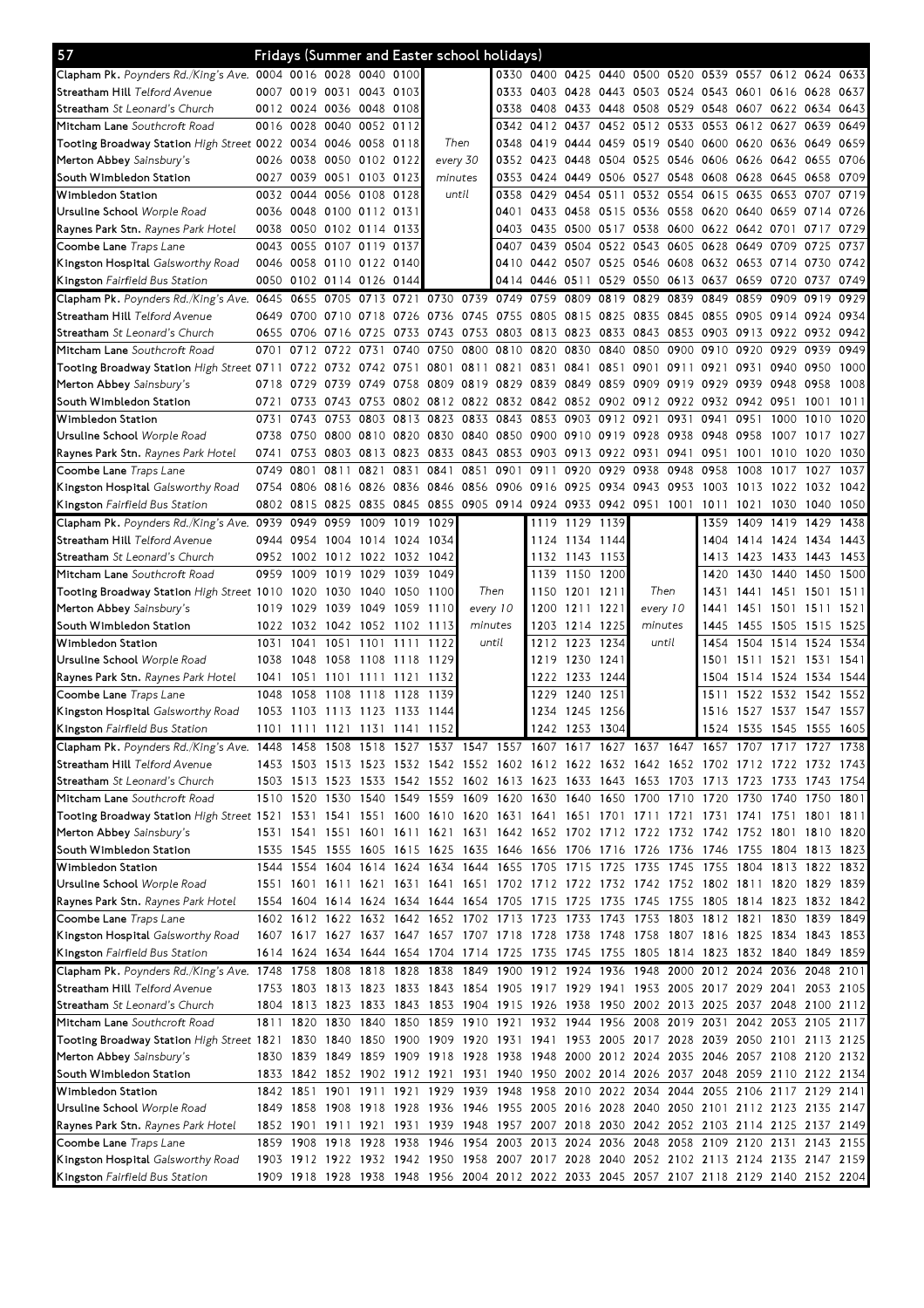| 57                                                                                                                             |           |           |           | Fridays (Summer and Easter school holidays) (cont.)                                       |      |                                         |  |                               |      |           |                |                                                        |           |      |      |
|--------------------------------------------------------------------------------------------------------------------------------|-----------|-----------|-----------|-------------------------------------------------------------------------------------------|------|-----------------------------------------|--|-------------------------------|------|-----------|----------------|--------------------------------------------------------|-----------|------|------|
| Clapham Pk. Poynders Rd./King's Ave. 2113 2125 2137 2149 2201 2213 2225 2237 2249 2302 2314 2327 2339 2351                     |           |           |           |                                                                                           |      |                                         |  |                               |      |           |                |                                                        |           |      |      |
| Streatham Hill Telford Avenue                                                                                                  |           |           |           | 2117 2129 2141 2153 2205 2217 2229 2241 2253 2306 2318 2331 2343 2355                     |      |                                         |  |                               |      |           |                |                                                        |           |      |      |
| <b>Streatham</b> <i>St Leonard's Church</i>                                                                                    | 2124      | 2136      |           | 2148 2159 2211 2223 2235 2247 2259 2312 2324 2337 2349 0001                               |      |                                         |  |                               |      |           |                |                                                        |           |      |      |
| Mitcham Lane Southcroft Road                                                                                                   |           |           |           | 2129 2141 2153 2204 2216 2228 2240 2252 2304 2316 2328 2341                               |      |                                         |  |                               |      | 2353 0005 |                |                                                        |           |      |      |
| Tooting Broadway Station High Street 2137 2149 2201 2211 2223 2235 2247 2259 2311 2323 2335 2348                               |           |           |           |                                                                                           |      |                                         |  |                               |      | 0000 0012 |                |                                                        |           |      |      |
| Merton Abbey Sainsbury's                                                                                                       | 2144      |           |           | 2155 2207 2217 2229 2241 2253 2305 2316 2328 2339 2352 0004 0016                          |      |                                         |  |                               |      |           |                |                                                        |           |      |      |
| South Wimbledon Station                                                                                                        |           |           |           | 2146 2157 2209 2219 2231 2243 2255 2307 2318 2330 2340 2353                               |      |                                         |  |                               |      | 0005 0017 |                |                                                        |           |      |      |
| Wimbledon Station                                                                                                              |           | 2153 2204 |           | 2216 2226 2237 2249 2301 2313 2324 2336 2346 2359 0011                                    |      |                                         |  |                               |      |           | 0023           |                                                        |           |      |      |
| Ursuline School Worple Road                                                                                                    |           |           |           | 2159 2210 2222 2231 2242 2254 2306 2318 2329 2340 2350 0003                               |      |                                         |  |                               |      | 0015 0027 |                |                                                        |           |      |      |
| <b>Raynes Park Stn.</b> Raynes Park Hotel                                                                                      |           |           |           | 2201 2212 2224 2233 2244 2256 2308 2320 2331 2342 2352 0005                               |      |                                         |  |                               |      | 0017 0029 |                |                                                        |           |      |      |
| Coombe Lane <i>Traps Lane</i>                                                                                                  |           | 2207 2218 | 2230      | 2239 2250                                                                                 |      | 2302 2313 2325 2336 2347 2357           |  |                               | 0010 | 0022 0034 |                |                                                        |           |      |      |
| <b>Kingston Hospital</b> Galsworthy Road                                                                                       |           |           |           | 2211 2222 2233 2242 2253 2305 2316 2328 2339 2350 0000 0013 0025 0037                     |      |                                         |  |                               |      |           |                |                                                        |           |      |      |
| Kingston Fairfield Bus Station                                                                                                 |           |           |           | 2216 2227 2238 2247 2258 2310 2321 2333 2344 2355 0005 0018 0030 0042                     |      |                                         |  |                               |      |           |                |                                                        |           |      |      |
| 57                                                                                                                             | Saturdays |           |           |                                                                                           |      |                                         |  |                               |      |           |                |                                                        |           |      |      |
| Clapham Pk. Poynders Rd. King's Ave. 0004 0016 0028 0040 0100 0130 0200 0230 0300 0327 0400 0420 0440 0500 0520 0540 0600 0620 |           |           |           |                                                                                           |      |                                         |  |                               |      |           |                |                                                        |           |      |      |
| Streatham Hill <i>Telford Avenue</i>                                                                                           |           |           |           | 0008 0020 0032 0044 0104 0134 0204 0233 0303 0330 0403 0423 0443 0503 0523 0543 0603 0623 |      |                                         |  |                               |      |           |                |                                                        |           |      |      |
| <b>Streatham</b> <i>St Leonard's Church</i>                                                                                    |           | 0014 0026 |           | 0038 0050 0109 0139 0209 0238 0308 0335 0408 0428                                         |      |                                         |  |                               |      |           |                | 0448 0508 0528 0548 0608                               |           |      | 0628 |
| <b>Mitcham Lane</b> Southcroft Road                                                                                            | 0018 0030 |           |           | 0042 0054 0113 0143 0213 0242 0312 0339 0411 0431                                         |      |                                         |  |                               |      |           |                | 0452 0512 0532 0552 0612                               |           |      | 0632 |
| Tooting Broadway Station High Street 0025 0037 0049 0101 0120 0150 0220 0249 0319 0346 0417 0437 0458 0518 0538 0559 0620      |           |           |           |                                                                                           |      |                                         |  |                               |      |           |                |                                                        |           |      | 0640 |
| Merton Abbey Sainsbury's                                                                                                       |           | 0029 0041 |           | 0053 0105 0124 0154 0224 0253 0323 0350 0421 0441                                         |      |                                         |  |                               |      |           |                | 0503 0523 0543 0604 0625                               |           |      | 0645 |
| South Wimbledon Station                                                                                                        |           |           |           | 0030 0042 0054 0106 0125 0155 0225 0254 0324 0351 0422 0442 0505 0525 0545 0606 0627      |      |                                         |  |                               |      |           |                |                                                        |           |      | 0647 |
| Wimbledon Station                                                                                                              |           | 0036 0048 |           | 0100 0112 0131 0201 0231 0300 0330 0357 0427 0447 0510 0530 0550 0611                     |      |                                         |  |                               |      |           |                |                                                        |           | 0633 | 0653 |
| Ursuline School <i>Worple Road</i>                                                                                             |           |           |           | 0040 0052 0104 0116 0135 0205 0235 0304 0334 0401 0431 0451 0514 0534 0554 0615 0637      |      |                                         |  |                               |      |           |                |                                                        |           |      | 0657 |
| <b>Raynes Park Stn.</b> <i>Raynes Park Hotel</i>                                                                               |           |           |           | 0042 0054 0106 0118 0137 0207 0237 0306 0336 0403 0433 0453 0516 0536 0556 0617 0639      |      |                                         |  |                               |      |           |                |                                                        |           |      | 0659 |
| Coombe Lane Traps Lane                                                                                                         |           |           |           | 0047 0059 0111 0123 0142 0212 0242 0311 0341 0407 0437 0457 0521 0541 0601 0622 0644      |      |                                         |  |                               |      |           |                |                                                        |           |      | 0705 |
| <b>Kingston Hospital</b> Galsworthy Road                                                                                       |           |           |           | 0050 0102 0114 0126 0145 0215 0245 0314 0344 0410 0440 0500 0524 0544 0604 0625 0647      |      |                                         |  |                               |      |           |                |                                                        |           |      | 0709 |
| <b>Kingston</b> Fairfield Bus Station                                                                                          |           |           |           | 0055 0107 0119 0131 0150 0219 0249 0318 0348 0414 0444 0504 0528 0548 0608 0629 0652 0714 |      |                                         |  |                               |      |           |                |                                                        |           |      |      |
| <b>Clapham Pk.</b> Poynders Rd./King's Ave. 0635                                                                               |           | 0650      |           | 0702 0714 0726                                                                            |      | 0738 0750 0802 0812 0822 0832 0840      |  |                               |      | 0849 0857 |                | 0905                                                   | 0913      | 0921 | 0931 |
| S <b>treatham Hill</b> Telford Avenue                                                                                          |           |           |           | 0639 0654 0706 0718 0730 0742 0754 0806 0816 0826 0836 0844 0853 0901 0909 0918 0926 0936 |      |                                         |  |                               |      |           |                |                                                        |           |      |      |
| <b>Streatham</b> <i>St Leonard's Church</i>                                                                                    |           |           |           | 0644 0659 0712 0724 0736 0748 0800 0812 0822 0832 0842 0851 0900 0909 0917 0926 0934 0944 |      |                                         |  |                               |      |           |                |                                                        |           |      |      |
| <b>Mitcham Lane</b> Southcroft Road                                                                                            |           | 0648 0703 | 0716      | 0729 0741                                                                                 |      | 0753 0805 0817 0827 0837 0847 0856      |  |                               |      |           |                | 0905 0915 0923 0932 0940                               |           |      | 0950 |
| Tooting Broadway Station High Street 0656 0711 0724 0737 0749 0801 0813 0826 0836 0846 0856 0906                               |           |           |           |                                                                                           |      |                                         |  |                               |      |           |                | 0915 0925 0933 0942 0950                               |           |      | 1000 |
| Merton Abbey Sainsbury's                                                                                                       | 0701      | 0716      | 0729      | 0742 0754                                                                                 |      | 0807 0819 0832 0842 0852 0902 0912      |  |                               |      |           |                | 0922 0932 0941 0950 0959                               |           |      | 1009 |
| South Wimbledon Station                                                                                                        |           | 0703 0718 | 0731      | 0744 0756 0809 0821 0834 0845 0855 0905 0915                                              |      |                                         |  |                               |      |           |                | 0925 0935 0944 0954 1003                               |           |      | 1013 |
| Wimbledon Station                                                                                                              |           | 0709 0725 | 0738 0751 |                                                                                           |      | 0803 0816 0829 0842 0853 0903 0913 0923 |  |                               |      |           | 0933 0943 0952 |                                                        | 1002 1011 |      | 1021 |
| Ursuline School <i>Worple Road</i>                                                                                             | 0714 0730 |           |           | 0743 0756 0808 0822 0835 0848 0859 0909 0919 0929 0939 0949 0959 1009 1018 1028           |      |                                         |  |                               |      |           |                |                                                        |           |      |      |
| <b>Raynes Park Stn.</b> <i>Raynes Park Hotel</i>                                                                               | 0716 0732 |           |           | 0745 0758 0810 0824 0837 0850 0901 0911 0921 0931                                         |      |                                         |  |                               |      |           |                | 0941 0951 1001 1011                                    |           | 1021 | 1031 |
| <b>Coombe Lane</b> Traps Lane                                                                                                  | 0722 0738 |           | 0751      | 0804 0816                                                                                 | 0831 |                                         |  | 0844 0857 0908 0918 0928 0938 |      | 0948 0958 |                | 1008 1018                                              |           | 1028 | 1038 |
| Kingston Hospital Galsworthy Road                                                                                              |           |           |           | 0726 0742 0755 0808 0820 0835 0848 0901 0912 0922 0932 0942 0952 1002 1012 1022 1032 1042 |      |                                         |  |                               |      |           |                |                                                        |           |      |      |
| <b>Kingston</b> Fairfield Bus Station                                                                                          |           |           |           | 0731 0747 0800 0813 0826 0841 0854 0907 0918 0928 0939 0949 0959 1009 1019 1029 1039 1049 |      |                                         |  |                               |      |           |                |                                                        |           |      |      |
| Clapham Pk. Poynders Rd./King's Ave. 0941 0951 1000                                                                            |           |           |           | 1009 1017 1027 1036 1046 1056 1105 1114 1124 1134 1144 1154 1204 1214 1224                |      |                                         |  |                               |      |           |                |                                                        |           |      |      |
| S <b>treatham Hill</b> Telford Avenue                                                                                          |           |           |           | 0946 0956 1005 1014 1022 1032 1041 1051 1101 1111 1120 1130 1140 1150 1200 1210 1220 1230 |      |                                         |  |                               |      |           |                |                                                        |           |      |      |
| <b>Streatham</b> <i>St Leonard's Church</i>                                                                                    |           |           |           | 0954 1004 1013 1022 1030 1040 1049 1100 1110 1120 1129 1140 1150 1200 1210 1220 1231 1241 |      |                                         |  |                               |      |           |                |                                                        |           |      |      |
| Mitcham Lane Southcroft Road                                                                                                   |           |           |           | 1000 1010 1019 1028 1037 1047 1056 1107 1117 1127 1136 1147 1157 1207 1217 1227 1238 1248 |      |                                         |  |                               |      |           |                |                                                        |           |      |      |
| Tooting Broadway Station High Street 1010 1020 1029 1038 1048 1058 1107 1118 1128 1138 1147 1158 1208 1219 1229 1239 1250 1300 |           |           |           |                                                                                           |      |                                         |  |                               |      |           |                |                                                        |           |      |      |
| Merton Abbey Sainsbury's                                                                                                       |           |           |           | 1019 1029 1039 1048 1059 1109 1118 1129 1140 1151 1201 1212 1222 1233 1243 1253 1304 1314 |      |                                         |  |                               |      |           |                |                                                        |           |      |      |
| South Wimbledon Station                                                                                                        |           |           |           | 1023 1033 1043 1052 1103 1113 1122 1133 1144 1155 1205 1216 1226 1237 1247 1257 1308 1318 |      |                                         |  |                               |      |           |                |                                                        |           |      |      |
| Wimbledon Station                                                                                                              |           |           |           | 1031 1041 1051 1100 1111 1121 1131 1142 1153 1204 1215 1226 1236 1247 1257 1307 1318 1328 |      |                                         |  |                               |      |           |                |                                                        |           |      |      |
| Ursuline School <i>Worple Road</i>                                                                                             |           |           |           | 1038 1048 1058 1108 1119 1129 1139 1150 1201 1213 1224 1235 1245 1256 1306 1316 1327 1337 |      |                                         |  |                               |      |           |                |                                                        |           |      |      |
| <b>Raynes Park Stn.</b> <i>Raynes Park Hotel</i>                                                                               |           |           |           | 1041 1051 1101 1111 1122 1132 1142 1153 1204 1216 1227 1238 1248 1259 1309 1319 1330 1340 |      |                                         |  |                               |      |           |                |                                                        |           |      |      |
| <b>Coombe Lane</b> Traps Lane                                                                                                  |           |           |           | 1048 1058 1109 1119 1130 1140 1150 1201 1212 1224 1235 1246 1256 1307 1317 1327 1338      |      |                                         |  |                               |      |           |                |                                                        |           |      | 1348 |
| <b>Kingston Hospital</b> Galsworthy Road                                                                                       |           |           |           | 1052 1102 1114 1124 1135 1145 1156 1207 1218 1230 1241 1252 1302 1313 1323 1333 1344 1354 |      |                                         |  |                               |      |           |                |                                                        |           |      |      |
| <b>Kingston</b> Fairfield Bus Station                                                                                          |           |           |           | 1059 1110 1122 1132 1143 1154 1205 1216 1227 1239 1250 1301 1311 1322 1332 1342 1353 1403 |      |                                         |  |                               |      |           |                |                                                        |           |      |      |
| Clapham Pk. Poynders Rd./King's Ave. 1234 1244 1254 1304 1314 1324 1334 1344 1354 1404 1414 1425 1435 1445 1455 1505 1515 1525 |           |           |           |                                                                                           |      |                                         |  |                               |      |           |                |                                                        |           |      |      |
| Streatham Hill Telford Avenue                                                                                                  |           |           |           | 1240 1250 1301 1311 1321 1331 1341 1351 1401 1411 1421 1431 1441 1451 1501 1511 1521 1531 |      |                                         |  |                               |      |           |                |                                                        |           |      |      |
| <b>Streatham</b> <i>St Leonard's Church</i>                                                                                    |           |           |           | 1251 1301 1312 1322 1332 1342 1352 1402 1412 1422 1432 1442 1452 1502 1512 1522 1531 1541 |      |                                         |  |                               |      |           |                |                                                        |           |      |      |
| Mitcham Lane Southcroft Road                                                                                                   |           |           |           | 1258 1308 1319 1329 1339 1349 1359 1409 1419 1429 1439 1449 1459 1509 1519 1529 1538 1548 |      |                                         |  |                               |      |           |                |                                                        |           |      |      |
| Tooting Broadway Station High Street 1310 1320 1331 1341 1351 1401 1411 1421 1430 1440 1450 1500 1510 1520 1530 1539 1548 1558 |           |           |           |                                                                                           |      |                                         |  |                               |      |           |                |                                                        |           |      |      |
| Merton Abbey Sainsbury's                                                                                                       |           |           |           | 1324 1334 1345 1355 1405 1415 1425 1435 1444 1454 1504 1514 1524 1534 1543 1552 1601 1611 |      |                                         |  |                               |      |           |                |                                                        |           |      |      |
| South Wimbledon Station                                                                                                        |           | 1328 1338 |           | 1349 1359 1409 1419 1429 1439 1448 1458 1508 1518 1528 1538 1547 1556 1605 1615           |      |                                         |  |                               |      |           |                |                                                        |           |      |      |
| Wimbledon Station                                                                                                              |           | 1338 1348 |           | 1359 1409 1419 1428 1438                                                                  |      |                                         |  |                               |      |           |                | 1448 1457 1507 1517 1527 1537 1547 1556 1605 1614 1624 |           |      |      |
| Ursuline School <i>Worple Road</i>                                                                                             |           |           |           | 1347 1357 1407 1417 1427 1436 1446 1456 1505 1515 1525 1534 1544 1554 1603 1612 1621 1631 |      |                                         |  |                               |      |           |                |                                                        |           |      |      |
| <b>Raynes Park Stn.</b> <i>Raynes Park Hotel</i>                                                                               |           |           |           | 1350 1400 1410 1420 1430 1439 1449 1459 1508 1518 1528 1537 1547 1557 1605 1614 1623 1633 |      |                                         |  |                               |      |           |                |                                                        |           |      |      |
| <b>Coombe Lane</b> Traps Lane                                                                                                  |           |           |           | 1358 1408 1418 1428 1438 1447 1457 1507 1515 1525 1535 1544 1554 1604 1612 1621 1630 1640 |      |                                         |  |                               |      |           |                |                                                        |           |      |      |
| <b>Kingston Hospital</b> Galsworthy Road                                                                                       |           |           |           | 1403 1413 1423 1433 1443 1452 1502 1512 1520 1529 1539 1548 1558 1608 1616 1625 1634 1644 |      |                                         |  |                               |      |           |                |                                                        |           |      |      |
| <b>Kingston</b> Fairfield Bus Station                                                                                          |           |           |           | 1412 1422 1431 1441 1451 1500 1509 1519 1527 1536 1546 1555 1605 1614 1622 1631 1640 1650 |      |                                         |  |                               |      |           |                |                                                        |           |      |      |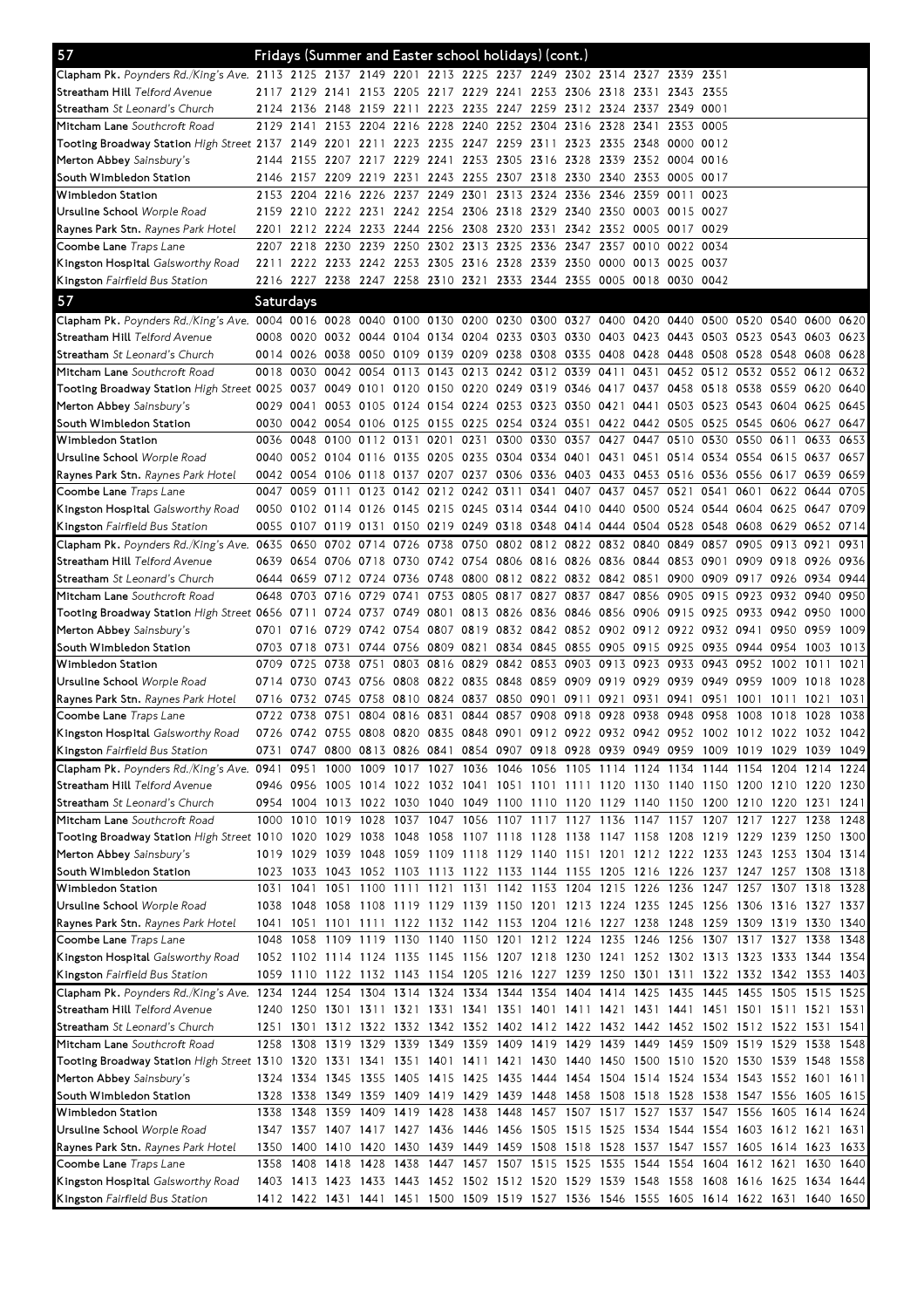| 57                                                                                                                                     |              |           | Saturdays (cont.)                                                                                                                                                                      |                     |                |                   |                                                                            |                   |                          |           |                     |           |                                              |      |                     |                |              |                                                                                           |
|----------------------------------------------------------------------------------------------------------------------------------------|--------------|-----------|----------------------------------------------------------------------------------------------------------------------------------------------------------------------------------------|---------------------|----------------|-------------------|----------------------------------------------------------------------------|-------------------|--------------------------|-----------|---------------------|-----------|----------------------------------------------|------|---------------------|----------------|--------------|-------------------------------------------------------------------------------------------|
| Clapham Pk. Poynders Rd./King's Ave. 1535                                                                                              |              |           |                                                                                                                                                                                        |                     | 1635 1645 1655 |                   | 1705 1715 1725 1735 1745 1755 1805 1815 1825 1838                          |                   |                          |           |                     |           |                                              |      |                     |                | 1850         | 1902                                                                                      |
| S <b>treatham Hill</b> Telford Avenue                                                                                                  | 1541         |           |                                                                                                                                                                                        | 1641                | 1651           | 1701              | 1711                                                                       | 1721 1731         |                          | 1741      |                     |           | 1751 1801 1811 1821 1831 1843                |      |                     |                | 1855         | 1907                                                                                      |
| <b>Streatham</b> <i>St Leonard's Church</i>                                                                                            | 1551         |           |                                                                                                                                                                                        | 1651                | 1701 1711      |                   | 1721                                                                       | 1731 1741         |                          | 1751      |                     |           | 1801 1811 1821 1831 1840 1852 1904 1916      |      |                     |                |              |                                                                                           |
| M <b>itcham Lane</b> Southcroft Road                                                                                                   | 1558         |           |                                                                                                                                                                                        | 1658                | 1708           | 1718              | 1728                                                                       | 1738              | 1748                     | 1758      | 1808                | 1818      | 1828                                         | 1837 | 1846                | 1858           | 1910         | 1922                                                                                      |
| <b>Tooting Broadway Station</b> High Street 1 <b>6</b> 08                                                                              |              |           | Then                                                                                                                                                                                   | 1708                | 1718 1728      |                   | 1738                                                                       | 1748 1758         |                          |           | 1808 1818 1828 1838 |           |                                              |      | 1847 1856 1908      |                |              | 1920 1932                                                                                 |
| Merton Abbey Sainsbury's                                                                                                               | 1621         |           | every 10                                                                                                                                                                               | 1721                |                |                   | 1731 1740 1749 1759 1809                                                   |                   |                          |           |                     |           | 1818 1828 1838 1847 1856                     |      | 1905 1916           |                |              | 1928 1939                                                                                 |
| South Wimbledon Station                                                                                                                | 1625         | minutes   |                                                                                                                                                                                        | 1725                | 1734           | 1743              | 1752 1802 1812 1821                                                        |                   |                          |           | 1831                | 1841 1850 |                                              | 1859 | 1908 1919           |                | 1931         | 1942                                                                                      |
| Wimbledon Station                                                                                                                      | 1634         |           | until                                                                                                                                                                                  | 1734                | 1743           | 1752 1801         |                                                                            | 1810 1820         |                          | 1829 1839 |                     | 1849      | 1858                                         | 1907 | 1916                | 1927           | 1939         | 1950                                                                                      |
| Ursuline School <i>Worple Road</i>                                                                                                     | 1641         |           |                                                                                                                                                                                        | 1741                | 1750           | 1759              | 1808 1817 1827 1836 1846 1856 1905                                         |                   |                          |           |                     |           |                                              | 1913 | 1922 1933           |                | 1945         | 1956                                                                                      |
| <b>Raynes Park Stn.</b> <i>Raynes Park Hotel</i><br>Coombe Lane <i>Traps Lane</i>                                                      | 1643<br>1650 |           |                                                                                                                                                                                        | 1743<br>1750        | 1752<br>1759   | 1801<br>1808 1817 | 1810                                                                       | 1819 1829<br>1826 | 1836                     | 1845      | 1838 1848 1858      |           | 1907 1915<br>1855 1905 1914 1922             |      | 1924 1935<br>1931   | 1942           | 1947<br>1954 | 1958<br>2005                                                                              |
| <b>Kingston Hospital</b> Galsworthy Road                                                                                               | 1654         |           |                                                                                                                                                                                        | 1754                |                |                   | 1803 1812 1821 1830 1840                                                   |                   |                          |           |                     |           | 1849 1859 1909 1918 1926 1935 1946 1958 2009 |      |                     |                |              |                                                                                           |
| <b>Kingston</b> Fairfield Bus Station                                                                                                  | 1700         |           |                                                                                                                                                                                        |                     |                |                   | 1800 1809 1818 1827 1836 1846 1855 1905 1915 1924 1932 1941 1952 2004 2015 |                   |                          |           |                     |           |                                              |      |                     |                |              |                                                                                           |
| Clapham Pk. Poynders Rd./King's Ave. 1914                                                                                              |              | 1926      | 1938                                                                                                                                                                                   | 1950                |                | 2002 2014         | 2026                                                                       |                   | 2038 2050 2102 2114 2126 |           |                     |           | 2139                                         | 2151 | 2203 2215           |                | 2227         | 2239                                                                                      |
| S <b>treatham Hill</b> Telford Avenue                                                                                                  | 1919         | 1931      |                                                                                                                                                                                        |                     |                |                   | 1943 1955 2007 2019 2031 2043 2055 2107 2119 2131 2143 2155 2207 2219 2231 |                   |                          |           |                     |           |                                              |      |                     |                |              | 2243                                                                                      |
| <b>Streatham</b> <i>St Leonard's Church</i>                                                                                            | 1928         | 1940      |                                                                                                                                                                                        | 1952 2004 2016 2028 |                |                   | 2039 2051 2103 2115 2127 2139 2150 2202 2214 2226 2238 2250                |                   |                          |           |                     |           |                                              |      |                     |                |              |                                                                                           |
| M <b>itcham Lane</b> Southcroft Road                                                                                                   | 1934         | 1946      | 1958                                                                                                                                                                                   | 2010                | 2022 2034      |                   | 2044 2056 2108 2120 2132 2144 2155 2207                                    |                   |                          |           |                     |           |                                              |      | 2219 2231           |                | 2243         | 2255                                                                                      |
| Tooting Broadway Station High Street 1944 1955 2007 2018 2030 2042 2052 2104 2116 2128 2140 2152 2203 2215 2226 2238 2250 2302         |              |           |                                                                                                                                                                                        |                     |                |                   |                                                                            |                   |                          |           |                     |           |                                              |      |                     |                |              |                                                                                           |
| Merton Abbey Sainsbury's                                                                                                               | 1951         |           | 2002 2014 2025 2036 2048 2058 2110 2122 2134 2146 2158 2209 2220 2231 2243 2255 2307                                                                                                   |                     |                |                   |                                                                            |                   |                          |           |                     |           |                                              |      |                     |                |              |                                                                                           |
| South Wimbledon Station                                                                                                                |              |           | 1953 2004 2016 2027 2038 2050 2100 2112 2124 2136 2148 2200 2211                                                                                                                       |                     |                |                   |                                                                            |                   |                          |           |                     |           |                                              |      | 2222 2233 2245 2257 |                |              | 2309                                                                                      |
| Wimbledon Station                                                                                                                      | 2001         |           | 2012 2024 2035 2045 2057 2107 2119 2131 2143 2155 2207 2218 2229 2240 2252 2304                                                                                                        |                     |                |                   |                                                                            |                   |                          |           |                     |           |                                              |      |                     |                |              | 2316                                                                                      |
| Ursuline School <i>Worple Road</i>                                                                                                     |              | 2007 2018 |                                                                                                                                                                                        |                     |                |                   | 2030 2040 2050 2102 2112 2124 2136 2148 2200 2212 2223 2234                |                   |                          |           |                     |           |                                              |      | 2245 2257 2309      |                |              | 2321                                                                                      |
| <b>Raynes Park Stn.</b> <i>Raynes Park Hotel</i>                                                                                       |              | 2009 2020 |                                                                                                                                                                                        |                     |                |                   | 2032 2042 2052 2104 2114 2126 2138 2150 2202 2214 2225                     |                   |                          |           |                     |           |                                              | 2236 | 2247 2259 2311      |                |              | 2323                                                                                      |
| Coombe Lane Traps Lane                                                                                                                 |              | 2016 2026 | 2038                                                                                                                                                                                   |                     |                |                   | 2048 2058 2110 2120 2132 2143 2155 2207 2219 2230                          |                   |                          |           |                     |           |                                              | 2241 |                     | 2252 2304 2316 |              | 2328                                                                                      |
| <b>Kingston Hospital</b> Galsworthy Road                                                                                               |              |           | 2020 2030 2041 2051 2101 2113 2123 2135 2146 2158 2210 2222 2233 2244 2255 2307 2319 2331                                                                                              |                     |                |                   |                                                                            |                   |                          |           |                     |           |                                              |      |                     |                |              |                                                                                           |
| <b>Kingston</b> Fairfield Bus Station                                                                                                  |              |           | 2025 2035 2046 2056 2106 2118 2128 2140 2151 2203 2215 2227 2238 2249 2300 2312 2324 2336                                                                                              |                     |                |                   |                                                                            |                   |                          |           |                     |           |                                              |      |                     |                |              |                                                                                           |
| Clapham Pk. Poynders Rd./King's Ave. 2251<br>S <b>treatham Hill</b> Telford Avenue                                                     |              | 2303      | 2316 2328 2340 2352<br>2255 2307 2320 2332 2344 2356                                                                                                                                   |                     |                |                   |                                                                            |                   |                          |           |                     |           |                                              |      |                     |                |              |                                                                                           |
| <b>Streatham</b> <i>St Leonard's Church</i>                                                                                            |              | 2302 2314 | 2326 2338 2350 0002                                                                                                                                                                    |                     |                |                   |                                                                            |                   |                          |           |                     |           |                                              |      |                     |                |              |                                                                                           |
| M <b>itcham Lane</b> Southcroft Road                                                                                                   |              | 2307 2319 | 2331                                                                                                                                                                                   |                     | 2343 2354 0006 |                   |                                                                            |                   |                          |           |                     |           |                                              |      |                     |                |              |                                                                                           |
| Tooting Broadway Station <i>High Street    2</i> 314 <i>2</i> 326 <i>2</i> 338    2350   0001   0013                                   |              |           |                                                                                                                                                                                        |                     |                |                   |                                                                            |                   |                          |           |                     |           |                                              |      |                     |                |              |                                                                                           |
| Merton Abbey Sainsbury's                                                                                                               |              |           | 2319 2331 2343 2354 0005 0017                                                                                                                                                          |                     |                |                   |                                                                            |                   |                          |           |                     |           |                                              |      |                     |                |              |                                                                                           |
| South Wimbledon Station                                                                                                                | 2321         | 2333      | 2344 2355 0006 0018                                                                                                                                                                    |                     |                |                   |                                                                            |                   |                          |           |                     |           |                                              |      |                     |                |              |                                                                                           |
| Wimbledon Station                                                                                                                      |              | 2328 2340 |                                                                                                                                                                                        | 2350 0001 0012 0024 |                |                   |                                                                            |                   |                          |           |                     |           |                                              |      |                     |                |              |                                                                                           |
| Ursuline School <i>Worple Road</i>                                                                                                     |              | 2333 2344 | 2354 0005 0016 0028                                                                                                                                                                    |                     |                |                   |                                                                            |                   |                          |           |                     |           |                                              |      |                     |                |              |                                                                                           |
| <b>Raynes Park Stn.</b> <i>Raynes Park Hotel</i>                                                                                       |              | 2335 2346 | 2356 0007 0018 0030                                                                                                                                                                    |                     |                |                   |                                                                            |                   |                          |           |                     |           |                                              |      |                     |                |              |                                                                                           |
| Coombe Lane <i>Traps Lane</i>                                                                                                          |              | 2340 2351 | 0001                                                                                                                                                                                   |                     | 0012 0023 0035 |                   |                                                                            |                   |                          |           |                     |           |                                              |      |                     |                |              |                                                                                           |
| <b>Kingston Hospital</b> Galsworthy Road                                                                                               |              | 2343 2354 |                                                                                                                                                                                        | 0004 0015 0026 0038 |                |                   |                                                                            |                   |                          |           |                     |           |                                              |      |                     |                |              |                                                                                           |
| <b>Kingston</b> Fairfield Bus Station                                                                                                  |              |           | 2348 2359 0009 0020 0031 0043                                                                                                                                                          |                     |                |                   |                                                                            |                   |                          |           |                     |           |                                              |      |                     |                |              |                                                                                           |
| 57                                                                                                                                     | Sundays      |           |                                                                                                                                                                                        |                     |                |                   |                                                                            |                   |                          |           |                     |           |                                              |      |                     |                |              |                                                                                           |
| Clapham Pk. Poynders Rd./King's Ave. 0004 0016 0028 0040 0100 0130 0200 0230 0300 0328 0400 0420 0440 0500 0520 0540 0600 0620         |              |           |                                                                                                                                                                                        |                     |                |                   |                                                                            |                   |                          |           |                     |           |                                              |      |                     |                |              |                                                                                           |
| Streatham Hill Telford Avenue                                                                                                          |              |           | 0008 0020 0032 0044 0104 0134 0203 0233 0303 0331 0403 0423 0443 0503 0523 0543 0603 0623                                                                                              |                     |                |                   |                                                                            |                   |                          |           |                     |           |                                              |      |                     |                |              |                                                                                           |
| <b>Streatham</b> <i>St Leonard's Church</i>                                                                                            |              |           | 0014 0026 0038 0050 0110 0140 0208 0238 0308 0336 0408 0428 0448 0508 0528 0548 0608 0628                                                                                              |                     |                |                   |                                                                            |                   |                          |           |                     |           |                                              |      |                     |                |              |                                                                                           |
| M <b>itcham Lane</b> Southcroft Road                                                                                                   |              |           | 0018 0030 0042 0054 0114 0144 0212 0242 0312 0340 0412 0432 0452 0512 0532 0552 0612 0632                                                                                              |                     |                |                   |                                                                            |                   |                          |           |                     |           |                                              |      |                     |                |              |                                                                                           |
| Tooting Broadway Station <i>High Street 0025 0037 0049 0101 0121 0151 0219 0249 0319 0347 0418 0438 0458 0518 0538 0558 0619 0639</i>  |              |           |                                                                                                                                                                                        |                     |                |                   |                                                                            |                   |                          |           |                     |           |                                              |      |                     |                |              |                                                                                           |
| Merton Abbey Sainsbury's                                                                                                               |              |           | 0029 0041 0053 0105 0125 0155 0223 0253 0323 0351 0422 0442 0503 0523 0543 0603 0624 0644                                                                                              |                     |                |                   |                                                                            |                   |                          |           |                     |           |                                              |      |                     |                |              |                                                                                           |
| South Wimbledon Station                                                                                                                |              |           | 0030 0042 0054 0106 0126 0156 0224 0254 0324 0352 0423 0443 0505 0525 0545 0605 0626 0646                                                                                              |                     |                |                   |                                                                            |                   |                          |           |                     |           |                                              |      |                     |                |              |                                                                                           |
| Wimbledon Station                                                                                                                      |              |           | 0036 0048 0100 0112 0132 0202 0230 0300 0330 0357 0428 0448 0510 0530 0550 0610 0631                                                                                                   |                     |                |                   |                                                                            |                   |                          |           |                     |           |                                              |      |                     |                |              | 0651                                                                                      |
| Ursuline School <i>Worple Road</i><br><b>Raynes Park Stn.</b> <i>Raynes Park Hotel</i>                                                 |              |           | 0040 0052 0104 0116 0136 0206 0234 0304 0334 0401 0431 0451 0514 0534 0554 0614 0635 0655<br>0042 0054 0106 0118 0138 0208 0236 0306 0336 0403 0433 0453 0516 0536 0556 0616 0637 0657 |                     |                |                   |                                                                            |                   |                          |           |                     |           |                                              |      |                     |                |              |                                                                                           |
| Coombe Lane <i>Traps Lane</i>                                                                                                          |              |           | 0047 0059 0111 0123 0143 0213 0241 0310 0340 0407 0437 0457 0521 0541 0601 0621 0642 0702                                                                                              |                     |                |                   |                                                                            |                   |                          |           |                     |           |                                              |      |                     |                |              |                                                                                           |
| <b>Kingston Hospital</b> Galsworthy Road                                                                                               |              |           | 0050 0102 0114 0126 0146 0216 0244 0313 0343 0410 0440 0500 0524 0544 0604 0624 0645 0705                                                                                              |                     |                |                   |                                                                            |                   |                          |           |                     |           |                                              |      |                     |                |              |                                                                                           |
| <b>Kingston</b> Fairfield Bus Station                                                                                                  |              |           | 0055 0107 0119 0131 0151 0220 0248 0317 0347 0414 0444 0504 0528 0548 0608 0629 0650 0710                                                                                              |                     |                |                   |                                                                            |                   |                          |           |                     |           |                                              |      |                     |                |              |                                                                                           |
| Clapham Pk. Poynders Rd./King's Ave. 0640 0700 0720 0740 0755 0810 0825 0840 0852 0904 0916 0927 0938 0948 0959 1011                   |              |           |                                                                                                                                                                                        |                     |                |                   |                                                                            |                   |                          |           |                     |           |                                              |      |                     |                | 1021         | 1032                                                                                      |
| S <b>treatham Hill</b> Telford Avenue                                                                                                  |              |           | 0643 0703 0723 0743 0758 0813 0829 0844 0856 0908 0920 0931 0942 0952 1003 1015 1025 1036                                                                                              |                     |                |                   |                                                                            |                   |                          |           |                     |           |                                              |      |                     |                |              |                                                                                           |
| <b>Streatham</b> <i>St Leonard's Church</i>                                                                                            |              |           | 0648 0708 0728 0748 0803 0819 0835 0850 0902 0914 0926 0938 0949 0959 1010 1022 1032 1043                                                                                              |                     |                |                   |                                                                            |                   |                          |           |                     |           |                                              |      |                     |                |              |                                                                                           |
| <b>Mitcham Lane</b> Southcroft Road                                                                                                    |              |           | 0652 0712 0732 0753 0808 0824 0840 0855 0907 0919 0932 0944 0955 1005 1016 1028                                                                                                        |                     |                |                   |                                                                            |                   |                          |           |                     |           |                                              |      |                     |                | 1038         | 10491                                                                                     |
| Tooting Broadway Station <i>High Street 065</i> 9 0719 0739 0800 0815 0831 0847 0903 0915 0928 0941 0953 1004 1015 1026 1038 1048 1059 |              |           |                                                                                                                                                                                        |                     |                |                   |                                                                            |                   |                          |           |                     |           |                                              |      |                     |                |              |                                                                                           |
| Merton Abbey Sainsbury's                                                                                                               |              |           | 0704 0724 0744 0805 0820 0836 0852 0908 0921 0934 0947 0959 1011 1022 1033 1045 1056 1107                                                                                              |                     |                |                   |                                                                            |                   |                          |           |                     |           |                                              |      |                     |                |              |                                                                                           |
| South Wimbledon Station                                                                                                                |              |           | 0706 0726 0746 0807 0822 0838 0854 0910 0923 0936 0949 1001 1013 1024 1036 1048 1059 1110                                                                                              |                     |                |                   |                                                                            |                   |                          |           |                     |           |                                              |      |                     |                |              |                                                                                           |
| Wimbledon Station                                                                                                                      |              |           | 0712 0732 0752 0813 0828 0845 0901 0917 0930 0943 0957 1009 1021 1032 1044 1056 1108 1119                                                                                              |                     |                |                   |                                                                            |                   |                          |           |                     |           |                                              |      |                     |                |              |                                                                                           |
| Ursuline School <i>Worple Road</i>                                                                                                     |              |           | 0716 0737 0757 0818 0833 0850 0906 0922 0935 0948 1002 1014 1026 1038 1050 1102 1114 1125                                                                                              |                     |                |                   |                                                                            |                   |                          |           |                     |           |                                              |      |                     |                |              |                                                                                           |
| <b>Raynes Park Stn.</b> <i>Raynes Park Hotel</i>                                                                                       |              |           | 0718 0739 0759 0820 0835 0852 0908 0924 0937 0950 1004 1016 1028 1040 1052 1104 1116 1128                                                                                              |                     |                |                   |                                                                            |                   |                          |           |                     |           |                                              |      |                     |                |              |                                                                                           |
| <b>Coombe Lane</b> Traps Lane                                                                                                          |              |           |                                                                                                                                                                                        |                     |                |                   |                                                                            |                   |                          |           |                     |           |                                              |      |                     |                |              | 0723 0744 0804 0826 0841 0858 0914 0931 0944 0957 1011 1023 1035 1047 1059 1112 1124 1136 |
|                                                                                                                                        |              |           |                                                                                                                                                                                        |                     |                |                   |                                                                            |                   |                          |           |                     |           |                                              |      |                     |                |              |                                                                                           |
| <b>Kingston Hospital</b> Galsworthy Road<br><b>Kingston</b> Fairfield Bus Station                                                      |              |           | 0726 0747 0807 0829 0844 0901 0917 0935 0948 1001 1015 1027 1039 1052 1104 1117 1129 1141<br>0731 0752 0812 0834 0849 0906 0922 0940 0954 1007 1021 1033 1046 1059 1111 1125 1137 1149 |                     |                |                   |                                                                            |                   |                          |           |                     |           |                                              |      |                     |                |              |                                                                                           |